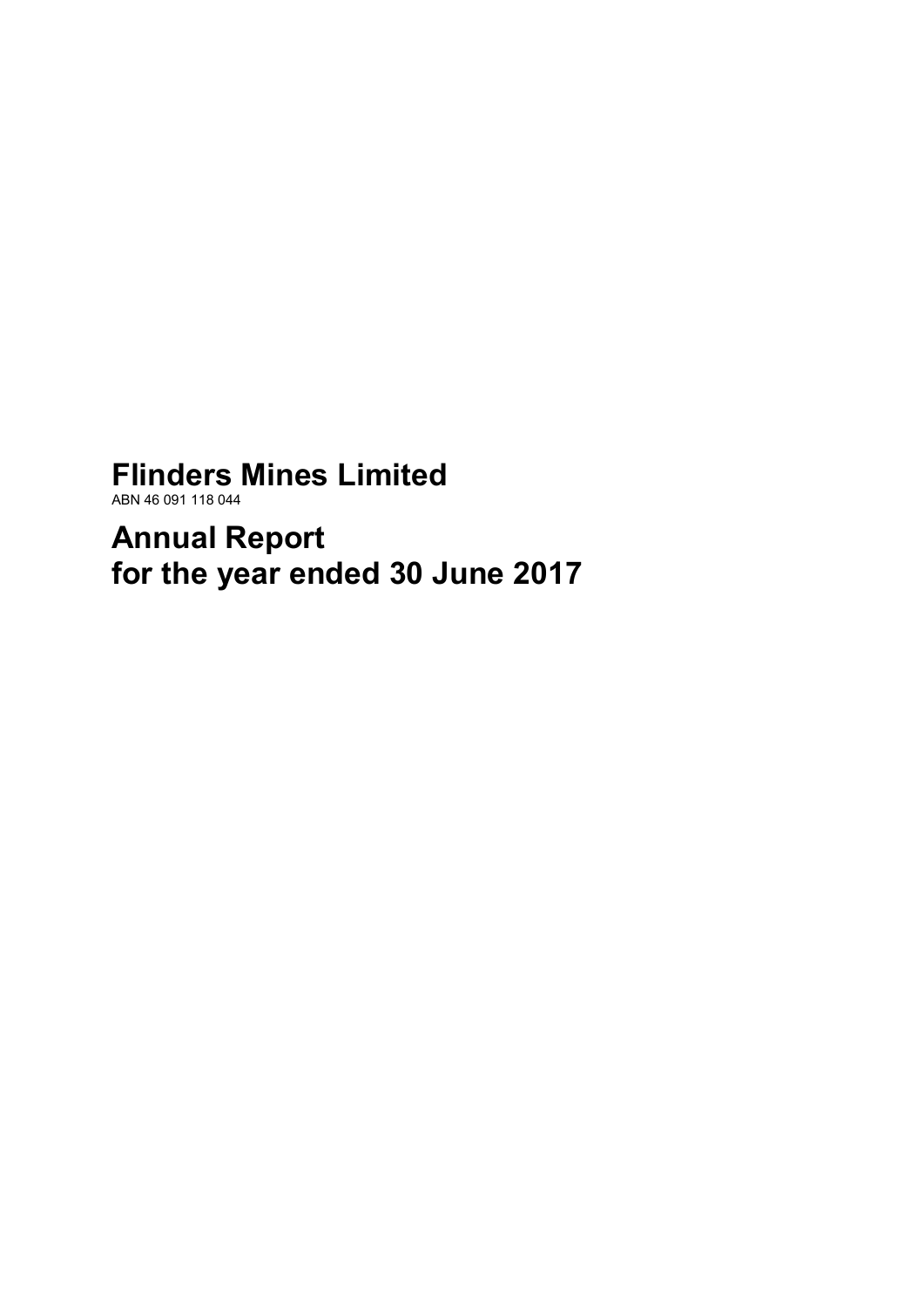# **Flinders Mines Limited Annual Report - 30 June 2017**

# **Contents Page**

| <b>Corporate Directory</b>                     | 3  |
|------------------------------------------------|----|
| Chairman's Report                              | 4  |
| Directors' Report                              | 5  |
| Auditors Independence report                   | 15 |
| <b>Financial Statements</b>                    | 16 |
| Directors' Declaration                         | 39 |
| Independent auditor's report to the members    | 40 |
| Additional Information                         | 43 |
| Corporate Governance Statement                 | 45 |
| Interest in Mining Tenements                   | 46 |
| Mineral Resources and Ore Reserves Information | 47 |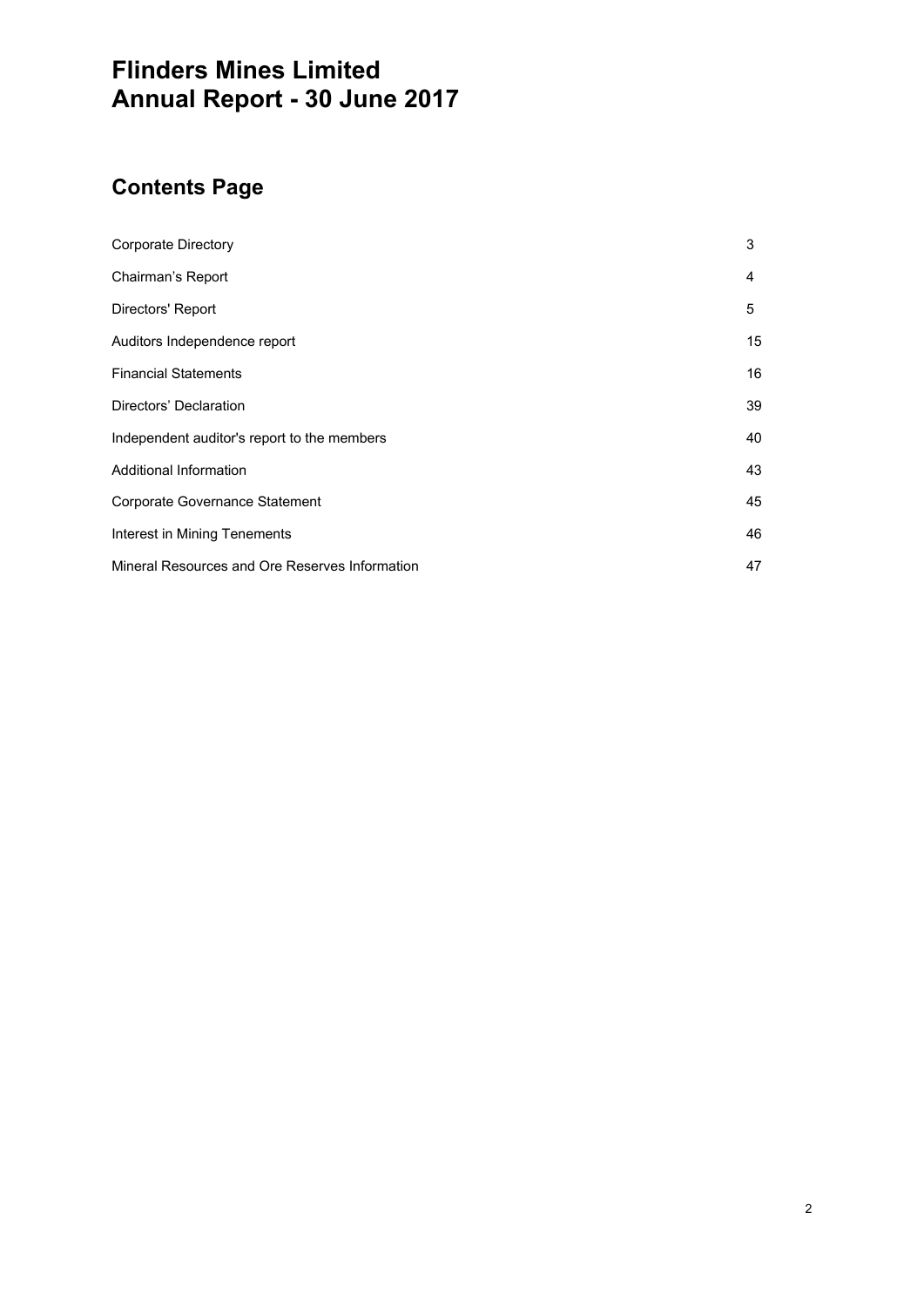# **Corporate Directory**

# **Board of Directors**

| Neil Warburton | Independent Non-Executive Chairman |
|----------------|------------------------------------|
| David McAdam   | Interim Executive Director         |
| Robert Kennedy | Independent Non-Executive Director |
| Michael Wolley | Non-Executive Director             |
| Evan Davies    | Non-Executive Director             |

# **Company Secretary**

Shannon Coates

# **Registered Office**

45 Ventnor Avenue West Perth WA 6005 Telephone: 08 9389 4483 Email: info@flindersmines.com Website: www.flindersmines.com

# **Share Registry**

Computershare Investor Services Pty Ltd Level 11, 172 St Georges Terrace Perth WA 6000 Telephone: 08 9323 2000 Website: www.computershare.com.au

# **Auditors**

Grant Thornton Audit Pty Ltd Level 3, 170 Frome Street Adelaide SA 5000

# **Securities Exchange Listing**

Shares in Flinders Mines Limited are quoted on the Australian Securities Exchange under trading code FMS.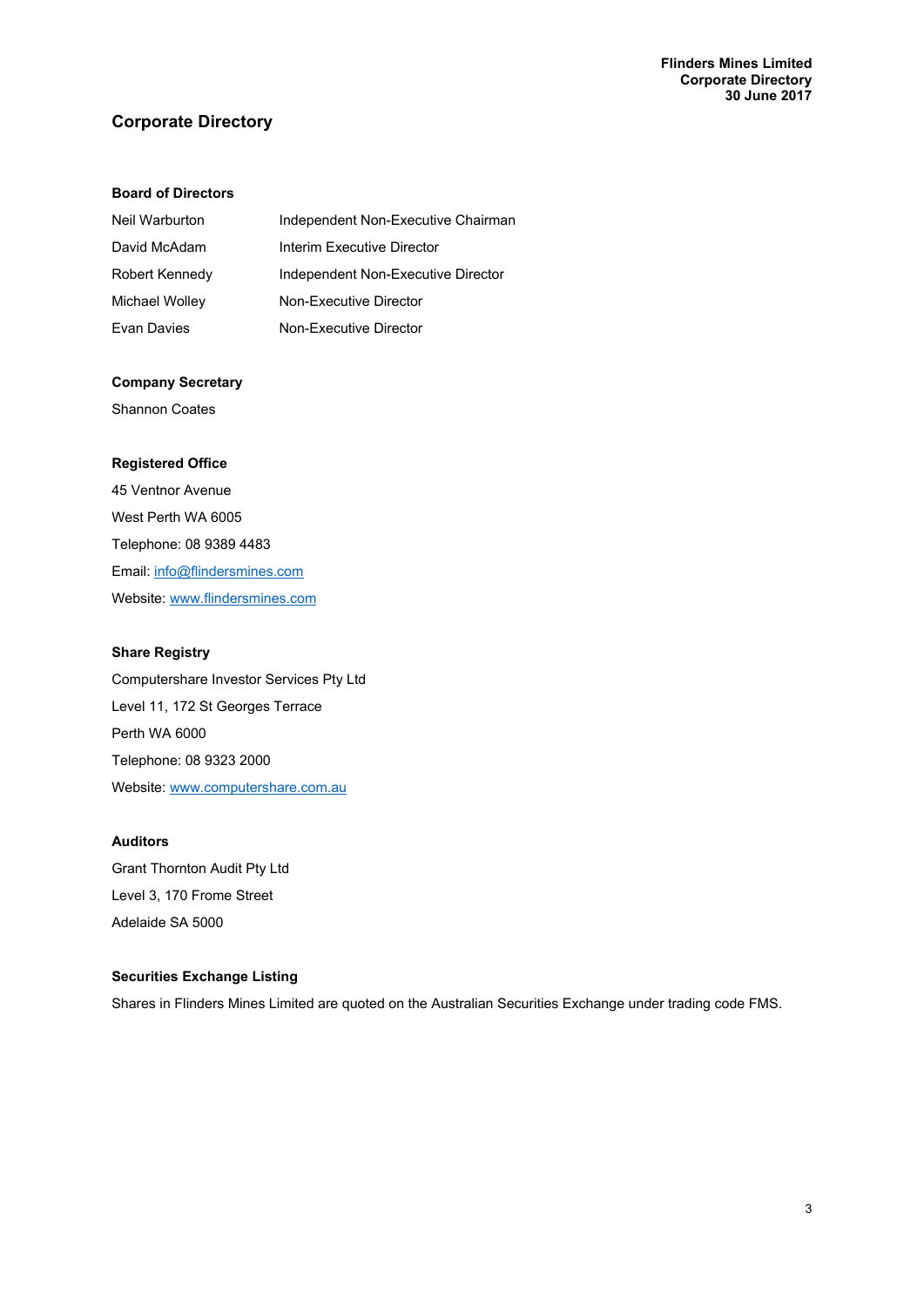# **Chairman's Report**

Dear Shareholders,

The financial year ending 30 June 2017 was a year of significant change for the company and a year where we were able to define a strategic development pathway for the Pilbara Iron Ore Project ("PIOP") asset. After TIO (NZ) Limited, a wholly owned subsidiary of Todd Corporation, taking a controlling interest in Flinders Mines Limited in August 2016, the company restructured the board of directors in October 2016. The new board commissioned a detailed strategic review of the company with a focus on the development constraints and options for the PIOP asset. This review was conducted in the first quarter of CY17 and the strategic review concluded that:

- the potential of the PIOP to be an economic asset;
- the economic development of the asset being dependent on the development of a financeable infrastructure solution; and,
- the requirement for an asset maturation phase to further define the project's commercial viability ahead of any pre-feasibility study.

The commencement of this asset maturation work was funded through a non-renounceable Rights Issue capital raise that was available equally on a pro rata basis to all shareholders. With approximately 60% of the shareholders (based on shares held) taking up their rights, a total of approximately \$9.5m (before costs) was raised. This has enabled the commencement of the field work and the results of this work are scheduled for release in the first quarter of CY18.

During the year the company relocated its corporate office from Adelaide to Perth to better align the operations with relevant iron ore market advisors, consultants and technical skills.

The company looks forward to completion of the asset maturation work and being able to better define the quantity and quality of the PIOP resource in order to inform an accurate basis for further feasibility work.

A.F. Klenk &

Neil Warburton Chairman

Perth, Western Australia 14 September 2017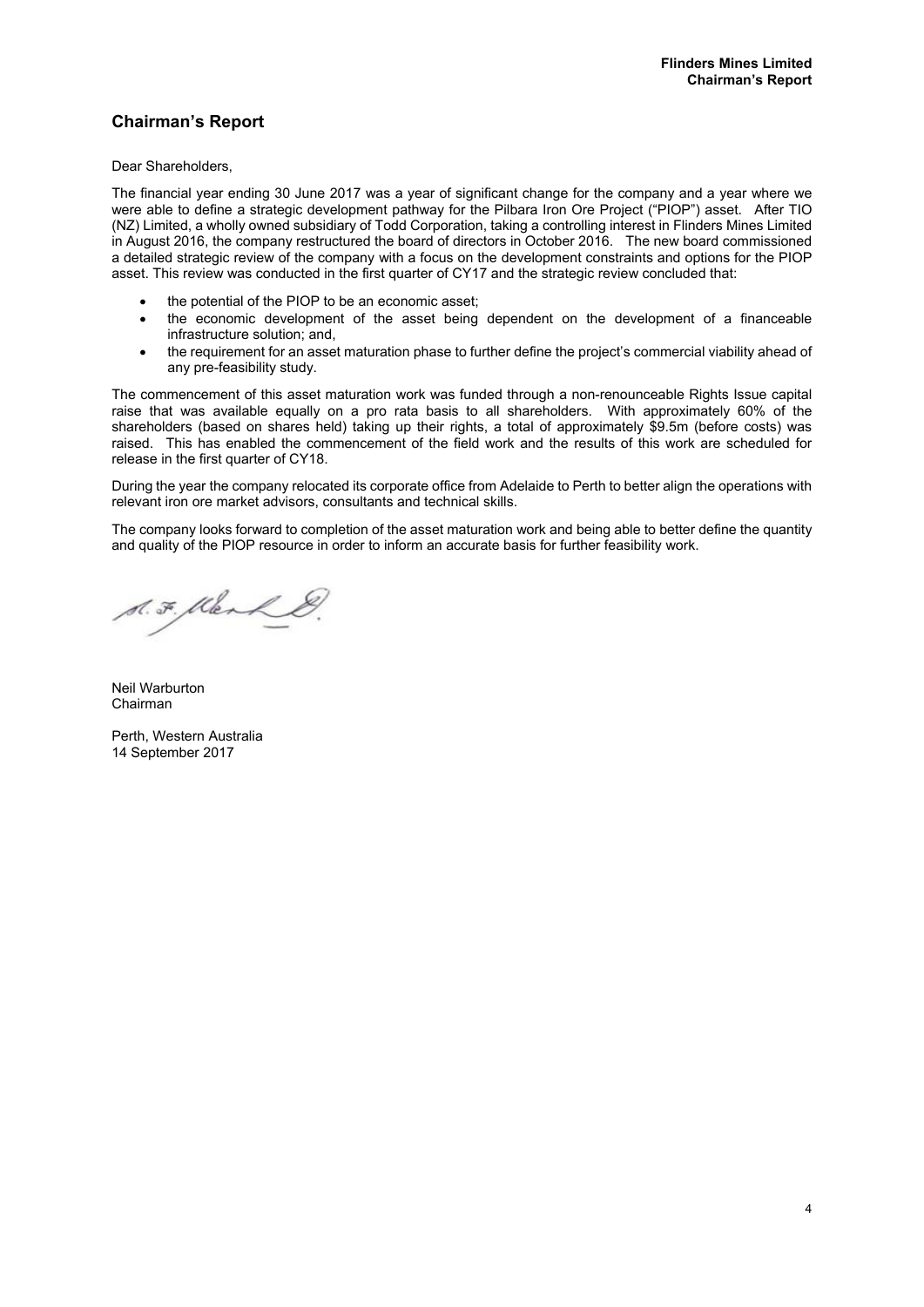# **Directors' Report**

Your Directors present their report on the Consolidated Entity comprising Flinders Mines Limited (the "Company" or "Flinders") and its controlled entities ("the Group") for the financial year ended 30 June 2017.

# **Directors**

The following persons held office as Directors of Flinders Mines Limited from the start of the financial year to the date of this report, unless otherwise stated.

| Neil Warburton <sup>1</sup> | Independent Non-Executive Chairman     | Appointed 19 October 2016 |
|-----------------------------|----------------------------------------|---------------------------|
| David McAdam                | Interim Executive Director             | Appointed 19 October 2016 |
| Robert Kennedy <sup>1</sup> | Independent Non-Executive Director     |                           |
| Michael Wolley              | Non-Independent Non-Executive Director | Appointed 19 October 2016 |
| Evan Davies                 | Non-Independent Non-Executive Director | Appointed 19 October 2016 |
| Kevin Malaxos               | Independent Non-Executive Director     | Resigned 19 October 2016  |
| Ewan Vickery                | Independent Non-Executive Director     | Resigned 19 October 2016  |
| Nicholas Smart              | Alternate Director to R Kennedy        | Resigned 5 June 2017      |

1 On 20 December 2016, Mr Warburton was appointed Independent Non-Executive Chairman. Mr Kennedy, former Independent Non-Executive Chairman remains as an Independent Non-Executive Director.

# **Company Secretary**

The following persons held the position of Company Secretary during the whole of the financial year and up to the date of this report except as noted below:

| <b>Shannon Coates</b> | Appointed 9 May 2017 |
|-----------------------|----------------------|
| Justin Nelson         | Resigned 9 May 2017  |

# **Information on Directors and Officers**

| <b>Neil Warburton</b>                                                     | <b>Independent Non-Executive Chairman</b>                                                                                                                                                                                                                                                                                                                                                                                                            |
|---------------------------------------------------------------------------|------------------------------------------------------------------------------------------------------------------------------------------------------------------------------------------------------------------------------------------------------------------------------------------------------------------------------------------------------------------------------------------------------------------------------------------------------|
| Qualifications                                                            | Assoc. MinEng WASM, MAusIMM, FAICD                                                                                                                                                                                                                                                                                                                                                                                                                   |
| Experience                                                                | Mr Warburton has over 37 years' experience in corporate and all areas of mining<br>operations. Mr Warburton held senior positions with Barminco Limited culminating<br>in being the Chief Executive Officer from August 2007 to March 2012. He<br>successfully grew Barminco into Australia and West Africa's largest underground<br>hard rock mining contractor before expanding to non-executive director roles on ASX<br>listed mining companies. |
| Interest in FMS Shares and<br>Options at the date of this<br>report       | Nil                                                                                                                                                                                                                                                                                                                                                                                                                                                  |
| Special responsibilities                                                  | Chairman of Nominations and Remuneration Committee, member of Audit and Risk<br>Committee, Corporate Governance Committee and Strategic Review Committee <sup>1</sup> .                                                                                                                                                                                                                                                                              |
| Directorships held in other<br>listed entities in the last<br>three years | Non-executive director of the following listed companies: Australia Mines Limited<br>(April 2003 to date) and Independence Group Limited (October 2015 to date).<br>Previously a non-executive director of Peninsula Energy Limited (February 2013 to<br>April 2016), Sirius Resources NL (August 2013 to September 2015) Namibian<br>Copper NL (September 2014 to December 2016) and Red Mountain Mining (May<br>2006 to July 2016).                |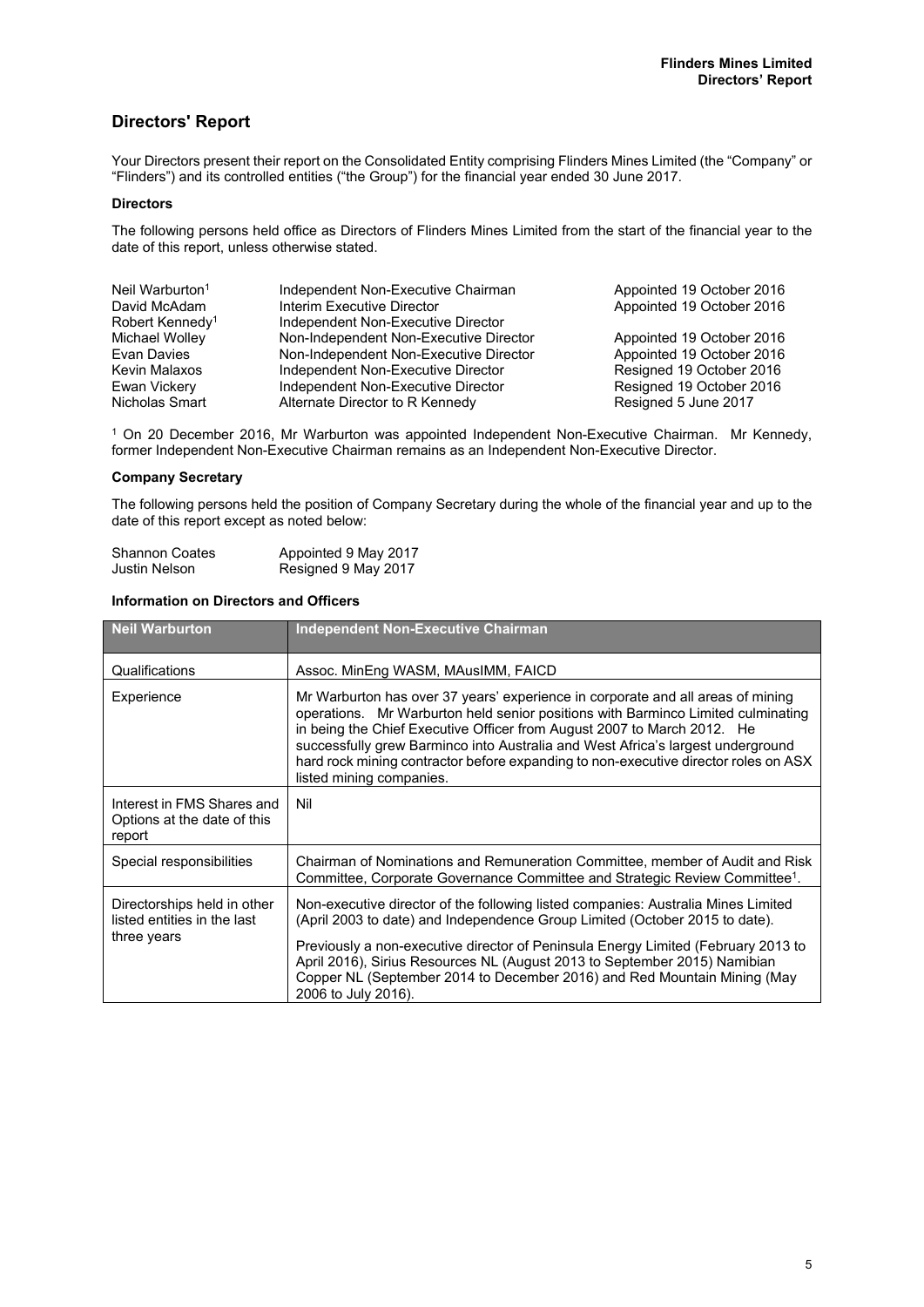| <b>David McAdam</b>                                                       | <b>Interim Executive Director</b>                                                                                                                                                                                                                                                                                                                                                                                                                                                  |
|---------------------------------------------------------------------------|------------------------------------------------------------------------------------------------------------------------------------------------------------------------------------------------------------------------------------------------------------------------------------------------------------------------------------------------------------------------------------------------------------------------------------------------------------------------------------|
| Qualifications                                                            | BE (Chemical, 1 <sup>st</sup> Class Hons), MBA, FAICD, FIEAust                                                                                                                                                                                                                                                                                                                                                                                                                     |
| Experience                                                                | In the past 20 years, Mr McAdam has been focused on senior management<br>leadership roles in design and construction organisations that focus on the resource<br>and infrastructure industries. In these roles he has led the creation and<br>re-establishment of a series of highly successful engineering companies across a<br>range of industries in a variety of locations.  These roles have included<br>responsibilities as a director in listed and private organisations. |
| Interest in FMS Shares and<br>Options at the date of this<br>report       | Nil                                                                                                                                                                                                                                                                                                                                                                                                                                                                                |
| Special responsibilities                                                  | Chairman of Strategic Review Committee <sup>1</sup> and member of Nominations and<br>Remuneration Committee and Corporate Governance Committee.                                                                                                                                                                                                                                                                                                                                    |
| Directorships held in other<br>listed entities in the last<br>three years | Previously Managing Director and CEO of Seymour Whyte Limited (February 2013<br>to May 2015).                                                                                                                                                                                                                                                                                                                                                                                      |
| <b>Robert Kennedy</b>                                                     | <b>Independent Non-Executive Director</b>                                                                                                                                                                                                                                                                                                                                                                                                                                          |
| Qualifications                                                            | KSJ, ASAIT, Grad Dip (Systems Analysis), Dip Financial Planning, Dip Financial<br>Services, FCA, CTA, AGIA, Life Member AIM, FAICD, MRSASA                                                                                                                                                                                                                                                                                                                                         |
| Experience                                                                | Mr Kennedy is a Chartered Accountant and brings to the Board his expertise and<br>extensive experience as chairman and non-executive director of a range of listed<br>public companies in the resources sector.                                                                                                                                                                                                                                                                    |
| Interest in FMS Shares and<br>Options at the date of this<br>report       | Nil                                                                                                                                                                                                                                                                                                                                                                                                                                                                                |
| Special responsibilities                                                  | Chairman of Audit and Risk Committee, member of Nominations and Remuneration<br>Committee, Corporate Governance Committee and Strategic Review Committee <sup>1</sup> .                                                                                                                                                                                                                                                                                                            |
| Directorships held in other<br>listed entities in the last<br>three years | Chairman of Ramelius Resources Limited (November 1995 to date), Maximus<br>Resources Limited (December 2004 to date), Monax Mining Limited (August 2004 to<br>date) and Tychean Resources Limited (March 2006 to date).                                                                                                                                                                                                                                                            |
|                                                                           | Previously a non-executive director of Crestal Petroleum Limited (formerly Tellus<br>Resources Limited and currently Firstwave Cloud Technology Ltd) (December 2013<br>to February 2015) and Marmota Energy Limited (April 2006 to April 2015).                                                                                                                                                                                                                                    |
| <b>Michael Wolley</b>                                                     | <b>Non-Executive Director</b>                                                                                                                                                                                                                                                                                                                                                                                                                                                      |
| Qualifications                                                            | BE (Chemical and Materials, 1 <sup>st</sup> Class Hons), Masters of Management                                                                                                                                                                                                                                                                                                                                                                                                     |
| Experience                                                                | Mr Wolley had a 15 year career with Mobil Oil Australia Pty Ltd in a range of roles<br>including engineering, operations, strategic planning and business development.<br>Mr Wolley was previously Chief Operating Officer for Lynas Corporation and is<br>currently Vice President Minerals for the Todd Corporation.                                                                                                                                                             |
| Interest in FMS Shares and<br>Options at the date of this<br>report       | Nil                                                                                                                                                                                                                                                                                                                                                                                                                                                                                |
| Special responsibilities                                                  | Chairman of the Corporate Governance Committee and member of Audit and Risk<br>Committee, Nominations and Remuneration Committee and Strategic Review<br>Committee <sup>1</sup> .                                                                                                                                                                                                                                                                                                  |
| Directorships held in other                                               | Non-executive director of Wolf Minerals Limited (June 2013 to date).                                                                                                                                                                                                                                                                                                                                                                                                               |
| listed entities in the last<br>three years                                | Previously a non-executive director of Rutila Resources (now BBI Group) (June 2012<br>to August 2015) and Red Mountain Mining (April 2011 to July 2016).                                                                                                                                                                                                                                                                                                                           |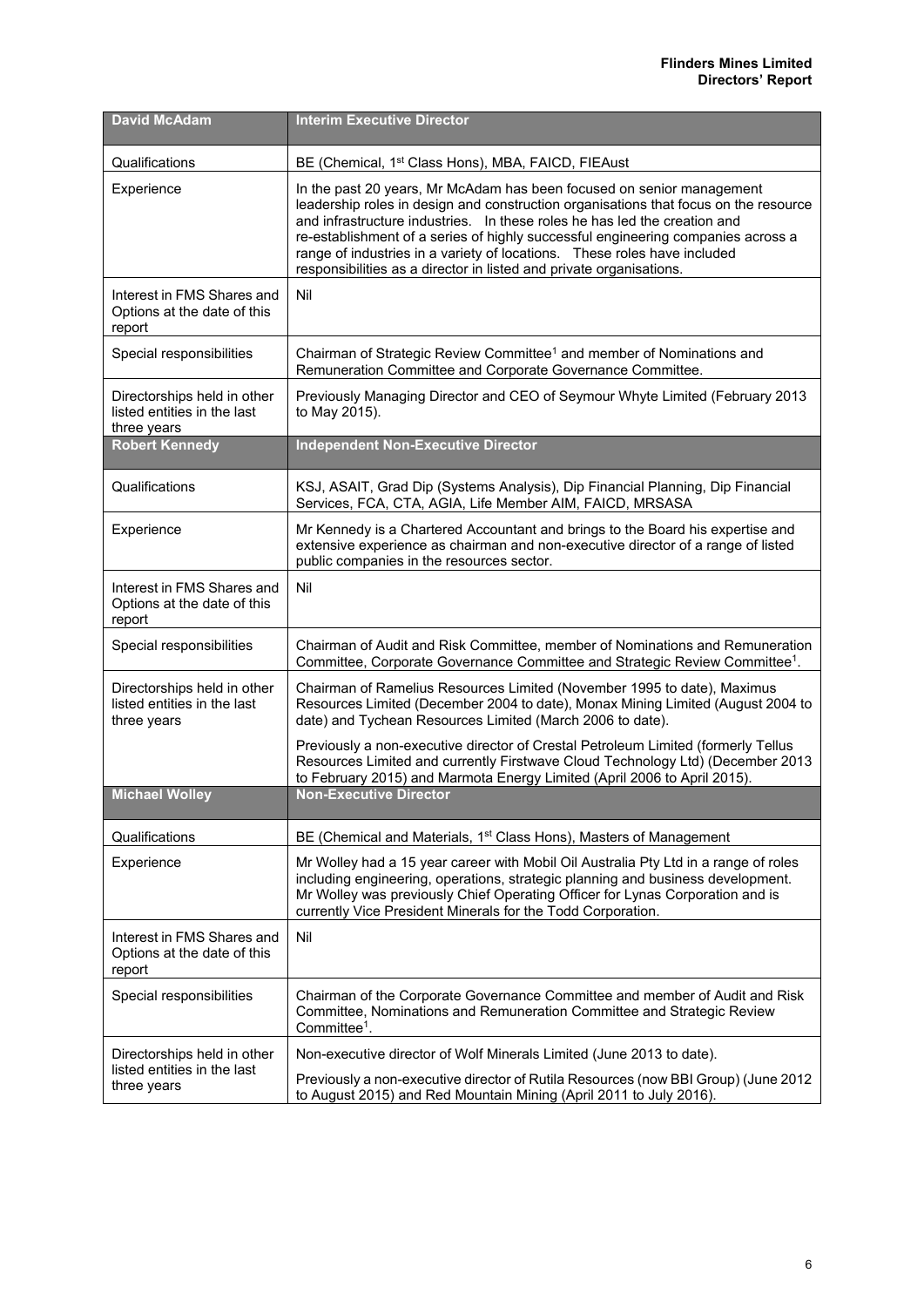| <b>Evan Davies</b>                                                        | <b>Non-Executive Director</b>                                                                                                                                                                                                                                                                                                                                                                                                |
|---------------------------------------------------------------------------|------------------------------------------------------------------------------------------------------------------------------------------------------------------------------------------------------------------------------------------------------------------------------------------------------------------------------------------------------------------------------------------------------------------------------|
| Qualifications                                                            | Bachelor Town Planning, Master of Science and Master of Philosophy                                                                                                                                                                                                                                                                                                                                                           |
| Experience                                                                | Mr Davies has previously held leadership roles in Rainbow Corporation and Brierley<br>Properties Group (New Zealand). Mr Davies was Managing Director of Sky City<br>Entertainment Group (New Zealand) from 1996 to 2007, which he grew from a single<br>site to have business operations through New Zealand and Australia.<br>Mr Davies has been Managing Director of Todd Properties Group since 2008.                    |
| Interest in FMS Shares and<br>Options at the date of this<br>report       | Nil                                                                                                                                                                                                                                                                                                                                                                                                                          |
| Special responsibilities                                                  | Member of Audit and Risk Committee, Nominations and Remuneration Committee,<br>Corporate Governance Committee and Strategic Review Committee <sup>1</sup> .                                                                                                                                                                                                                                                                  |
| Directorships held in other<br>listed entities in the last<br>three years | Nil                                                                                                                                                                                                                                                                                                                                                                                                                          |
| <b>Shannon Coates</b>                                                     | <b>Company Secretary</b>                                                                                                                                                                                                                                                                                                                                                                                                     |
| Qualifications                                                            | LLB, BA (Jur), GAICD, GIA                                                                                                                                                                                                                                                                                                                                                                                                    |
| Experience                                                                | Ms Coates is a Chartered Secretary and has over 20 years' experience in corporate<br>law and compliance. Ms. Coates is currently named Company Secretary to a number<br>of public companies listed on ASX, and has provided company secretarial and<br>corporate advisory services to Boards and various committees across a variety of<br>industries including financial services, resources, manufacturing and technology. |

1The Strategic Review Committee ceased operation on 9 May 2017, following material completion of the Pilbara Iron Ore Project strategic review.

# **Meeting of Directors**

The numbers of meetings of the Company's Board of Directors and of each Board committee held during the year ended 30 June 2017, and the numbers of meetings attended by each Director were:

|                          |                                         | <b>Full meetings</b> |                    |                | <b>Meetings of committees</b> |                     |                  |            |   |                     |
|--------------------------|-----------------------------------------|----------------------|--------------------|----------------|-------------------------------|---------------------|------------------|------------|---|---------------------|
|                          | <b>Audit &amp; Risk</b><br>of Directors |                      | <b>Nominations</b> |                | Corporate                     |                     | <b>Strategic</b> |            |   |                     |
|                          |                                         |                      |                    |                |                               |                     |                  | Governance |   | Review <sup>5</sup> |
|                          |                                         |                      |                    |                |                               | <b>Remuneration</b> |                  |            |   |                     |
|                          | A                                       | в                    | A                  | в              | A                             | в                   | A                | в          | A | в                   |
| N Warburton              | 6                                       | 6                    | $\mathfrak{p}$     | $\overline{2}$ |                               |                     |                  |            |   |                     |
| D McAdam <sup>1</sup>    | 6                                       | 6                    | 2                  | $\overline{2}$ |                               |                     |                  |            |   |                     |
| M Wolley <sup>2</sup>    |                                         | 6                    | 2                  | $\overline{2}$ |                               |                     |                  |            |   |                     |
| E Davies                 | 5                                       | 6                    | 2                  | $\overline{2}$ |                               |                     |                  |            |   |                     |
| R Kennedy                | 11                                      | 11                   | 3                  | 3              |                               |                     |                  |            |   |                     |
| K Malaxos <sup>3</sup>   | 5                                       | 5                    |                    |                |                               |                     |                  |            |   |                     |
| $E$ Vickery <sup>3</sup> | 5                                       | 5                    |                    |                |                               |                     |                  |            |   |                     |
| N Smart <sup>4</sup>     |                                         |                      |                    |                |                               |                     |                  |            |   |                     |

*A = Number of meetings attended.*

*B = Number of meetings held during the time the Director held office or was a member of the committee during the year.*

*1 = Mr McAdam ceased to be a member of the Audit & Risk Committee on 30 June 2017.* 

*2 = Mr Wolley attended the 18 October 2016 Full Meeting of Directors as an invitee prior to becoming a Director. 3 = Resigned 19 October 2016.* 

*4 = Alternate Director (resigned 5 June 2017).* 

*5 = The Strategic Review Committee ceased operation on 9 May 2017, following material completion of the Pilbara Iron Ore Project strategic review.* 

#### **Principal Activities**

The Group's principal continuing activities during the year consisted of mineral exploration. There were no significant changes in the nature of the activities of the Group during the year.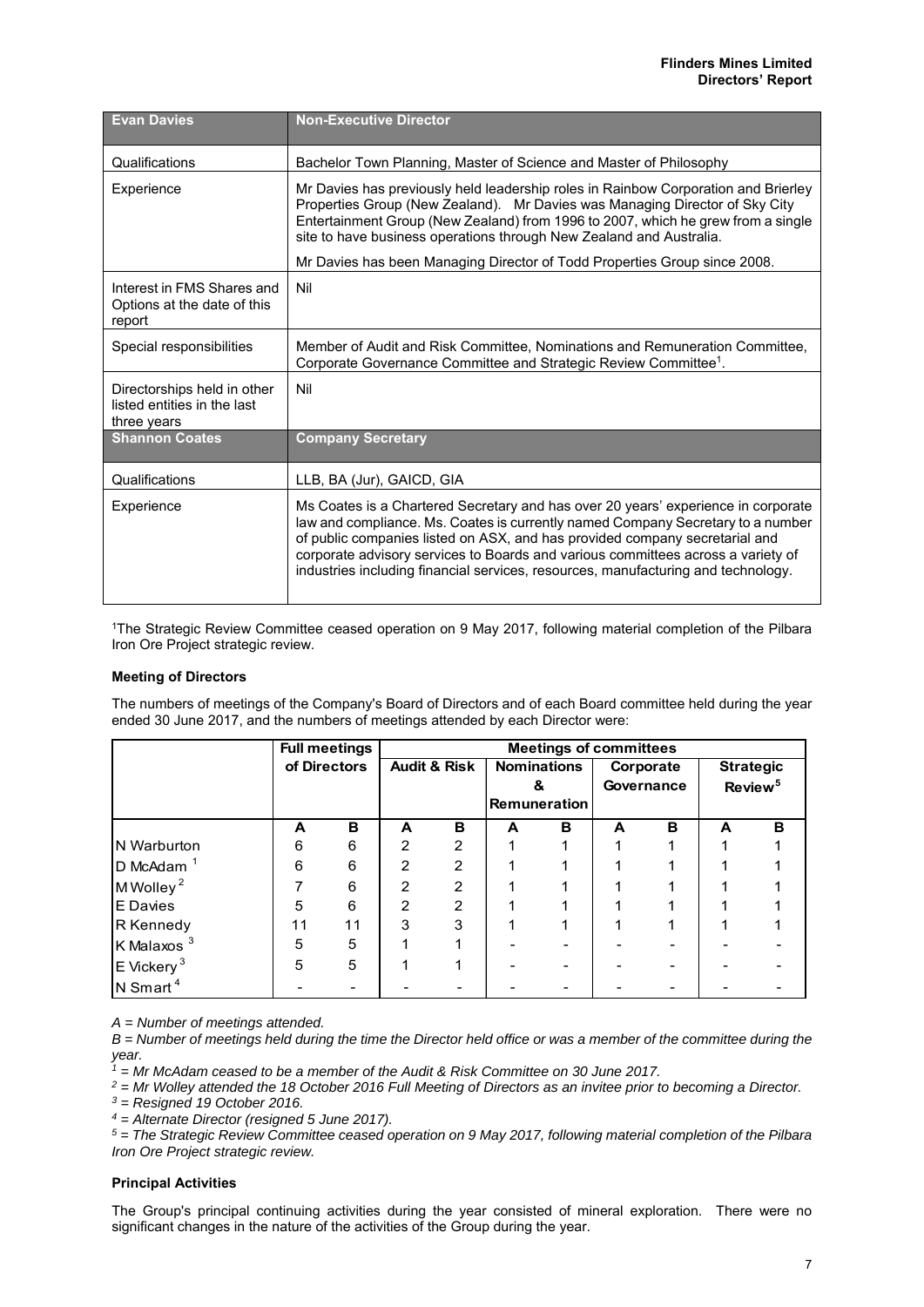# **Dividends**

No dividends have been declared or paid during the financial year (2016: \$nil).

#### **Operating Results and Financial Position**

The net result of operations for the financial year was a loss of \$2.264m (2016: \$4.057m).

#### **Review of Operations**

#### *Corporate*

On 31 August 2016, the TIO (NZ) Limited ("TIO") takeover bid closed, at which point TIO's voting power in Flinders was approximately 52.6%.

On 7 October 2016, Flinders announced a non-renounceable entitlement offer at \$0.017 per share to raise approximately \$5m (before costs).

The entitlement offer was completed on 9 November 2016 with a total of 246,175,757 new shares issued raising \$4.185m (before costs). The funds were used to repay a loan from PIO Mines Pty Ltd (subsidiary of TIO), meet the minimum tenement expenditure commitments on the Company's Pilbara Iron Ore Project ("PIOP") and provide working capital to the Company.

A further non-renounceable entitlement offer was announced on 9 May 2017, at an issue price of \$0.055 per share to raise approximately \$16m (before costs).

The entitlement offer was completed on 7 June 2017 with a total of 172,771,273 new shares issued raising \$9.5m (before costs). The funds are being used to complete a series of maturation programs on the PIOP.

On 19 October 2016, Flinders restructured its Board with the appointments of Mr Warburton and Mr McAdam as Independent Non-Executive Directors and Mr Wolley and Mr Davies as nominee Non-Executive Directors representing TIO. The resignations of Mr Malaxos and Mr Vickery were also effective on this date.

On 20 December 2016, Mr Warburton was appointed Independent Non-Executive Chairman. Mr Kennedy, formerly Independent Non-Executive Chairman remained as an Independent Non-Executive Director.

On 23 March 2017, Mr McAdam was appointed to the position of Interim Executive Director.

On 5 June 2017, Mr Smart resigned as Alternate Director to Mr R Kennedy.

In June 2017, Flinders moved its corporate office and registered address from Adelaide, South Australia to Perth, Western Australia.

#### *Pilbara Iron Ore Project*

During the March 2017 quarter, Flinders undertook a strategic review of the PIOP to identify the best path forward to unlock the assets value.

The strategic review concluded that:

- The PIOP has the potential to be an economic asset;
- The economic development of the asset is dependent on the development of a financeable infrastructure solution;
- A further asset maturation phase is required to define the project's commercial viability ahead of any pre-feasibility study; and
- Further funding via an entitlement offer will need to be completed to fast track the asset maturation phase.

This entitlement offer was completed in early June 2017 and asset maturation programs commenced in late June 2017.

During the June 2017 quarter, the Company commenced the implementation of a comprehensive drilling program at the PIOP to collect a range of drill core from different iron ore horizons for future testing to confirm and enhance a series of bases used in the strategic review. The Company is focussed on reducing the risks associated with its preliminary data by conducting a more thorough analysis of decision critical information that will guide the ultimate production rate, ore quality and mine planning. These factors are key determinants in quantifying the value of the PIOP and optimum project delivery method.

The Company anticipates completion of the drilling program before the end of the calendar year 2017 and results of the drilling program and other works will be collated and assessed during the December 2017 and March 2018 quarters.

Work has also commenced on assessing the infrastructure solution opportunities complete with analysis of the relative strategies and the implications for the retention of future opportunity. During the next two quarters, the Company expects to decide on the preferred option and to commence the development of necessary agreements to secure this vital part of the PIOP.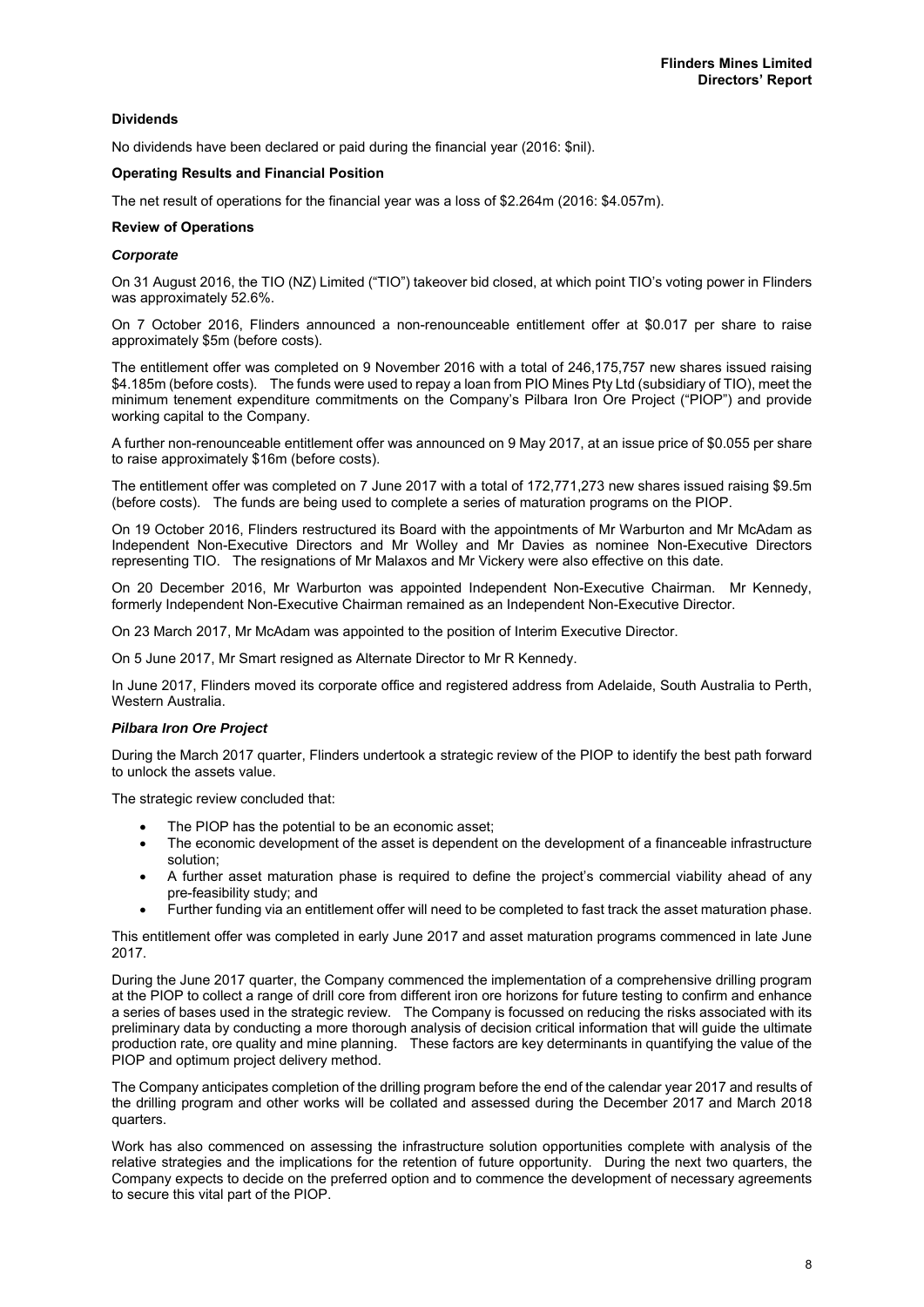# *Canegrass and South Australia*

Whilst there was limited exploration activities undertaken on the Group's Canegrass tenements in Western Australia during the financial year, the Canegrass Project remained under active consideration by Flinders with a range of exploration strategies under review.

During the June 2017 quarter, the Company's Board opted to relinquish the Gawler Ranges tenements in South Australian due to the perceived limited potential.

# **Likely Developments and Business Strategies**

The likely developments of the Group and the expected results of those developments in the current financial year are as follows:

- Completion of asset maturation phase programs at PIOP;
- Consideration of the results of the asset maturation phase programs at PIOP to determine the strategy forward;
- Commence discussions with a third party to establish a financeable infrastructure solution at PIOP; and
- Commence active exploration activity at the Group's Canegrass tenements in Western Australia.

#### **Events Subsequent to the End of the Reporting Period**

There are no material events subsequent to balance date.

#### **Environmental Regulation**

The Group's operations are subject to significant environmental regulation under both Commonwealth and relevant State legislation in relation to the discharge of hazardous waste and materials arising from any exploration or mining activities and development conducted by the Group on any of its tenements. The Group believes it has complied with all environmental obligations.

#### **Remuneration Report - Audited**

This report sets out the remuneration arrangements in place for Directors and senior management of the Company and the Group in accordance with requirements of the *Corporations Act 2001* and its regulations. For the purposes of the report, Key Management Personnel ("KMP") of the Group are defined as those persons having authority and responsibility for planning, directing and controlling the major activities of the Company and the Group, directly or indirectly, including any Director (whether Executive or otherwise) of the Company.

#### **Key Management Personnel Covered in this Report**

The names and positions of the KMP of the Company and the Group during the financial year were:

| Neil Warburton <sup>1</sup><br>David McAdam<br>Robert Kennedy <sup>1</sup> | Independent Non-Executive Chairman<br>Interim Executive Director (from 23 March 2017)<br>Independent Non-Executive Director | Appointed 19 October 2016<br>Appointed 19 October 2016 |
|----------------------------------------------------------------------------|-----------------------------------------------------------------------------------------------------------------------------|--------------------------------------------------------|
| Michael Wolley                                                             | Non-Executive Director                                                                                                      | Appointed 19 October 2016                              |
| Evan Davies                                                                | Non-Executive Director                                                                                                      | Appointed 19 October 2016                              |
| Kevin Malaxos                                                              | Independent Non-Executive Director                                                                                          | Resigned 19 October 2016                               |
| Ewan Vickery                                                               | Independent Non-Executive Director                                                                                          | Resigned 19 October 2016                               |
| Nicholas Smart                                                             | Alternate Director to R Kennedy                                                                                             | Resigned 5 June 2017                                   |
| Jim Panagopoulos                                                           | <b>Chief Financial Officer</b>                                                                                              | Redundant 29 April 2017                                |

1 On 20 December 2016, Mr Warburton replaced Mr Kennedy as Independent Non-Executive Chairman.

### **Remuneration Governance**

The Nominations and Remuneration Committee is a sub-committee of the Board. It is primarily responsible for making recommendations and assisting the Board to:

- ensure that it is of an effective composition, size and commitment to adequately discharge its responsibilities and duties;
- independently ensure that the Company adopts and complies with remuneration policies that attract, retain and motivate high calibre executives and directors so as to encourage enhanced performance by the Company; and
- motivate Directors and management to pursue the long-term growth and success of the Company within an appropriate framework.

#### **Use of Remuneration Consultants**

During the year the Nominations and Remuneration Committee sought advice from BDO regarding market data and advice in relation to Director fees and the Company's overall remuneration framework. Such consultants were engaged by and reported directly to the Nominations and Remuneration Committee and were required to confirm in writing, their independence from the Company's senior management and other executives. As a consequence, the Board of Directors is satisfied that the recommendations were made free from undue influence from any member of the KMP.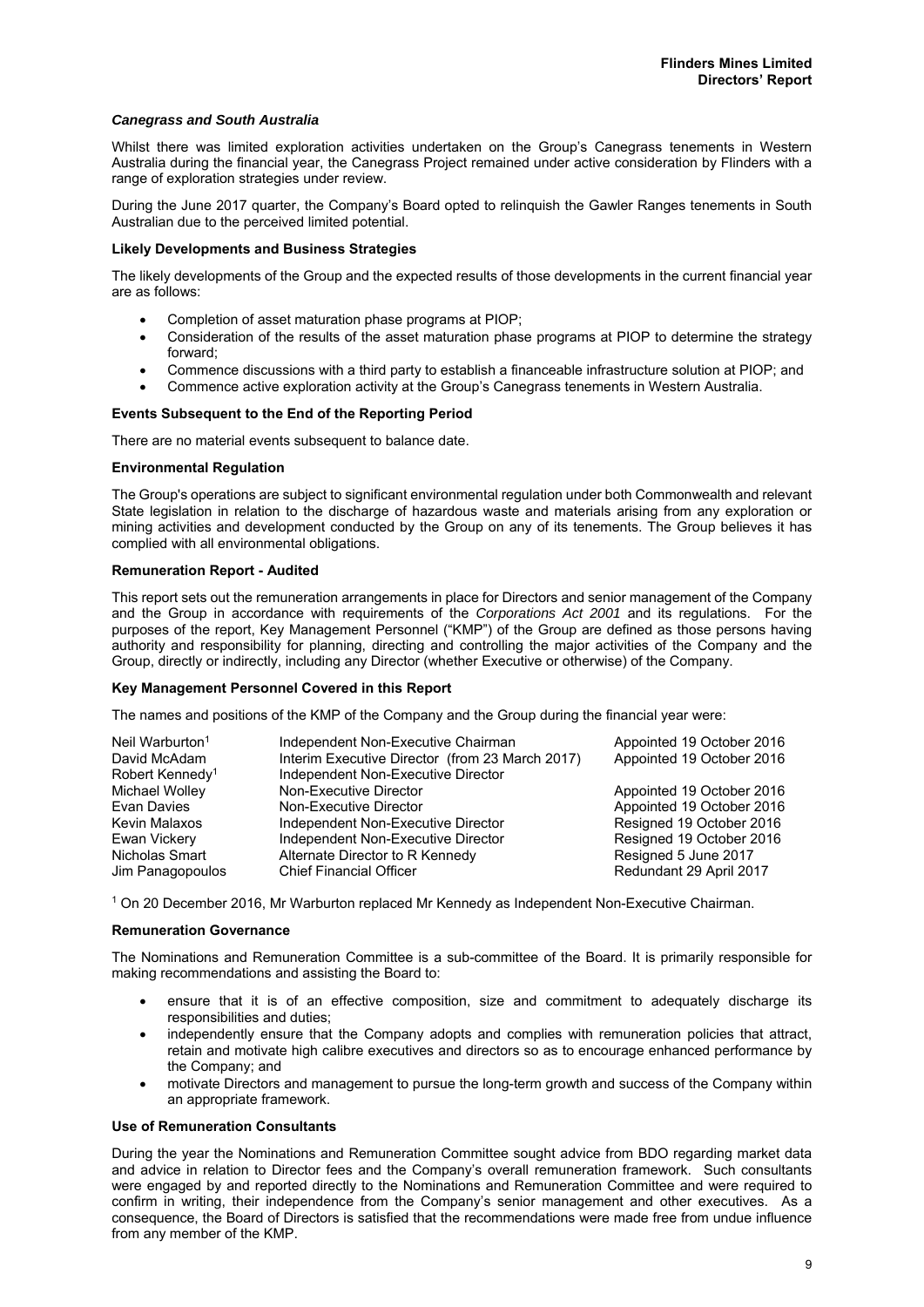The recommendations from BDO were provided directly to the Nominations and Remuneration Committee as an input to the decision making process. These recommendations were considered along with other factors by the Company in makings its remuneration decisions and recommendations to the Board of Directors. The fees paid to BDO for this market data and advice were \$14,750.

## **Executive Remuneration Policy and Framework**

The Group's policy for determining the nature and amounts of emoluments of senior executives is as follows:

In determining executive remuneration, the Board aims to ensure that remuneration practices are:

- competitive and reasonable, enabling the Company to attract and retain key talent; and
- aligned to the Company's strategic and business objectives and the creation of shareholder value.

The remuneration of Mr McAdam (Interim Executive Director) is determined by the Non-Executive Directors on the Board as part of the terms and conditions of his employment which are subject to review from time to time. The employment conditions of the Interim Executive Director were formalised in a Services Agreement.

The Services Agreement commenced on 27 February 2017 and details the consulting fee per day, a maximum number of days per week during which the services are to be performed, term of the agreement and termination clauses. Prior to year end, the Interim Executive Director's Service Agreement was extended to 31 December 2017.

The Company does not currently have in place any short or long term performance related milestones and obligations on its KMP.

#### **Non-Executive Directors Remuneration Policy**

Non-Executive Directors receive a Board fee and are eligible for fees for extra exertion and consulting services, at the discretion of the full Board. Fees provided to Non-Executive Directors are inclusive of superannuation.

Fees are reviewed annually by the Board's Nominations and Remunerations Committee taking into account comparable roles and market data provided by the Board's independent remuneration adviser.

Non-Executive Directors fees are determined within an aggregate Directors' fee pool limit, which is periodically recommended for approval by shareholders. The maximum currently stands at \$750,000 per annum and was approved by shareholders at the Annual General Meeting on 6 November 2009. The Board may apportion any amount up to this maximum amount amongst the Non-Executive Directors as it determines. Directors are also entitled to be paid reasonable travel, accommodation and other expenses incurred in performing their duties as Directors.

Non-Executive Directors remuneration is by way of fee, statutory superannuation contributions and salary sacrifice. Non-Executive Directors do not participate in schemes designed for remuneration of executives, nor do they receive options or bonus payments and are not provided with retirement benefits other than salary sacrifice and statutory superannuation.

#### **Details of Remuneration**

The following tables show details of the remuneration received by the Directors and KMP of the Group for the current and previous financial year.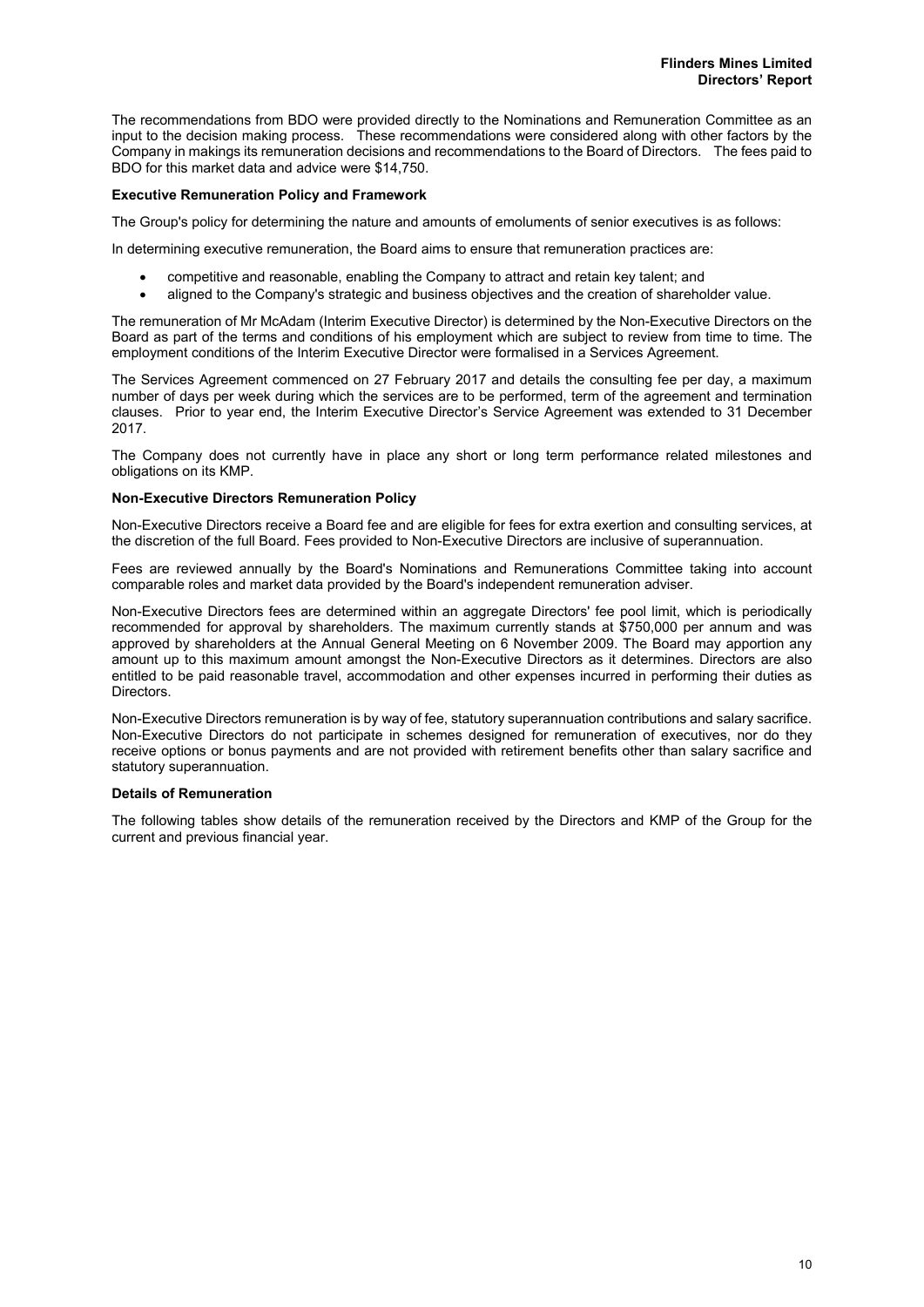| 30-Jun-17                                              | Short-term |                                 |                    | Share-based        |              |
|--------------------------------------------------------|------------|---------------------------------|--------------------|--------------------|--------------|
|                                                        | benefits   |                                 | Post-employment    |                    |              |
|                                                        |            | Salary and Fees Super-annuation | <b>Termination</b> | <b>Rights over</b> | <b>Total</b> |
|                                                        |            |                                 | benefits           | shares             |              |
|                                                        |            | \$                              |                    |                    |              |
| <b>Non-executive Directors</b>                         |            |                                 |                    |                    |              |
| N Warburton <sup>1</sup>                               | 104,160    |                                 |                    |                    | 104,160      |
| M Wolley <sup>1, 3</sup>                               | 49,160     |                                 |                    |                    | 49,160       |
| $E$ Davies $1,3$                                       | 49,160     |                                 |                    |                    | 49,160       |
| R Kennedy                                              | 139,196    | 9,804                           |                    |                    | 149,000      |
| K Malaxos <sup>2</sup>                                 | 42,000     |                                 |                    |                    | 42,000       |
| $E$ Vickery <sup>2</sup>                               | 38,356     | 3,644                           |                    |                    | 42,000       |
| Sub-total non-executive directors                      | 422,032    | 13,448                          |                    |                    | 435,480      |
| <b>Executive Directors</b>                             |            |                                 |                    |                    |              |
| D McAdam $1, 4$                                        | 266,360    |                                 |                    |                    | 266,360      |
| Sub-total executive directors                          | 266,360    |                                 |                    |                    | 266,360      |
| Other key management personnel<br>(Group)              |            |                                 |                    |                    |              |
| J Panagopoulos <sup>5</sup>                            | 218,744    | 18,004                          | 79,463             |                    | 316,211      |
| Total key management personnel<br>compensation (group) | 907,136    | 31,452                          | 79,463             |                    | 1,018,051    |

1 Appointed 19 October 2016.

<sup>2</sup> Resigned 19 October 2016.

 $^3$  Mr Wolley and Mr Davies Director Fees are paid directly to the major shareholder, TIO.<br><sup>4</sup> Mr McAdam's remuneration includes \$70,800 for strategic review services, \$146,400 for Interim Executive Director services and \$49,160 for Non-Executive Director services.<br><sup>5</sup> Redundant 29 April 2017.

| 30-Jun-16                                              | Short-term |                                 |                    | Share-based        |           |
|--------------------------------------------------------|------------|---------------------------------|--------------------|--------------------|-----------|
|                                                        | benefits   | Post-employment                 |                    | payments           |           |
|                                                        |            | Salary and Fees Super-annuation | <b>Termination</b> | <b>Rights over</b> | Totall    |
|                                                        |            |                                 | benefits           | shares             |           |
|                                                        |            |                                 |                    |                    |           |
| <b>Non-executive Directors</b>                         |            |                                 |                    |                    |           |
| R Kennedy                                              | 142,466    | 13,534                          |                    |                    | 156,000   |
| K Malaxos                                              | 78,000     |                                 |                    |                    | 78,000    |
| E Vickery                                              | 71,233     | 6,767                           |                    |                    | 78,000    |
| Sub-total non-executive directors                      | 291,699    | 20,301                          |                    |                    | 312,000   |
| <b>Executive Directors</b>                             |            |                                 |                    |                    |           |
| l Gordon <sup>1</sup>                                  | 384,931    | 38,220                          | 237,634            | 89,932             | 750,717   |
| Other key management personnel<br>(Group)              |            |                                 |                    |                    |           |
| $MR$ apaic <sup>2</sup>                                | 27,523     | 11,062                          | 189,085            |                    | 227,670   |
| J Panagopoulos                                         | 195,722    | 18,593                          |                    | 19,566             | 233,881   |
| Sub-total other key management<br>personnel            | 223,245    | 29,655                          | 189,085            | 19,566             | 461,551   |
| Total key management personnel<br>compensation (group) | 899,875    | 88,176                          | 426,719            | 109,498            | 1,524,268 |

<sup>1</sup> Resigned 28 June 2016.

 $2$  Resigned 31 July 2015.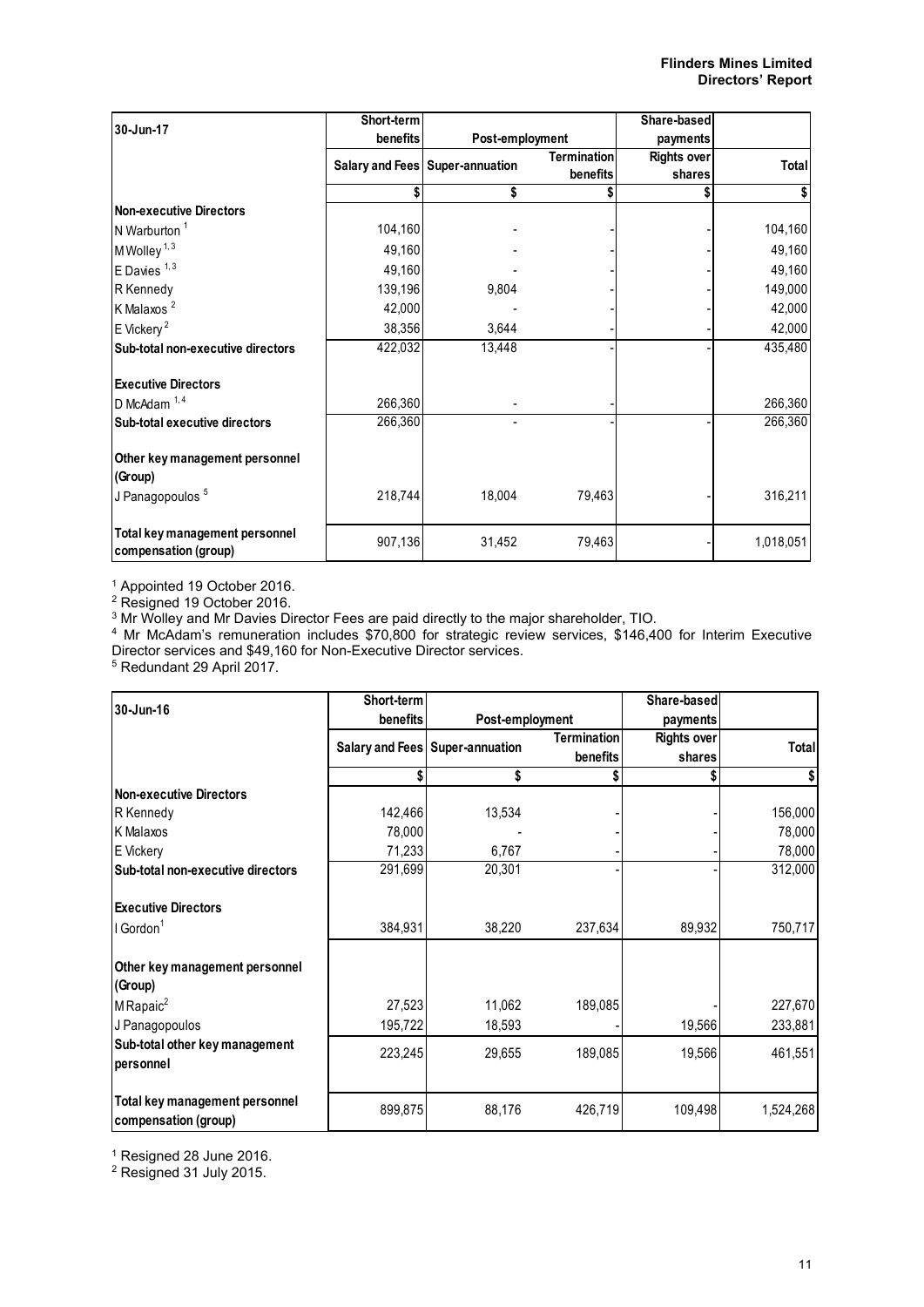The relative proportions of remuneration that are linked to performance and those that are fixed are as follows:

| Other KMP of the group |                          | <b>Fixed remuneration</b> | At risk - LTI |      |
|------------------------|--------------------------|---------------------------|---------------|------|
|                        | 2017                     | 2016                      | 2017          | 2016 |
|                        | %                        | $\%$                      | %             | %    |
| I Gordon               |                          | 72                        |               |      |
| M Rapaic               | $\overline{\phantom{0}}$ | 100                       |               | -    |
| J Panagopoulos         |                          | $\overline{\phantom{0}}$  |               |      |

1 Long-term incentives (LTI) include equity grants issued via the Company's Employee Share Option and Incentive Rights Plans. These plans are designed to provide long-term incentives for executives to deliver long-term shareholder returns.

# **Terms of Employment**

The terms of employment for the Interim Executive Director are formalised in Service Agreements. Material terms relating to the duration and termination as at 30 June 2017 are set out below;

| <b>Name</b> | <b>Compensation</b> \ | <b>Notice Period</b>                                                                                                                                   | <b>Term</b> |
|-------------|-----------------------|--------------------------------------------------------------------------------------------------------------------------------------------------------|-------------|
| D McAdam    | week                  | \$2,500 per day for a   One week's notice in   Concludes 31 December<br>maximum of 4 days per writing by either Mr $D$   2017<br>McAdam or the Company |             |

#### **Share-Based Payment Compensation**

*Options* 

No shares were issued to Directors as a result of the exercise of remuneration options during the financial year (2016: Nil).

No options were granted to Directors, KMP or employees of the Company during the financial year (2016: Nil).

#### *Employee Incentive Rights*

The Company has an Employee Incentive Rights Plan that enables the Board to offer eligible employees rights to acquire ordinary fully paid shares in the Company. Under the terms of the Plan, rights to acquire ordinary fully paid shares at no cost may be offered to the Company's eligible employees as determined by the Board in accordance with the terms and conditions of the Plan.

There were no rights issued, granted or exercised to employees during the current financial year.

During the 2016 financial year, 19,866,000 performance and incentive rights vested into fully paid ordinary shares and 2,930,000 did not vest and were forfeited.

#### **Equity Instrument Disclosures Relating to KMP**

#### *Rights holdings*

There were no rights issued, granted to or exercised by employees in the 2017 financial year.

The numbers of rights to acquire ordinary shares in the Company held during the 2016 financial year by each Director and KMP of the Group, including their personally related parties, are set out below.

| 30-Jun-16      | <b>Balance at start</b><br>of the year | <b>Granted as</b><br>compensation | <b>Exercised</b><br>(option)/Vested<br>(rights) | <b>Forfeited</b> | <b>Balance at the</b><br>end of the year |
|----------------|----------------------------------------|-----------------------------------|-------------------------------------------------|------------------|------------------------------------------|
|                | No.                                    | No.                               | No.                                             | No.              | No.                                      |
| I Gordon       | 10,000,000                             | $\qquad \qquad \blacksquare$      | (10,000,000)                                    | -                | $\overline{\phantom{0}}$                 |
| <b>MRapaic</b> | 3,609,000                              | $\overline{\phantom{0}}$          | (3,609,000)                                     | -                | $\overline{\phantom{0}}$                 |
| J Panagopoulos | 1,967,000                              | $\overline{\phantom{0}}$          |                                                 | (1,967,000)      |                                          |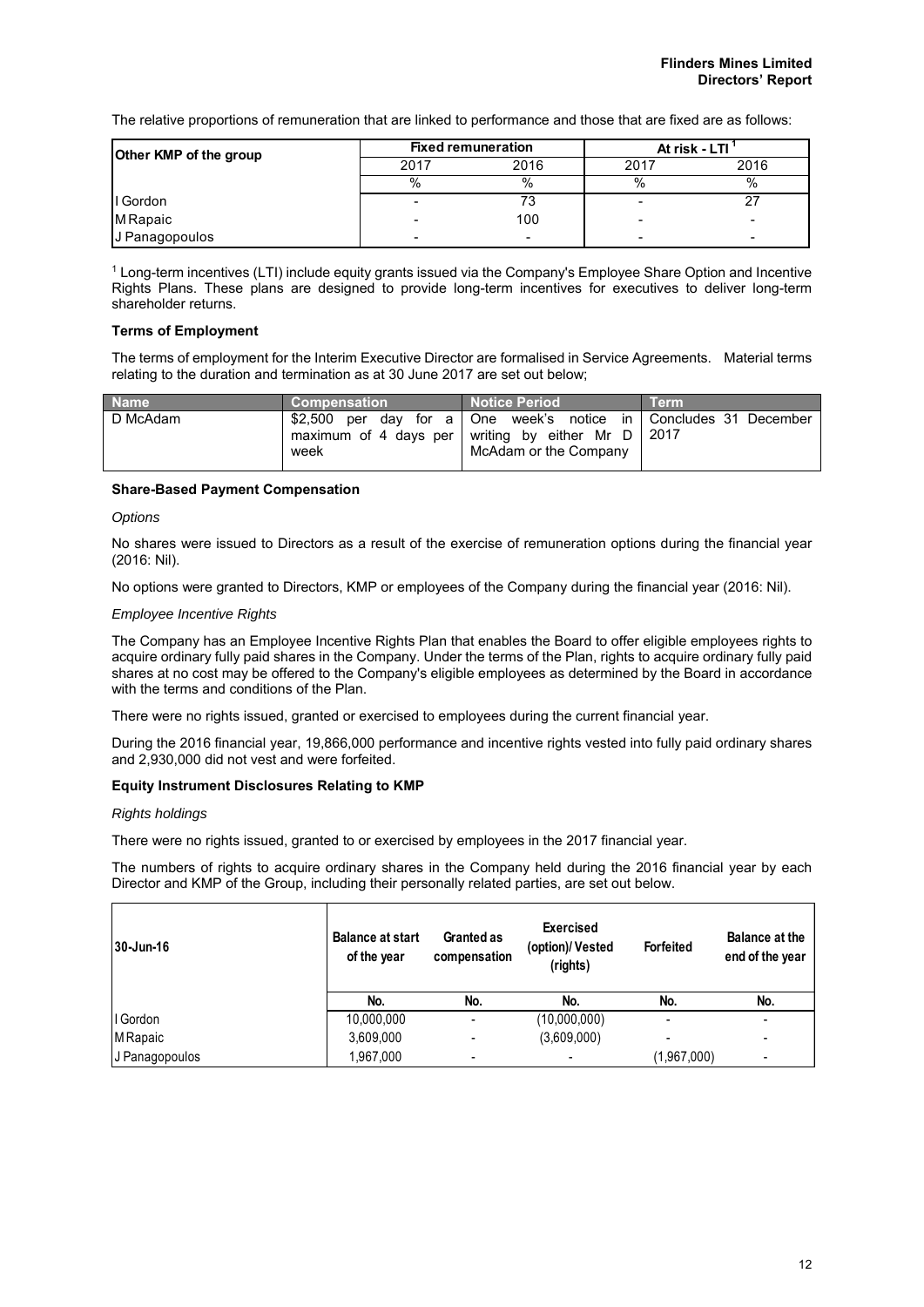#### *Share holdings*

No Directors or KMP held a relevant interest in shares in the Company during the 2017 financial year. There were no shares granted during the reporting period as compensation.

The numbers of shares in the Company held during the 2016 financial year by each Director and KMP of the Group, including their personally related parties, are set out below. There were no shares granted during the reporting period as compensation.

| 30-Jun-16        | <b>Balance at start</b><br>of the year | <b>Granted as</b><br>compensation | <b>Exercised</b><br>(option)/ Vested<br>(rights) | Acquired/(dispos<br>ed) | <b>Balance at the</b><br>end of the year |
|------------------|----------------------------------------|-----------------------------------|--------------------------------------------------|-------------------------|------------------------------------------|
|                  | No.                                    | No.                               | No.                                              | No.                     | No.                                      |
| R Kennedy        | 44,000,000                             | $\blacksquare$                    |                                                  | (44,000,000)            | -                                        |
| I Gordon         | 3,033,334                              | $\overline{\phantom{0}}$          |                                                  | (3,033,334)             | -                                        |
| K Malaxos        | 3,200,000                              | ٠                                 |                                                  | (3,200,000)             | $\overline{\phantom{0}}$                 |
| <b>E</b> Vickery | 7,000,000                              | $\overline{\phantom{0}}$          |                                                  | (7,000,000)             | $\overline{\phantom{0}}$                 |
| N Smart          | 838.095                                | $\qquad \qquad \blacksquare$      |                                                  | (838,095)               | ٠                                        |

1 The disposal of shares by Directors in 2016 was directly related to accepting the takeover offer from TIO.

# **Other Transactions with KMP and their Related Parties**

During the year ended 30 June 2017, the Group utilised the tenement management services of BBI Group Pty Ltd, a subsidiary of its major shareholder, TIO. The total value of these services was \$59,488 (2016: nil).

During the year ended 30 June 2017, the Group paid Director Fees to TIO, its major shareholder, for Director services provided by Mr Wolley and Mr Davies. The total value of these services was \$98,920 (2016: nil).

# **This is the end of the audited remuneration report**.

#### **Options Granted over Unissued Shares**

There are no unissued ordinary shares of Flinders Mines Limited under option at the date of this report.

#### **Non Audit Services**

No non-audit services were provided by the entity's auditor, Grant Thornton Audit Pty Ltd.

#### **Indemnification and Insurance of Officers**

The Company has taken out an insurance policy insuring Directors and Officers of the Company against any liability arising from a claim bought by a third party against the Company or its current or former Directors or Officers and against liabilities for costs and expense incurred by them in defending any legal proceedings arising out of their conduct while acting in their capacity as a Director or Officer of the Company, other than conduct involving a wilful breach of duty in relation to the Company.

The Company indemnifies each of the Directors and Officers of the Company. Under its Constitution, the Company will indemnify those Directors or Officers against any claim or for any expenses or costs which may arise as a result of work performed in their respective capacities as Directors or Officers of the Company or any related entities.

# **Indemnification of Auditors**

To the extent permitted by law, the Company has agreed to indemnify its auditors, Grant Thornton, as part of the terms of its audit engagement agreement against claims by third parties arising from the audit (for an unspecified amount). No payment has been made to indemnify Grant Thornton during or since the financial year.

#### **Rounding**

The amounts contained in the financial report have been rounded to the nearest \$1,000 (unless otherwise stated) pursuant to the option available to the Company under ASIC Class Order 2016/191. The Company is an entity to which this class order applies.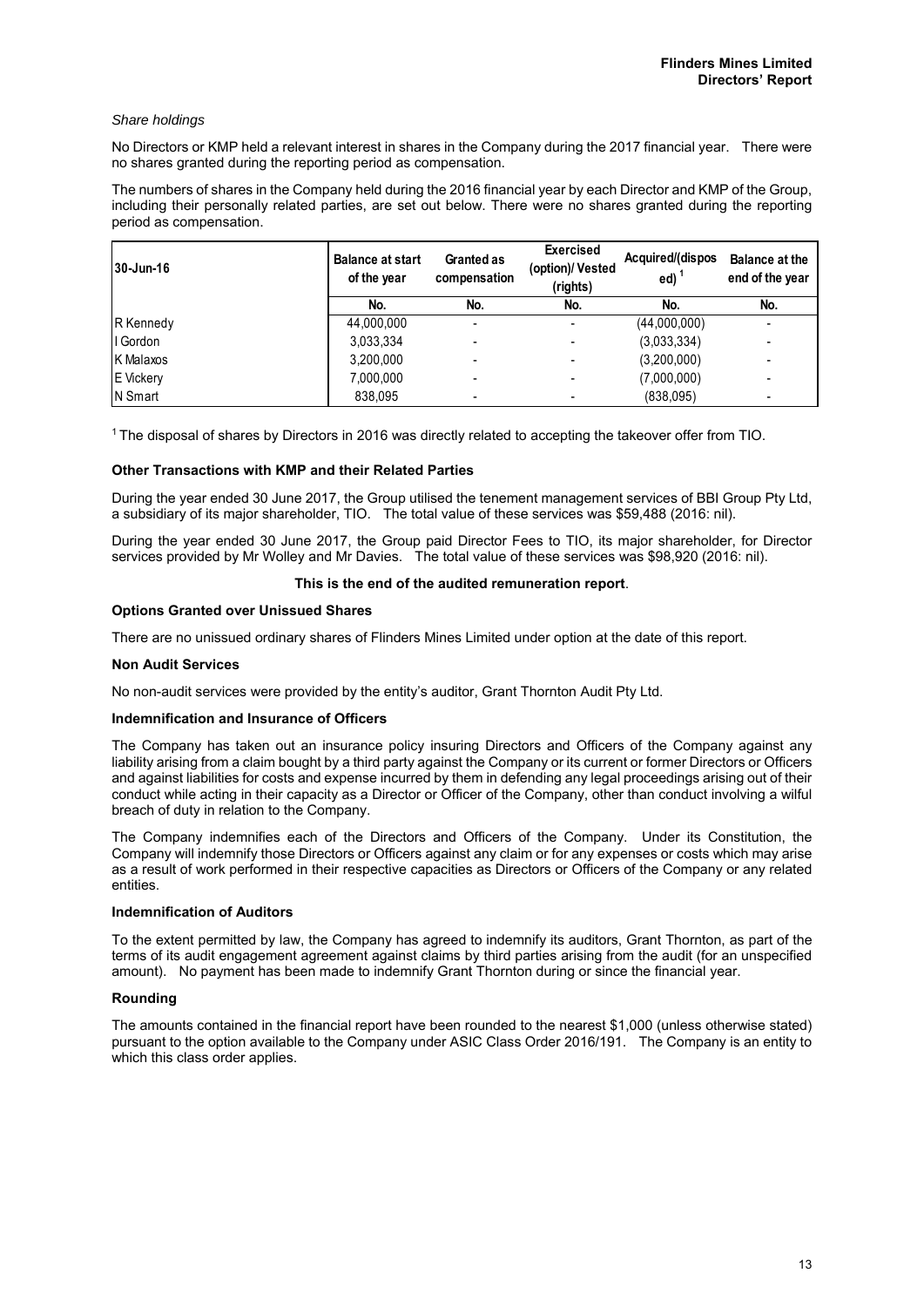# **Auditor's independence declaration**

A copy of the auditor's independence declaration as required under section 307C of the *Corporations Act 2001* is set out on page 15.

This report is made in accordance with a resolution of Directors.

David McAdam Interim Executive Director

Perth, Western Australia 14 September 2017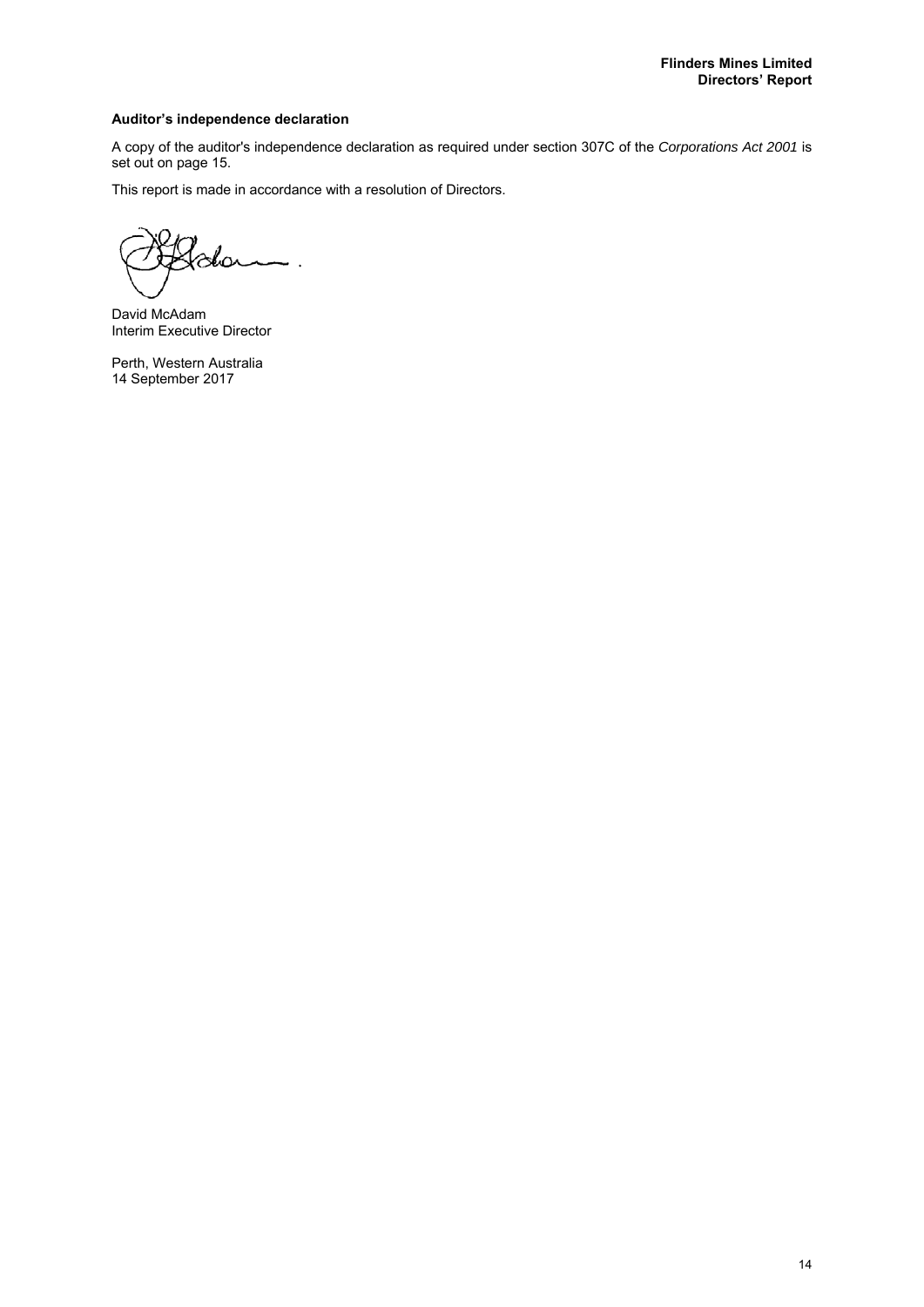

Grant Thornton House Level 3 170 Frome Street Adelaide, SA 5000 Correspondence to: GPO Box 1270 Adelaide SA 5001

**T** 61 8 8372 6666 **F** 61 8 8372 6677 **E** info.sa@au.gt.com **W** www.grantthornton.com.au

# AUDITOR'S INDEPENDENCE DECLARATION TO THE DIRECTORS OF FLINDERS MINES LIMITED

In accordance with the requirements of section 307C of the Corporations Act 2001, as lead auditor for the audit of Flinders Mines Limited for the year ended 30 June 2017, I declare that, to the best of my knowledge and belief, there have been:

- a no contraventions of the auditor independence requirements of the Corporations Act 2001 in relation to the audit; and
- b no contraventions of any applicable code of professional conduct in relation to the audit.

Frant Thornton.

GRANT THORNTON AUDIT PTY LTD Chartered Accountants

J L Humphrey Partner - Audit & Assurance

Adelaide, 14 September 2017

Grant Thornton Audit Pty Ltd ACN 130 913 594 a subsidiary or related entity of Grant Thornton Australia Ltd ABN 41 127 556 389

<sup>&#</sup>x27;Grant Thomton' refers to the brand under which the Grant Thornton member firms provide assurance, tax and advisory services to their clients and/or refers to<br>one or more member firms, as the context requires. Grant Thornt member firms are not a worldwide partnership. GTIL and each member firm is a separate legal entity. Services are delivered by the member firms. GTIL does not<br>provide services to clients. GTIL and its member firms are not a and related entities. GTIL is not an Australian related entity to Grant Thornton Australia Limited.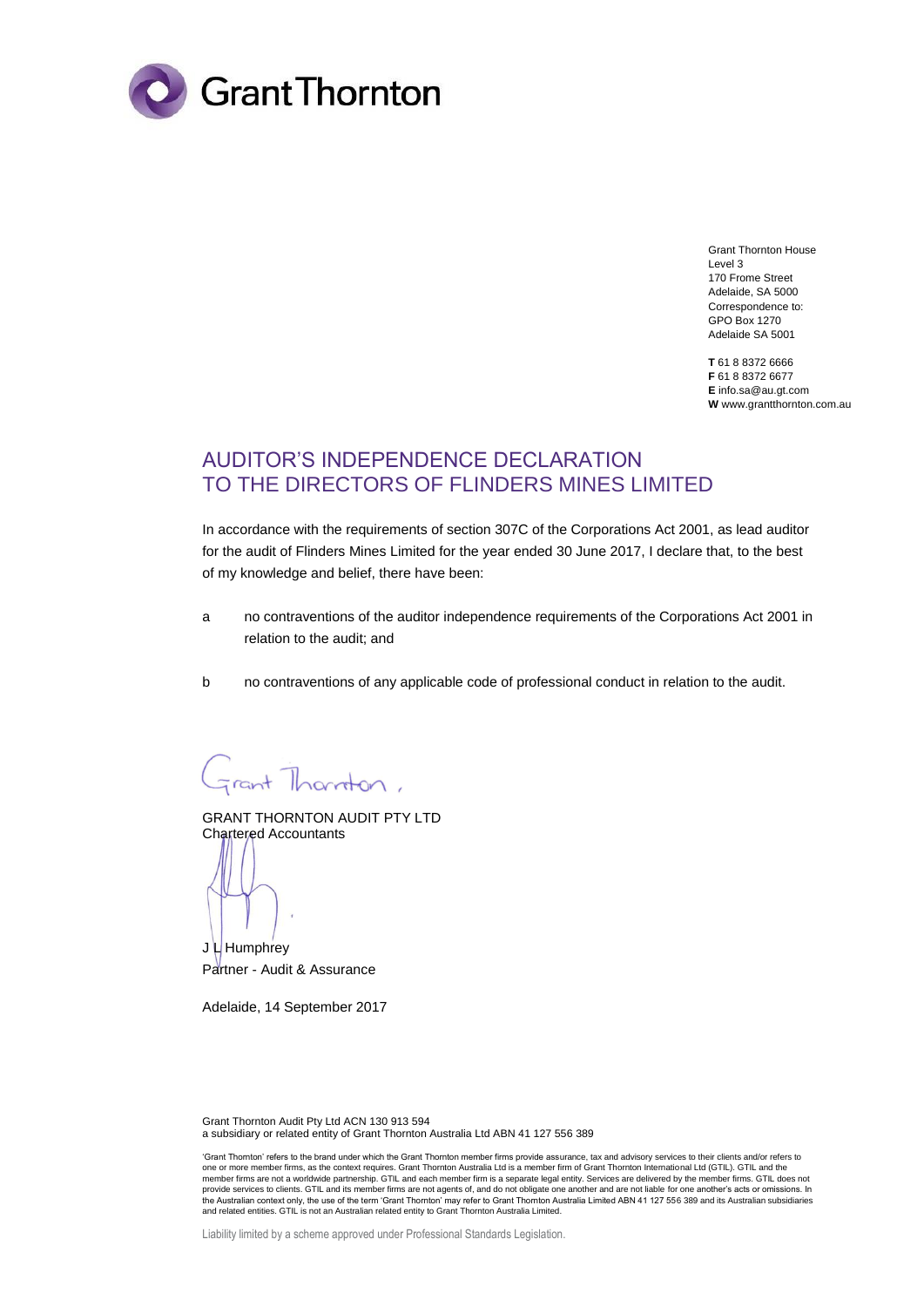# **Flinders Mines Limited Consolidated Statement of Profit or Loss and Other Comprehensive Income For the year ended 30 June 2017**

|                                                                                            |              | 30-Jun-17 | 30-Jun-16      |
|--------------------------------------------------------------------------------------------|--------------|-----------|----------------|
|                                                                                            | <b>Notes</b> | \$'000    | \$'000         |
| Revenue from continuing operations                                                         |              |           |                |
| Other revenue                                                                              | 6            | 43        | 85             |
| Other income                                                                               | 6            |           | $\overline{2}$ |
| Administrative expenses                                                                    | 6            | (2,070)   | (3,996)        |
| Other expenses                                                                             | 6            | (167)     | (892)          |
| Finance costs                                                                              | 6            | (27)      | (5)            |
| (Loss) before income tax                                                                   |              | (2,221)   | (4,806)        |
| Income tax (expense)/benefit                                                               | 7            | (43)      | 749            |
| (Loss) for the year                                                                        |              | (2, 264)  | (4,057)        |
| Item that may be reclassified to profit or loss                                            |              |           |                |
| Changes in the fair value of available-for-sale financial assets                           |              |           | 292            |
| Other comprehensive income for the year, net of tax                                        |              |           | 292            |
| Total comprehensive income for the year                                                    |              | (2, 264)  | (3,765)        |
| (Loss) is attributable to:                                                                 |              |           |                |
| <b>Owners of Flinders Mines Limited</b>                                                    |              | (2,264)   | (4,057)        |
| Total comprehensive income for the year is attributable to:                                |              |           |                |
| <b>Owners of Flinders Mines Limited</b>                                                    |              | (2, 264)  | (3,765)        |
|                                                                                            |              | Cents     | Cents          |
| Earnings per share for loss attributable to the ordinary equity<br>holders of the Company: |              |           |                |
| Basic and diluted earnings per share                                                       | 25           | (0.073)   | (0.144)        |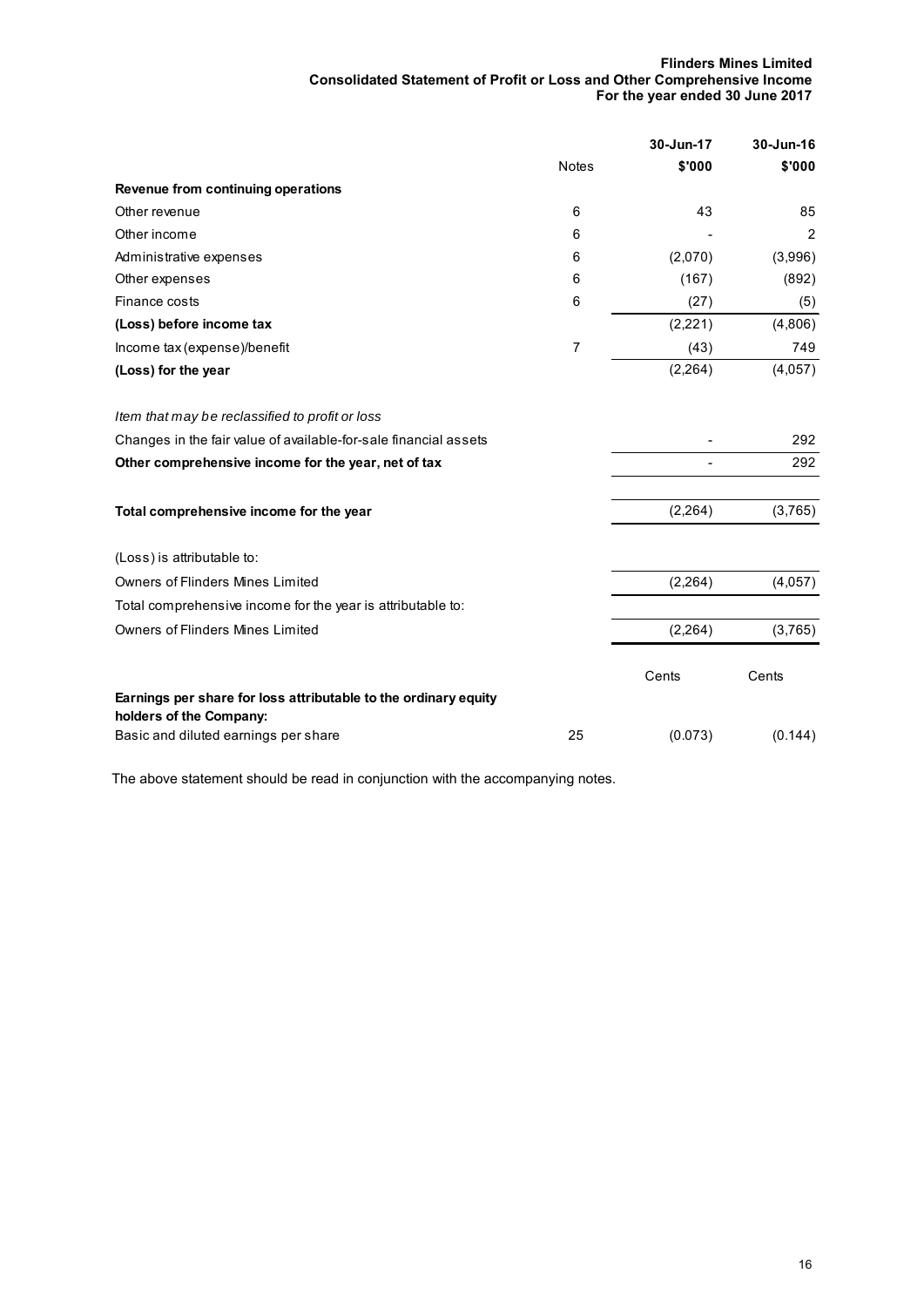**Flinders Mines Limited Consolidated Statement of Financial Position As at 30 June 2017**

|                                     |              | 30-Jun-17      | 30-Jun-16      |
|-------------------------------------|--------------|----------------|----------------|
|                                     | <b>Notes</b> | \$'000         | \$'000         |
| <b>ASSETS</b>                       |              |                |                |
| <b>Current assets</b>               |              |                |                |
| Cash and cash equivalents           | 8            | 10,067         | 551            |
| Trade and other receivables         | 9            | 127            | 851            |
| Other current assets                |              | 467            | 297            |
| <b>Total current assets</b>         |              | 10,661         | 1,699          |
| <b>Non-current assets</b>           |              |                |                |
| Available-for-sale financial assets | 10           | 3              | 5              |
| Exploration and evaluation          | 11           | 48,890         | 46,518         |
| Plant and equipment                 | 12           | 72             | 217            |
| Other non-current assets            | 9            | $\overline{7}$ | $\overline{7}$ |
| <b>Total non-current assets</b>     |              | 48,972         | 46,747         |
| <b>Total assets</b>                 |              | 59,633         | 48,446         |
| <b>LIABILITIES</b>                  |              |                |                |
| <b>Current liabilities</b>          |              |                |                |
| Trade and other payables            | 13           | 941            | 1,073          |
| Provisions                          | 14           |                | 37             |
| <b>Total current liabilities</b>    |              | 941            | 1,110          |
| <b>Total liabilities</b>            |              | 941            | 1,110          |
| <b>Net assets</b>                   |              | 58,692         | 47,336         |
| <b>EQUITY</b>                       |              |                |                |
| Contributed equity                  | 15           | 138,859        | 125,239        |
| <b>Reserves</b>                     | 16           |                |                |
| <b>Retained losses</b>              |              | (80, 167)      | (77, 903)      |
| <b>Total equity</b>                 |              | 58,692         | 47,336         |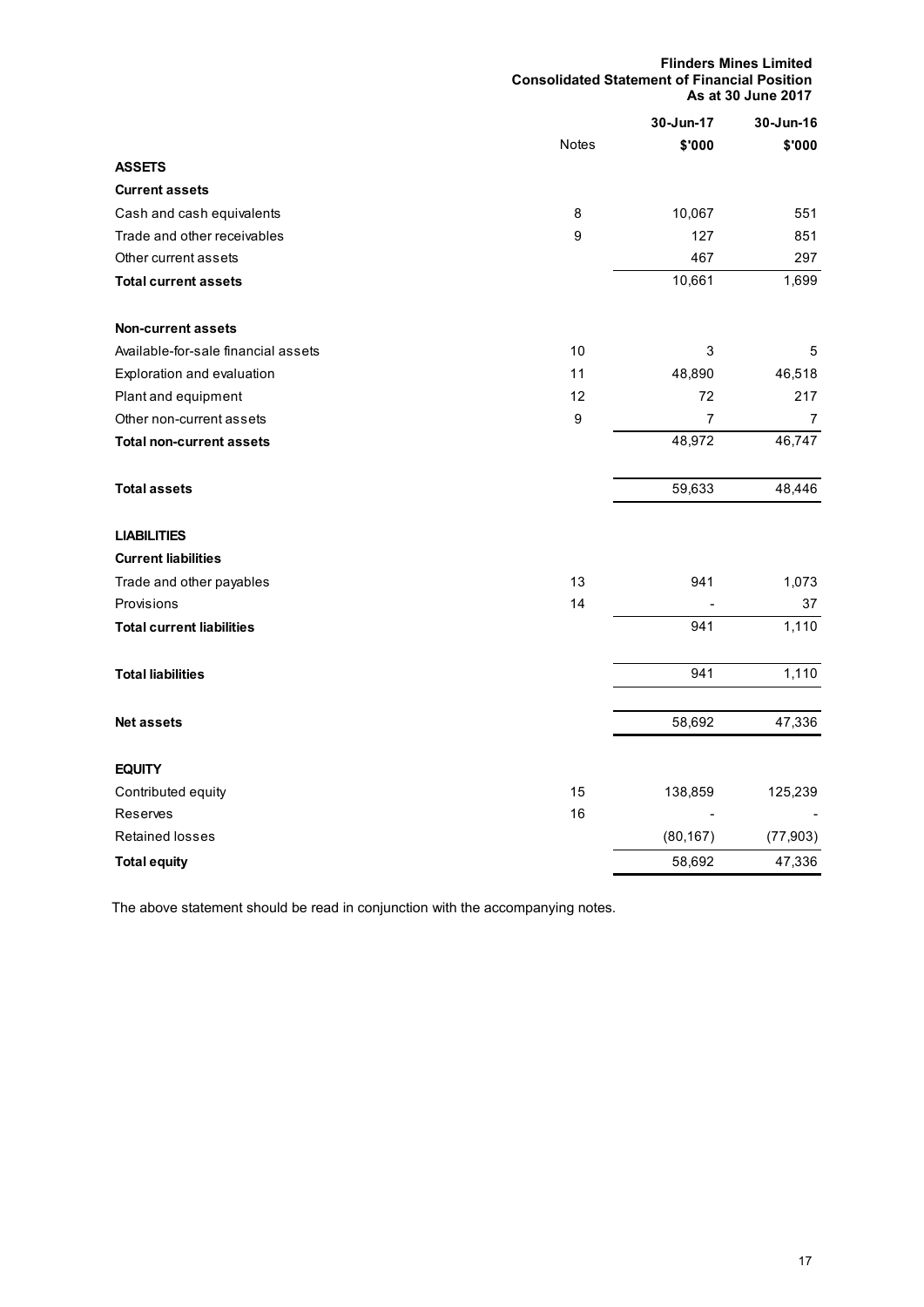**Flinders Mines Limited Consolidated Statement of Changes in Equity For the year ended 30 June 2017**

|                                                           | <b>Contributed</b><br>equity | <b>Available for</b><br>sale asset<br>reserve | <b>Share based</b><br>payments<br>reserve | <b>Retained</b><br><b>losses</b> | <b>Total equity</b> |
|-----------------------------------------------------------|------------------------------|-----------------------------------------------|-------------------------------------------|----------------------------------|---------------------|
|                                                           | \$'000                       | \$'000                                        | \$'000                                    | \$'000                           | \$'000              |
| Balance at 1 July 2015                                    | 124,414                      | (292)                                         | 561                                       | (74, 562)                        | 50,121              |
| Loss for the year                                         |                              | 292                                           |                                           | (4,057)                          | (3,765)             |
| Total comprehensive income for the year                   | 124,414                      |                                               | 561                                       | (78, 619)                        | 46,356              |
| Transactions with owners in their capacity as owners:     |                              |                                               |                                           |                                  |                     |
| Contributions of equity, net of transaction costs and tax | 825                          |                                               |                                           |                                  | 825                 |
| Rights expired during the year                            |                              |                                               | (716)                                     |                                  | (716)               |
| Transfer of expired rights                                |                              |                                               |                                           | 716                              | 716                 |
| Rights issued during the year                             |                              |                                               | 155                                       |                                  | 155                 |
| Balance at 30 June 2016                                   | 125,239                      |                                               | $\blacksquare$                            | (77, 903)                        | 47,336              |
| Loss for the year                                         |                              |                                               |                                           | (2, 264)                         | (2, 264)            |
| Total comprehensive income for the year                   | 125,239                      |                                               | Ξ.                                        | (80, 167)                        | 45,072              |
| Transactions with owners in their capacity as owners:     |                              |                                               |                                           |                                  |                     |
| Contributions of equity, net of transaction costs and tax | 13,620                       |                                               |                                           |                                  | 13,620              |
| Balance at 30 June 2017                                   | 138,859                      |                                               | $\overline{\phantom{0}}$                  | (80, 167)                        | 58,692              |
|                                                           |                              |                                               |                                           |                                  |                     |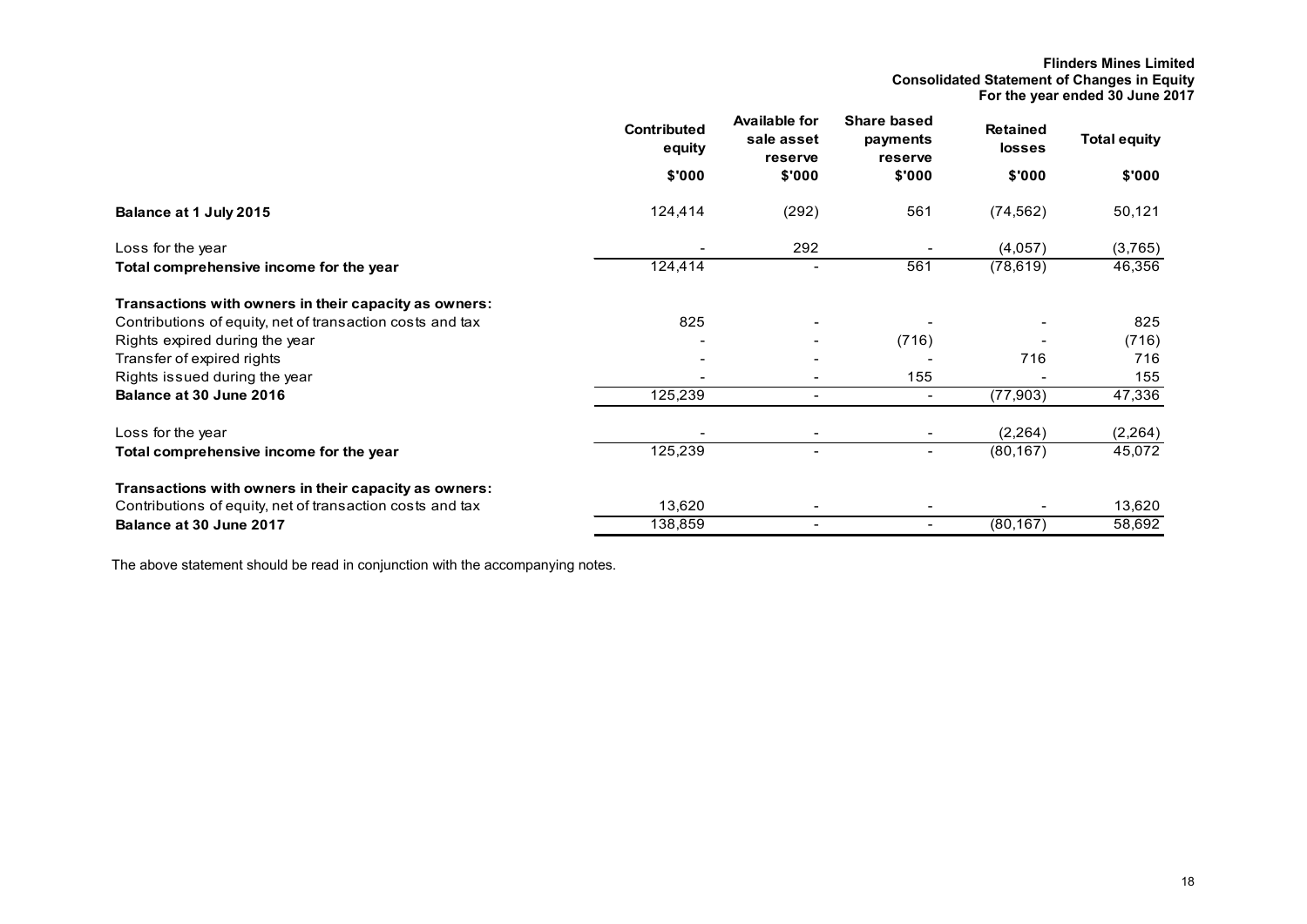| <b>Flinders Mines Limited</b>               |  |
|---------------------------------------------|--|
| <b>Consolidated Statement of Cash Flows</b> |  |
| For the year ended 30 June 2017             |  |

|                                                                  |              | 30-Jun-17 | 30-Jun-16 |
|------------------------------------------------------------------|--------------|-----------|-----------|
|                                                                  | <b>Notes</b> | \$'000    | \$'000    |
| Cash flows from operating activities                             |              |           |           |
| Receipts from customers                                          |              |           | 33        |
| Payments to suppliers and employees                              |              | (2, 387)  | (3, 107)  |
| Research and Development tax incentive received                  |              |           | 578       |
| Interest expense                                                 |              | (24)      |           |
| Interest received                                                |              | 43        | 45        |
| Net cash (outflow) from operating activities                     | 24           | (2,368)   | (2, 451)  |
| Cash flows from investing activities                             |              |           |           |
| Proceeds from sale of plant and equipment                        |              | 1         | 3         |
| Proceeds from sale of available-for-sale financial assets        |              |           | 41        |
| Payments for exploration activities                              |              | (1,695)   | (1,637)   |
| Net cash (outflow) from investing activities                     |              | (1,694)   | (1, 593)  |
| Cash flows from financing activities                             |              |           |           |
| Proceeds from issues of shares and other equity securities       |              | 13,670    | 825       |
| <b>Transaction costs</b>                                         |              | (92)      |           |
| Proceeds from borrowings                                         |              | 2,000     |           |
| Repayment of borrowings                                          |              | (2,000)   |           |
| Net cash inflow from financing activities                        |              | 13,578    | 825       |
| Net increase/(decrease) in cash and cash equivalents             |              | 9,516     | (3,219)   |
| Cash and cash equivalents at the beginning of the financial year |              | 551       | 3,770     |
| Cash and cash equivalents at the end of the financial year       | 8            | 10,067    | 551       |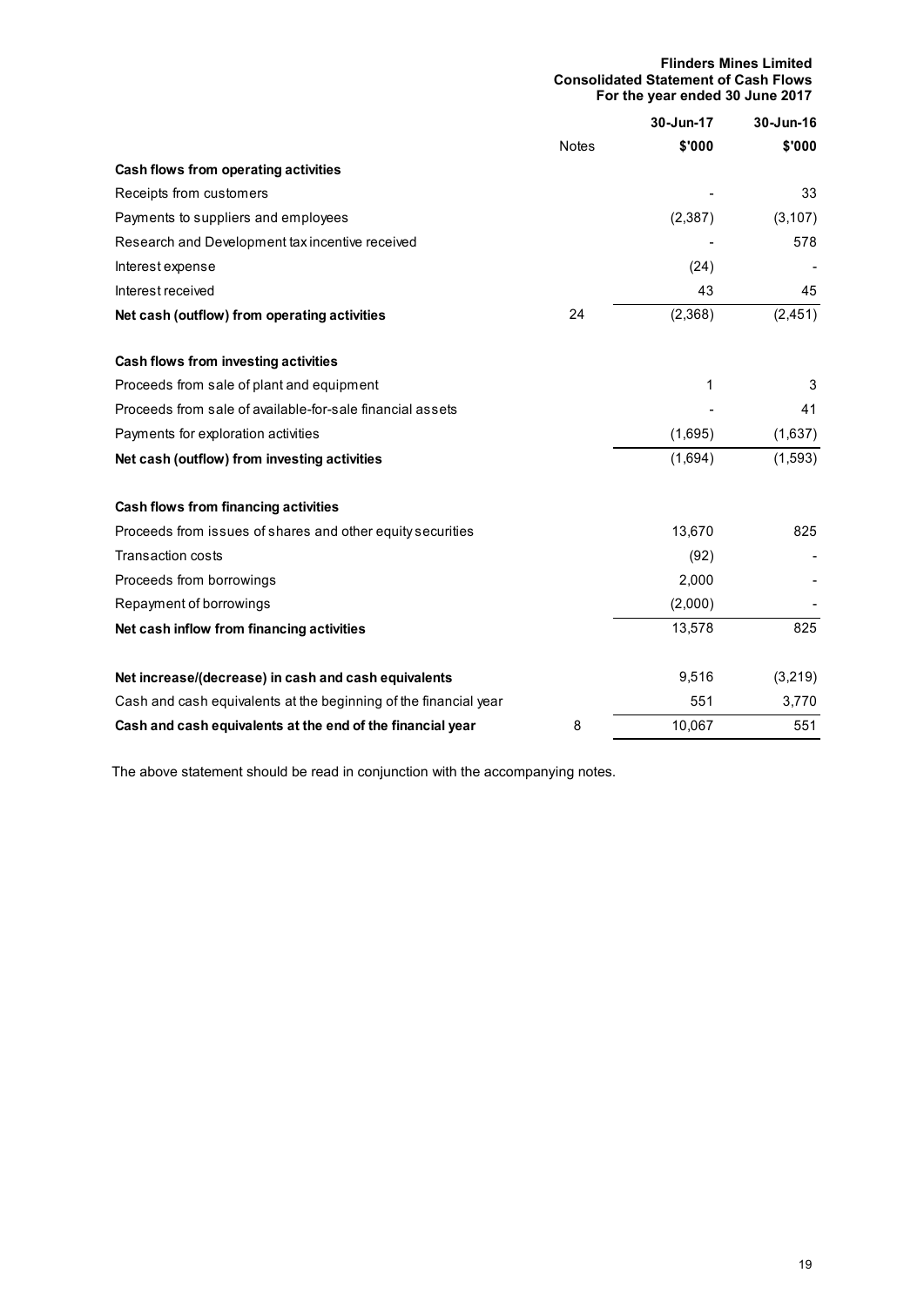# **1 Corporate information**

The consolidated financial report of Flinders Mines Limited for the year ended 30 June 2017 was authorised for issue in accordance with a resolution of the Directors on 14 September 2017. The Board of Directors has the power to amend the consolidated financial statements after issue.

Flinders Mines Limited (the "Company" or "Flinders") is a for-profit company limited by shares whose shares are publicly traded on the Australian Securities Exchange. The Company and its subsidiaries were incorporated and domiciled in Australia. The registered office and principal place of business of the Company is 45 Ventnor Avenue, West Perth, WA 6005.

The nature of the operations and principal activities of the Company are disclosed in the Directors' Report.

The amounts contained in the financial report have been rounded to the nearest \$1,000 (unless otherwise stated) pursuant to the option available to the Company under ASIC Class Order 2016/191. The Company is an entity to which this Class Order applies.

# **2 Reporting entity**

The Consolidated Financial Statements comprise of the Company and its subsidiaries, (together referred to as the "Consolidated Entity" or the "Group").

# **3 Summary of significant accounting policies**

# **a) Basis of preparation**

The Consolidated Financial Statements are general purpose financial statements which have been prepared in accordance with Australian Accounting Standards and Interpretations issued by the Australian Accounting Standards Board and the *Corporations Act 2001*. The Consolidated Financial Statements also comply with International Financial Reporting Standards as issued by the International Accounting Standards Board. The accounting policies are consistent with those of the previous financial year except as detailed in Note 3v.

These financial statements have been prepared under the historical cost convention except for certain financial assets and liabilities which are required to be measured at fair value.

#### **b) Basis of consolidation**

Subsidiaries are all entities over which the Group has control. The Group controls an entity when the Group is exposed to, or has rights to, variable returns from its involvement with the entity and has the ability to affect those returns through its power to direct the activities of the entity. Subsidiaries are fully consolidated from the date on which control is transferred to the Group. They are deconsolidated from the date that control ceases.

The acquisition method of accounting is used to account for business combinations by the Group.

Intercompany transactions, balances and unrealised gains on transactions between Group companies are eliminated. Unrealised losses are also eliminated unless the transaction provides evidence of an impairment of the transferred asset. Accounting policies of subsidiaries have been changed where necessary to ensure consistency with the policies adopted by the Group.

Non-controlling interests in the results and equity of subsidiaries are shown separately in the Consolidated Statement of Profit or Loss, Statement of Comprehensive Income, Statement of Changes in Equity and Balance Sheet respectively.

#### **c) Segment reporting**

Operating segments are reported in a manner consistent with the internal reporting provided to the chief operating decision maker. The chief operating decision maker has been identified as the Board of Directors.

#### **d) Revenue recognition**

#### *Interest income*

Interest income is recognised on a proportional basis taking into account the interest rates applicable to the financial assets.

#### *Other income*

Other income includes fees for services provided to external parties and fuel tax rebate.

#### **e) Income tax**

The income tax expense or benefit for the period is the tax payable on the current period's taxable income based on the applicable income tax rate for each jurisdiction adjusted by changes in deferred tax assets and liabilities attributable to temporary differences and to unused tax losses.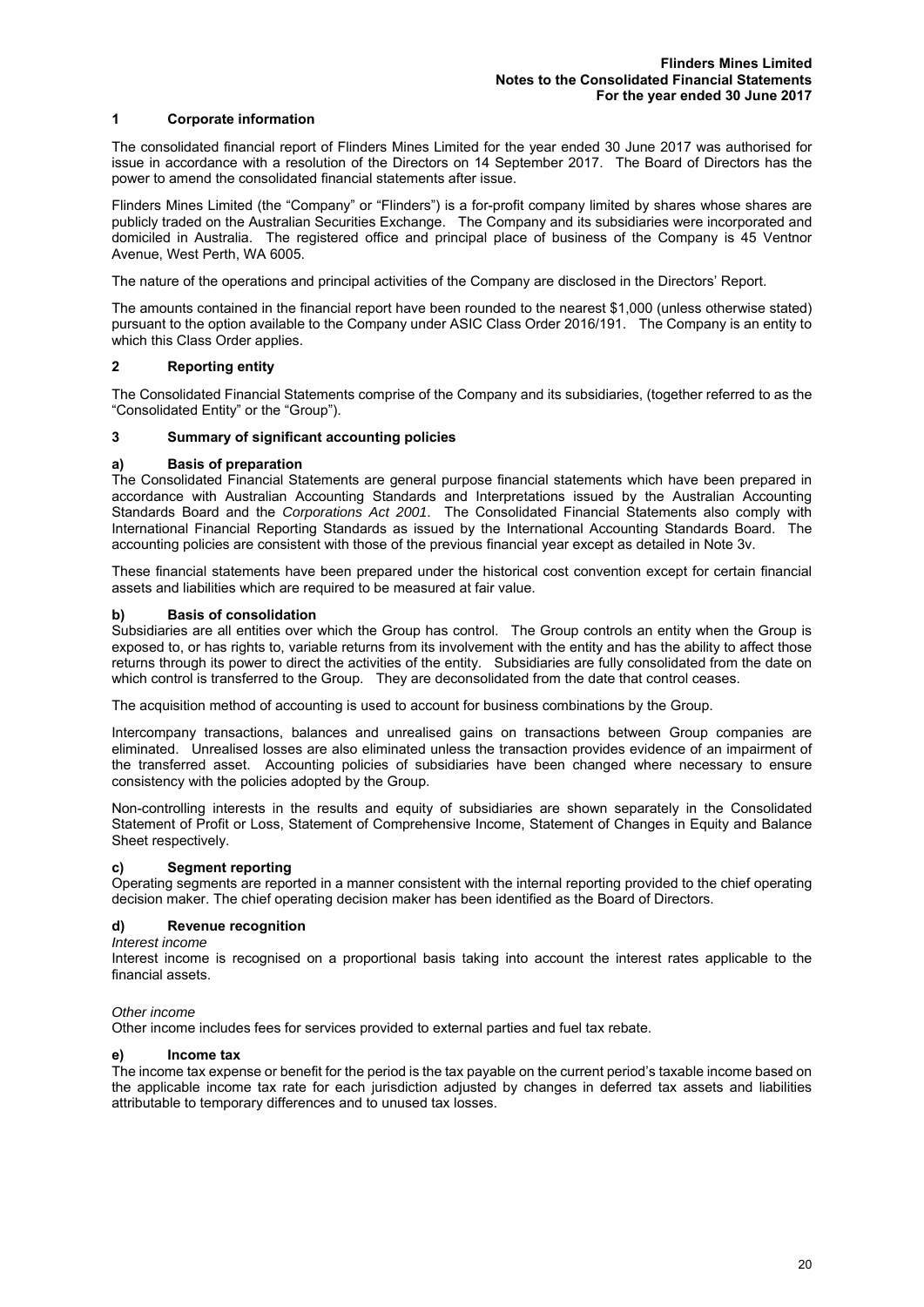Deferred income tax is provided in full, using the liability method, on temporary differences arising between the tax bases of assets and liabilities and their carrying amounts in the consolidated financial statements. However, the deferred income tax is not accounted for if it arises from initial recognition of an asset or liability in a transaction other than a business combination that at the time of the transaction affects neither accounting nor taxable profit nor loss. Deferred income tax is determined using tax rates (and laws) that have been enacted or substantially enacted by the reporting date and are expected to apply when the related deferred income tax asset is realised or the deferred income tax liability is settled.

Deferred tax assets are recognised for deductible temporary differences and unused tax losses only if it is probable that future taxable amounts will be available to utilise those temporary differences or losses.

Deferred tax liabilities and assets are not recognised for temporary differences between the carrying amount and tax bases of investments in controlled entities where the Parent entity is able to control the timing of the reversal of the temporary differences and it is probable that the differences will not reverse in the foreseeable future.

Deferred tax assets and liabilities are offset when there is a legally enforceable right to offset current tax assets and liabilities and when the deferred tax balances relate to the same taxation authority. Current tax assets and tax liabilities are offset where the entity has a legally enforceable right to offset and intends either to settle on a net basis, or to realise the asset and settle the liability simultaneously.

Current and deferred tax balances attributable to amounts recognised directly in equity are also recognised directly in equity.

#### **f) Impairment of non-financial assets**

At each reporting date, the entity assesses whether there is any indication that an asset may be impaired. Where an indicator of impairment exists, the entity makes a formal estimate of recoverable amount. Where the carrying amount of an asset exceeds its recoverable amount the asset is considered impaired and is written down to its recoverable amount.

Recoverable amount is the greater of fair value less costs to sell and value in use. For the purposes of assessing impairment, assets are grouped at the lowest levels for which there are separately identifiable cash inflows which are largely independent of the cash inflows from other assets or groups of assets (cash-generating units). The estimated future cash flows are discounted to their present value using a pre-tax discount rate that reflects current market assessments of the time value of money and the risks specific to the asset or the cash generating unit.

#### **g) Cash and cash equivalents**

Cash and short-term deposits in the Consolidated Statement of Financial Position comprise of cash at bank and in hand and short-term deposits with an original maturity of three months or less.

For the purposes of the Consolidated Statement of Cash Flows, cash includes cash on hand and in banks, as defined above (and money market investments readily convertible to cash on hand), net of outstanding bank overdrafts.

# **h) Trade receivables**

Trade receivables are recognised initially at fair value and subsequently measured at amortised cost using the effective interest method, less provision for impairment. Trade receivables are generally due for settlement within 30 days. They are presented as current assets unless collection is not expected for more than 12 months after the reporting date.

#### **i) Research and development tax incentive fund**

Refund amounts received or receivable under the Federal Government's Research and Development Tax Incentive are recognised on an accruals basis at the point the asset can be reliably measured. The research and development tax incentive fund is recognised as a tax expense credit.

# **j) Other financial assets**

# *Recognition and de-recognition*

Regular purchases and sales of financial assets are recognised on trade-date - the date on which the Group commits to purchase or sell the asset. Financial assets are derecognised when the rights to receive cash flows from the financial assets have expired or have been transferred and the Group has transferred substantially all the risks and rewards of ownership.

When securities classified as available-for-sale are sold, the accumulated fair value adjustments recognised in other comprehensive income are reclassified to profit or loss as gains and losses from investment securities.

### *Measurement*

At initial recognition, the Group measures a financial asset at its fair value plus, in the case of a financial asset not at fair value through profit or loss, transaction costs that are directly attributable to the acquisition of the financial asset. Transaction costs of financial assets carried at fair value through profit or loss are expensed in profit or loss.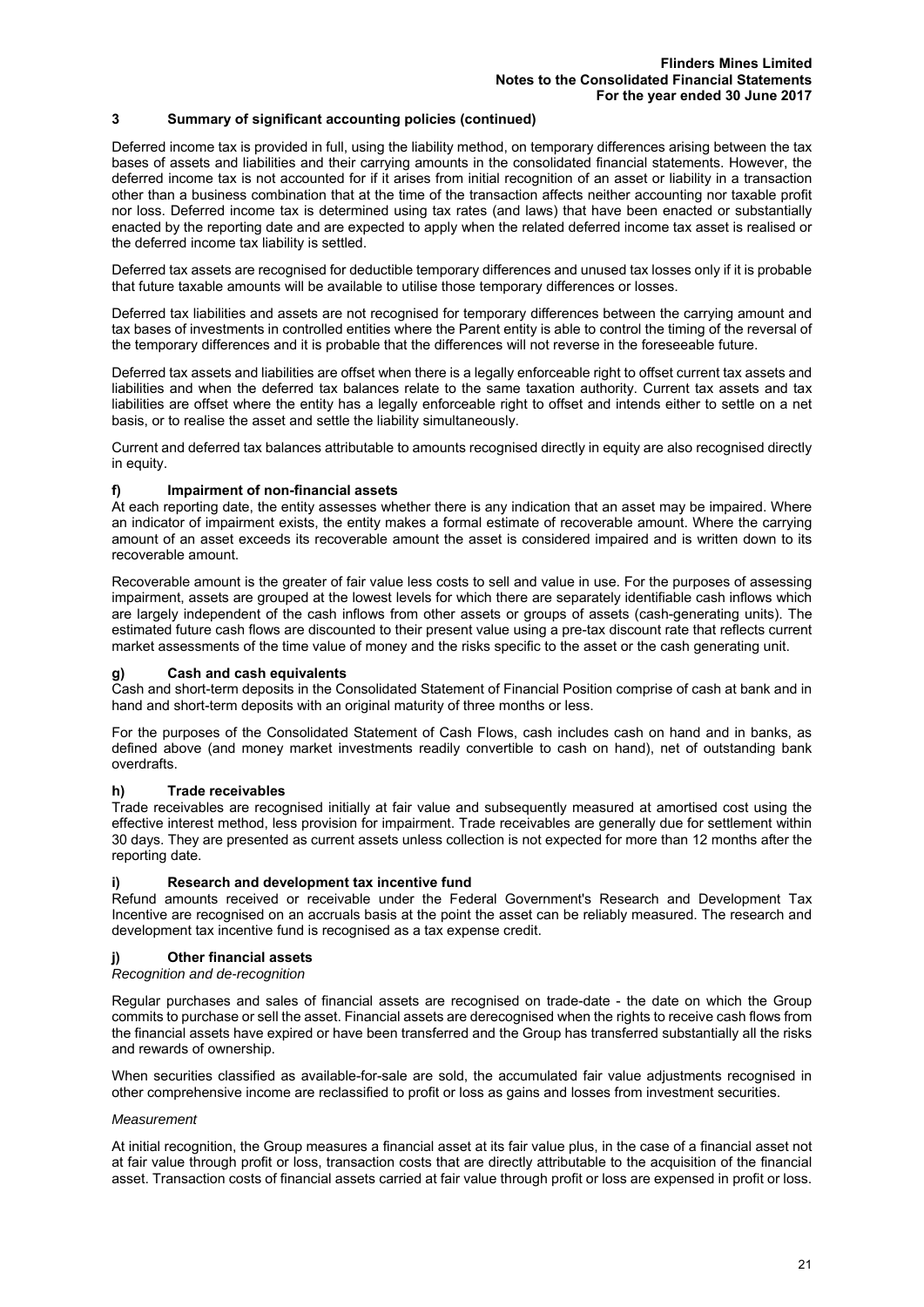Loans and receivables and held-to-maturity investments are subsequently carried at amortised cost using the effective interest method.

Available-for-sale financial assets and financial assets at fair value through profit or loss are subsequently carried at fair value. Gains or losses arising from changes in the fair value of the 'financial assets at fair value through profit or loss' category are presented in profit or loss within other income or other expenses in the period in which they arise. Dividend income from financial assets at fair value through profit or loss is recognised in profit or loss as part of revenue from continuing operations when the Group's right to receive payments is established. Interest income from these financial assets is included in the net gains/(losses).

Changes in the fair value of monetary securities denominated in a foreign currency and classified as available-for-sale are analysed between translation differences resulting from changes in amortised cost of the security and other changes in the carrying amount of the security. The translation differences related to changes in the amortised cost are recognised in profit or loss, and other changes in carrying amount are recognised in other comprehensive income. Changes in the fair value of other monetary and non-monetary securities classified as available-for-sale are recognised in other comprehensive income. Details on how the fair value of financial instruments is determined are disclosed in Note 4.

#### *Fair value*

The fair values of quoted investments are based on current bid prices. If the market for a financial asset is not active (and for unlisted securities), the Group establishes fair value by using valuation techniques. These include the use of recent arm's length transactions, reference to other instruments that are substantially the same, discounted cash flow analysis, and option pricing models making maximum use of market inputs and relying as little as possible on entity specific inputs.

#### *Impairment*

The Group assesses at the end of each reporting period whether there is objective evidence that a financial asset or group of financial assets is impaired. A financial asset or a group of financial assets is impaired and impairment losses are incurred only if there is objective evidence of impairment as a result of one or more events that occurred after the initial recognition of the asset (a 'loss event') and that loss event (or events) has an impact on the estimated future cash flows of the financial asset or group of financial assets that can be reliably estimated. In the case of equity investments classified as available-for-sale, a significant or prolonged decline in the fair value of the security below its cost is considered an indicator that the assets are impaired.

If there is evidence of impairment for any of the Group's financial assets carried at amortised cost, the loss is measured as the difference between the asset's carrying amount and the present value of estimated future cash flows, excluding future credit losses that have not been incurred. The cash flows are discounted at the financial asset's original effective interest rate. The loss is recognised in profit or loss.

#### **k) Property, plant and equipment**

Each class of plant and equipment is carried at historical cost or fair value less, where applicable, any accumulated depreciation and impairment losses. Historical cost includes expenditure that is directly attributable to the acquisition of the items.

Subsequent costs are included in the asset's carrying amounts or recognised as separate assets, as appropriate, only when it is probable that future economic benefits associated with the item will flow to the Group and the cost can be measured reliably. All other repairs and maintenance are charged to the statement of comprehensive income during the financial year in which they are incurred.

#### *Depreciation*

The depreciable amount of all fixed assets is depreciated on a straight line basis over their useful lives to the Group commencing from the time the asset is held ready for use. The depreciation rates used for plant and equipment range from 12.5 to 40%.

The assets' residual values and useful lives are reviewed, and adjusted if appropriate, at each reporting date.

An asset's carrying amount is written down immediately to its recoverable amount if the asset's carrying amount is greater than its estimated recoverable amount.

Gains and losses on disposals are determined by comparing proceeds with carrying amount. These are included in the consolidated statement of comprehensive income. When revalued assets are sold, it is Group policy to transfer any amounts included in other reserves in respect of those assets to retained earnings.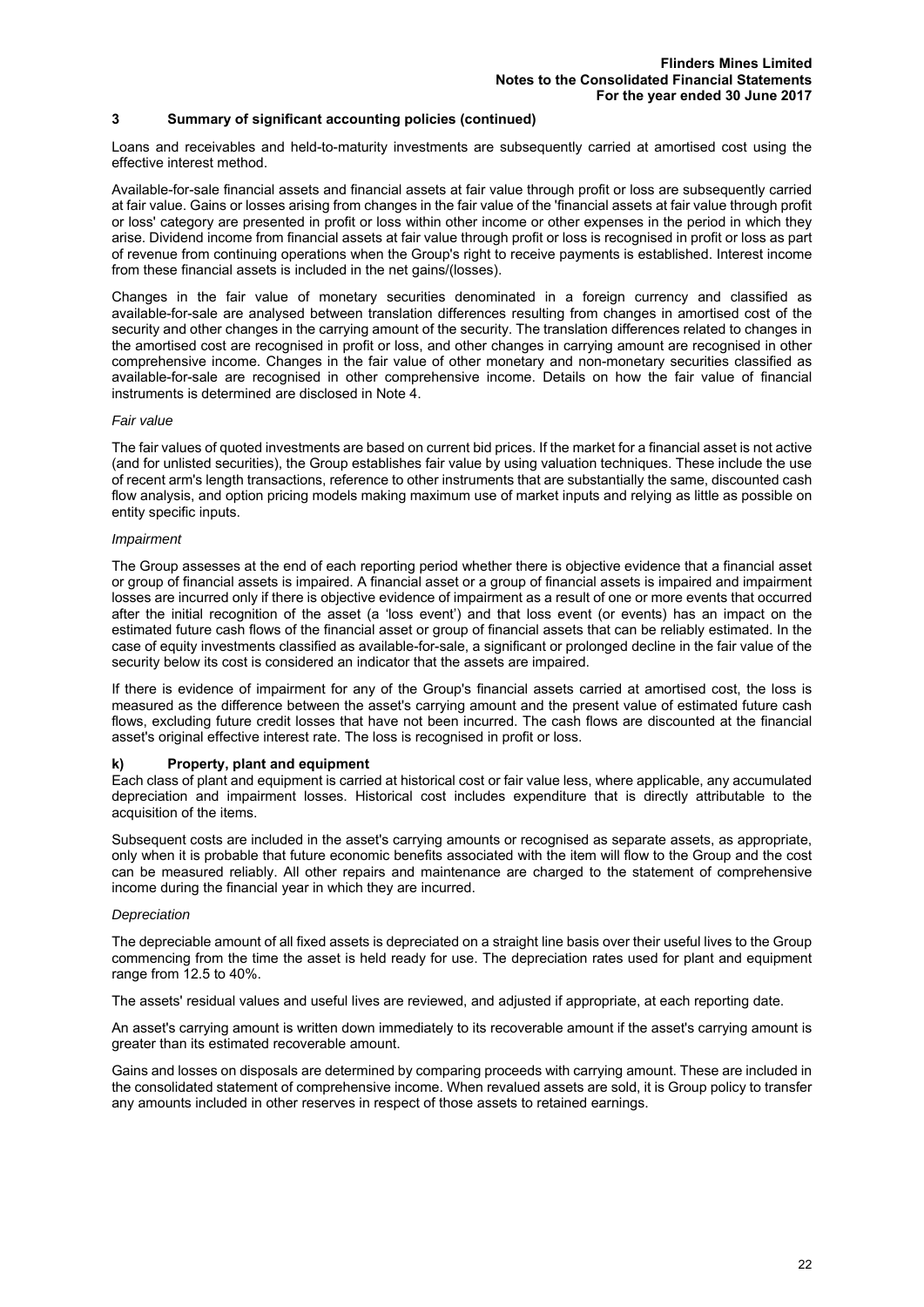# **l) Trade creditors**

These amounts represent liabilities for goods and services provided to the Group prior to the end of financial year which are unpaid. The amounts are unsecured and are usually paid within 30 days of recognition.

Trade and other payables are presented as current liabilities unless payment is not due within 12 months from the reporting date. They are recognised initially at their fair value and subsequently measured at amortised cost using the effective interest method.

# **m) Provisions**

Provisions are recognised when the Group has a present obligation (legal or constructive) as a result of a past event, it is probable that an outflow of resources embodying economic benefits will be required to settle the obligation and a reliable estimate can be made of the amount of the obligation.

When the Group expects some or all of a provision to be reimbursed, for example under an insurance contract, the reimbursement is recognised as a separate asset but only when the reimbursement is virtually certain. The expense relating to any provision is presented in the Consolidated Statement of Comprehensive Income net of any reimbursement.

Provisions are measured at the present value of management's best estimate of the expenditure required to settle the present obligation at the reporting date. The discount rate used to determine the present value reflects current market assessments of the time value of money and the risks specific to the liability. The increase in the provision resulting from the passage of time is recognised in finance costs.

#### *Employee entitlements*

Provision is made for employee benefits accumulated as a result of employees rendering services up to the reporting date. These benefits include wages and salaries, annual leave and long service leave. Liabilities arising in respect of wages and salaries, annual leave and long service leave and any other benefits expected to be wholly settled within twelve months of the reporting date are measured at their nominal amounts based on remuneration rates which are expected to be paid when the liability is settled. All other employee benefit liabilities are measured at the present value of the estimated future cash outflow to be made in respect of services provided by employees up to the reporting date. In determining the present value of future cash outflows, the market yield as at the reporting date on high quality corporation bonds, which have terms to maturity approximating the terms of the related liabilities, are used.

# **n) Share-based payments transactions**

The Company provides benefits to employees (including Directors) in the form of share-based payments whereby employees render services in exchange for shares or rights over shares ("share-based payments" or "equity-settled transactions").

The cost of these equity-settled transactions with employees is measured by reference to the fair value at the date they are granted. The value is determined using an appropriate valuation model. In valuing equity-settled transactions, no account is taken of any performance conditions, other than conditions linked to the price of the shares of FMS ("market conditions") if applicable.

The cumulative expense recognised for equity-settled transactions at each reporting date until vesting date reflects the extent to which the vesting period has expired and the number of awards that, in the opinion of the Directors, will ultimately vest. This opinion is formed based on the best available information at balance date. No adjustment is made for the likelihood of market conditions being met as the effect of these conditions is included in the determination of fair value at grant date. The Consolidated Statement of Comprehensive Income charge or credit for the period represents the movement in the cumulative expense recognised as at the beginning and end of that period.

No expense is recognised for awards that do not ultimately vest, except for awards where vesting is conditional upon a market condition.

Where the terms of an equity-settled award are modified, as a minimum an expense is recognised as if the terms had not been modified. In addition, an expense is recognised for any increase in the value of the transaction as a result of the modification as measured at the date of modification.

Where an equity-settled award is cancelled (other than cancellation when a vesting condition is not satisfied), it is treated as if it had vested on the date of cancellation and any expense not yet recognised for the award is recognised immediately. However, if a new award is substituted for the cancelled award and designated as a replacement award on the date that it is granted, the cancelled and new awards are treated as if they were a modification of the original award, as described in the previous paragraph.

The dilutive effect, if any, of the outstanding options is reflected as additional share dilution in the computation of earnings per share.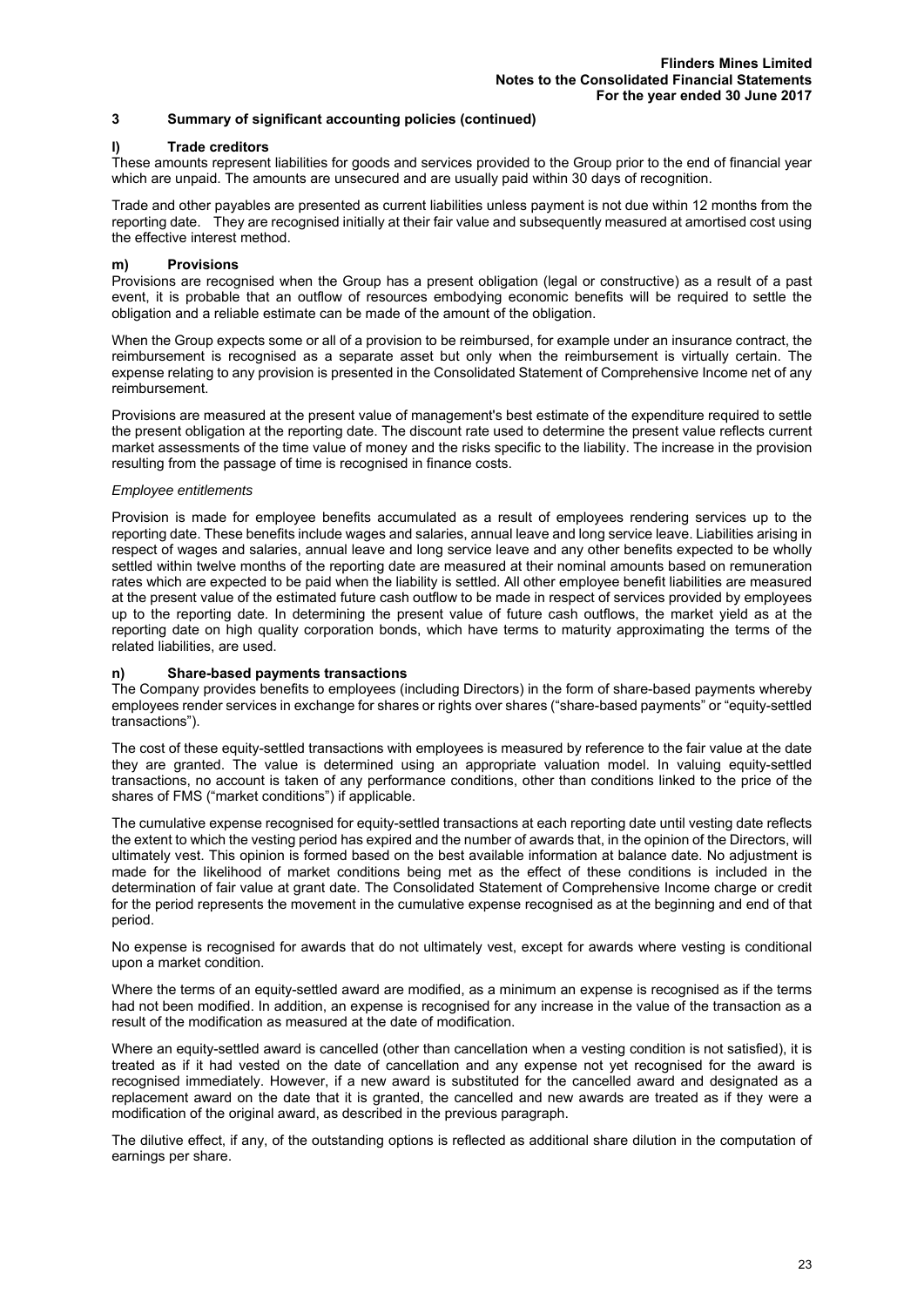# **o) Earnings per share**

Basic earnings/loss per share is determined by dividing net profit or loss after income tax attributable to members of the Company, excluding any costs of servicing equity other than ordinary shares, by the weighted average number of ordinary shares outstanding during the financial year.

Diluted earnings per share adjusts the figures used in the determination of basic earnings/loss per share to take into account the after income tax effect of interest and other financing costs associated with dilutive potential ordinary shares by the weighted average number of shares assumed to have been issued for no consideration in relation to potential ordinary shares.

# **p) Exploration and evaluation expenditure**

Exploration and evaluation costs related to an area of interest are written off as incurred except they may be carried forward as an item in the consolidated statement of financial position where the rights of tenure of an area are current and one of the following conditions is met:

- the costs are expected to be recouped through successful development and exploitation of the area of interest, or alternatively, by its sale; and
- exploration and/or evaluation activities in the area of interest have not at the end of each reporting period reached a stage which permits a reasonable assessment of the existence or otherwise of economically recoverable reserves, and active and significant operations in, or in relation to, the area of interest are continuing.

Capitalised costs include costs directly related to exploration and evaluation activities in the relevant area of interest. General and administrative costs are allocated to an exploration or evaluation asset only to the extent that those costs can be related directly to operational activities in the area of interest to which the asset relates.

Capitalised exploration and evaluation expenditure is written off where the above conditions are no longer satisfied.

Exploration and evaluation expenditure incurred subsequent to the acquisition in respect of an exploration asset acquired is accounted for in accordance with the policy outlined above.

All capitalised exploration and evaluation expenditure is assessed for impairment if facts and circumstances indicate that an impairment may exist. Exploration and evaluation assets are also tested for impairment once commercial reserves are found, before the assets are transferred to development properties.

#### **q) Goods and services tax ("GST")**

Revenues, expenses and assets are recognised net of the amount of associated GST, unless the GST incurred is not recoverable from the taxation authority. In this case it is recognised as part of the cost of acquisition of the asset or as part of the expense.

Receivables and payables are stated inclusive of the amount of GST receivable or payable. The net amount of GST recoverable from, or payable to, the taxation authority is included with other receivables or payables in the consolidated statement of financial position.

Cash flows are presented on a gross basis. The GST components of cash flows arising from investing or financing activities which are recoverable from, or payable to the taxation authority, are presented as operating cash flows.

# **r) Comparative figures**

Comparative figures are adjusted to conform to Accounting Standards when required.

# **s) Contributed equity**

Issued share capital is recognised at the fair value of the consideration received by the Company. Any transaction costs arising on the issue of ordinary shares are recognised, net of tax, directly in equity as a reduction of the share proceeds received.

# **t) Significant accounting estimates and assumptions**

The preparation of the consolidated financial statements requires management to make estimates and assumptions. These estimates and assumptions are continually evaluated and are based on historical experience and other factors, including expectations of future events that may have a financial impact on the Group and that are believed to be reasonable under the circumstances.

The Group makes estimates and assumptions concerning the future. The resulting accounting estimates will, by definition, seldom equal the related actual results. The estimates and assumptions that have a significant risk of causing a material adjustment to the carrying amounts of assets and liabilities within the next financial year are discussed below:

#### *Estimated impairment*

The Group assesses impairment at each reporting date by evaluating conditions specific to the Group that may lead to impairment of assets. Where an impairment trigger exists, the recoverable amount of the asset is determined. Value-in-use calculations performed in assessing recoverable amounts incorporate a number of key estimates.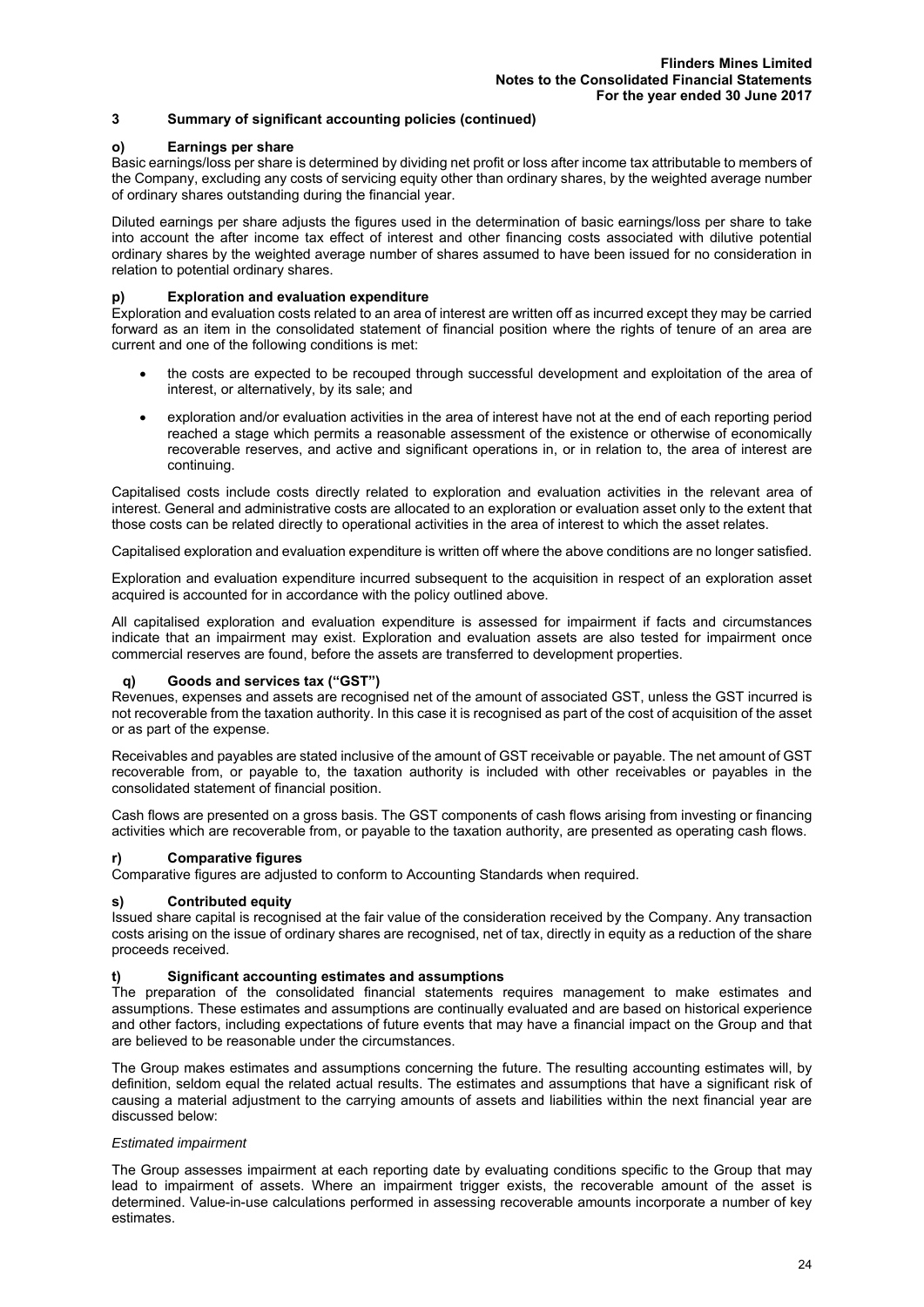#### *Exploration and evaluation*

The future recoverability of capitalised exploration and evaluation expenditure is dependent on a number of factors, including whether the Group decides to exploit the related area of interest itself or, if not, whether it successfully recovers the related exploration and evaluation asset through sale.

Factors which could impact the future recoverability include the level of reserves and resources, future technological changes which could impact the cost of mining, future legal changes (including changes to environmental obligations) and changes to commodity prices.

To the extent that capitalised exploration and evaluation expenditure is determined not to be recoverable in the future, this will reduce profits and net assets in the period in which this determination is made.

In addition, exploration and evaluation expenditure is capitalised if rights to tenure of the area of interest are current and activities in the area of interest have not yet reached a stage which permits a reasonable assessment of the existence or otherwise of economically recoverable reserves. To the extent that is determined in the future that this capitalised expenditure should be written off, this will reduce profits and net assets in the period in which this determination is made.

#### *Share-based payments*

The Company measures the cost of equity-settled transactions with employees and consultants by reference to the fair value of the equity instruments at the date on which they are granted. The fair value is determined using the Black-Scholes valuation method, taking into account the terms and conditions upon which the instruments were granted. The accounting estimates and assumptions relating to equity-settled share-based payments would have no impact on the carrying amounts of assets and liabilities within the next reporting period, but may affect expenses and equity

#### *Recognition of deferred tax assets*

The extent to which deferred tax assets can be recognised is based on an assessment of the probability of the Consolidated Entity's future taxable income against which the deferred tax assets can be utilised. In addition, significant judgement is required in assessing whether the entity meets the requirements of taxation laws and regulations to qualify in the future for utilisation of the assets. In this respect, the ultimate tax determination is uncertain. Current tax liabilities and assets are recognised at the amount expected to be paid to or recovered from the taxation authorities. Refer to Note 7.

#### **u) Accounting standards and interpretations issued but not yet effective**

The following accounting standards and interpretations have been issued or amended but are not yet effective. These standards have not been adopted by the Group for the period ended 30 June 2017and are outlined below:

AASB 9 Financial Instruments (effective and applicable to the Group from 1 January 2018) - AASB 9 (December 2014) is a new standard which replaces AASB 139. This new version supersedes AASB 9 issued in December 2009 (as amended) and AASB 9 (issued in December 2010) and includes a model for classification and measurement, a single, forward-looking 'expected loss' impairment model and a substantially-reformed approach to hedge accounting. AASB 9 Financial Instruments addresses the classification, measurement and de-recognition of financial assets and financial liabilities and introduces new rules for hedge accounting. When this standard is first adopted in the year ending 30 June 2019, there will be no material impact on the transactions and balances recognised in the financial statements.

AASB 15 Revenue from contracts with customers (effective and applicable to the Group from 1 January 2018) - AASB 15 introduces a new framework for accounting for revenue and will replace AASB 118 revenue, AASB 111 Construction Contracts and IFRIC 13 Customer Loyalty Programs. AASB 15 establishes principles for reporting the nature, amount, timing and uncertainty of revenue and cash flows arising from an entity's contracts with customers. The new standard is based on the principle that revenue is recognised when control of a good or service transfers to a customer, therefore the notion of control replaces the existing notion of risks and rewards. When this standard is first adopted in the year ending 30 June 2019, there will be no material impact on the transactions and balances recognised in the financial statements.

AASB 2014-10 Amendments to Australian Accounting Standards – Sale or contribution of Assets between an Investor and its Associate or Joint Venture (effective and applicable to the Group from 1 January 2018) – AASB 2014-10 amends AASB 10 and AASB 128 to address an inconsistency in dealing with sale or contribution of assets between an investor and its associate or joint venture. The amendments include (a) a full gain or loss to be recognised when a transaction involves a business and (b) a partial gain or loss to be recognised when a transaction involves assets that do not constitute a business. When this standard is first adopted in the year ending 30 June 2019, there will be no material impact on the transactions and balances recognised in the financial statements.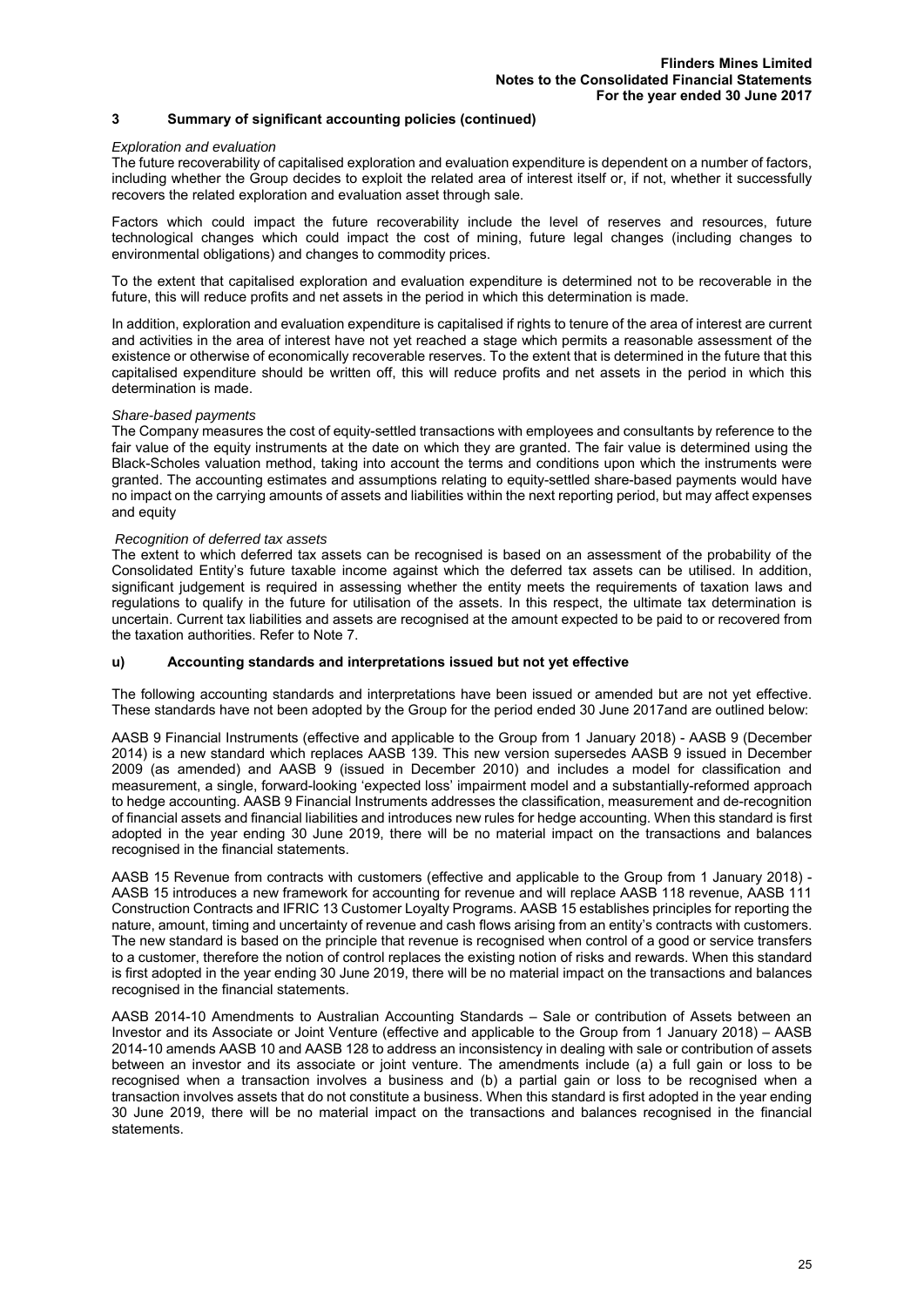AASB 16 Leases (effective and applicable to the Group from 1 January 2019) - One of the key changes to AASB 16 Leases is that lessees are required to recognise assets and liabilities for all leases with a term of more than 12 months, unless the underlying asset is of low value. AASB 16 will result in lessees recognising most leases on the balance sheet. When this standard is first adopted in the year ending 30 June 2020, there will be no material impact on the transactions and balances recognised in the financial statements.

AASB 2016-1 Amendments to Australian Accounting Standards – Recognition of Deferred Tax Assets for Unrealised Losses [AASB 112] (effective and applicable to the Group from 1 January 2017) – This amendment clarifies the requirement on recognition of deferred tax assets for unrealised losses on debt instruments measured at fair value. When this standard is first adopted in the year ending 30 June 2018, there will be no material impact on the transactions and balances recognised in the financial statements.

AASB 2016-2 Amendments to Australian Accounting Standards – Disclosure Initiative: Amendments to AASB 107 (effective and applicable to the Group from 1 January 2017) – This amendment requires disclosures that will enable a user to evaluate changes in liabilities arising from financing activities, including both changes arising from cash flows and non-cash changes. When this standard is first adopted in the year ending 30 June 2018, there will be no material impact on the transactions and balances recognised in the financial statements.

IFRIC Interpretation 22 Foreign Currency Transactions and Advance Consideration (effective and applicable to the Group from 1 January 2018) – addresses the exchange rate to use in transactions that involve advance consideration paid or received in a foreign currency. When this standard is first adopted in the year ending 30 June 2019, there will be no material impact on the transactions and balances recognised in the financial statements.

There are no other standards that are not yet effective and that would be expected to have a material impact on the entity in the current or future reporting periods and on foreseeable future transactions.

#### **v) New accounting standards and interpretations**

In the year ended 30 June 2017, the Directors have reviewed all of the new and revised Standards and Interpretations issued by the Australian Accounting Standards Board that are relevant to the Company and effective for the current annual reporting period.

As a result of this review, the Directors have determined that there is no material impact of the new and revised Standards and Interpretations on the Company and, therefore, no material change is necessary to Company accounting policies.

# **4 Financial risk management**

The Group's activities expose it to a variety of financial risks: interest rate risk; credit risk and liquidity risk. The Group's overall risk management program focuses on the unpredictability of financial markets and seeks to minimise potential adverse effects on the financial performance of the Group.

Risk management is carried out by management under policies approved by the Board of Directors. Management identifies, evaluates and hedges financial risks in close co-operation with the Group's operating units. The Board provides principles for overall risk management, as well as policies covering specific areas, such as interest rate risk, credit risk, and use of financial instruments and investment of excess liquidity where appropriate.

The Group's financial instruments consist mainly of deposits with banks, accounts receivable and payable, available-for-sale investments and loans to associated companies.

#### **Interest rate risk**

The Group's exposure to market risk for changes in interest rates arise from variable interest rate exposure on cash, fixed deposits and interest bearing liabilities.

The Group's policy is to manage its exposure to interest rate risk by holding cash in short-term, fixed rate and variable rate deposits with reputable high credit quality financial institutions. With interest bearing liabilities, consideration is also given to the potential renewal of existing positions, alternative financing and the mix of fixed and variable interest rates.

The following table summarises the financial assets and liabilities of the Group, together with the effective interest rates as at the balance date.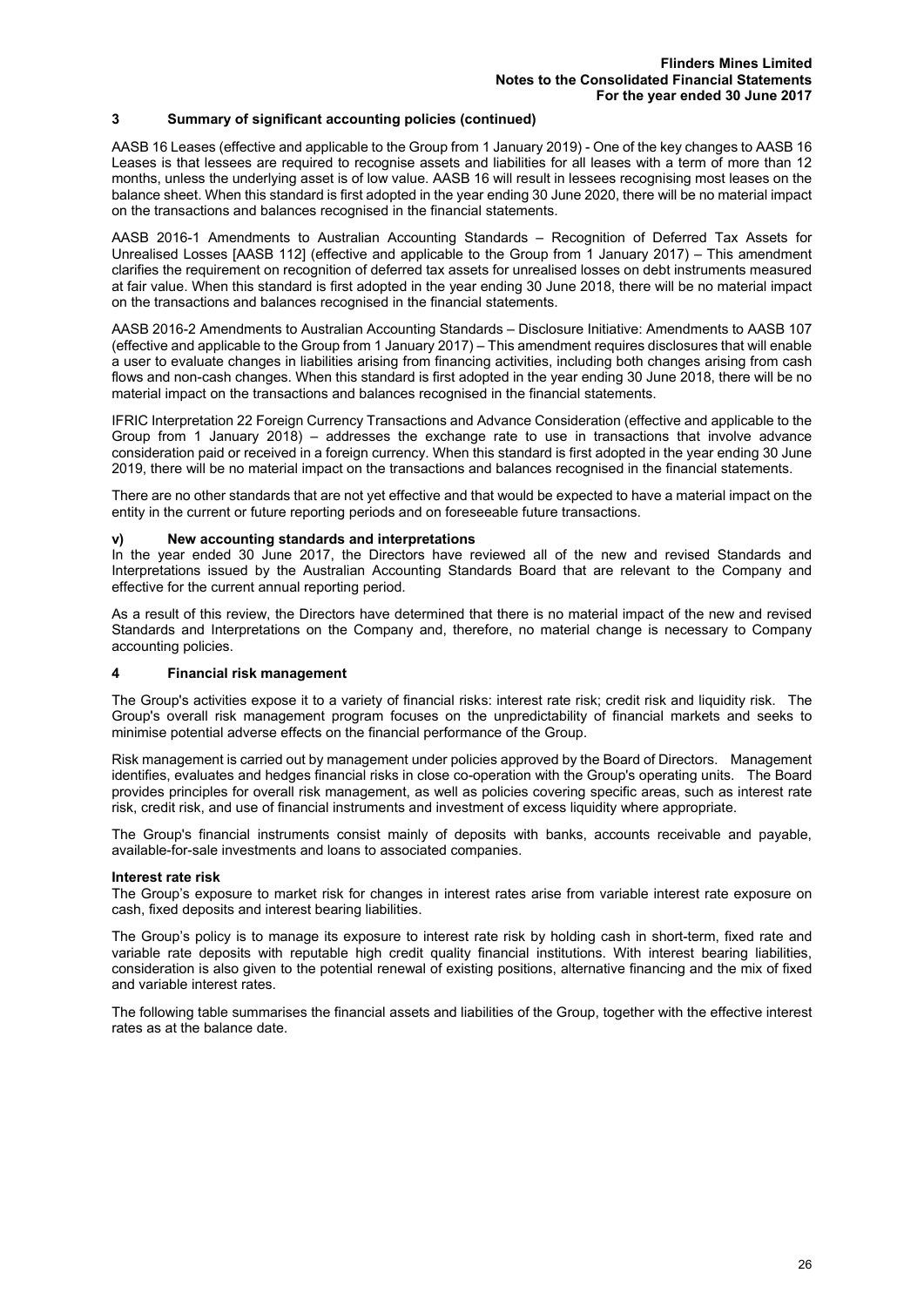# **4 Financial risk management (continued)**

|                                     | Fixed interest rate maturing in:           |                    |                        |                     |                                   | Average interest rates |                      |
|-------------------------------------|--------------------------------------------|--------------------|------------------------|---------------------|-----------------------------------|------------------------|----------------------|
| 30-Jun-17                           | <b>Floating</b><br>interest rate<br>\$'000 | < 1 Year<br>\$'000 | 1 to 5 years<br>\$'000 | > 5 years<br>\$'000 | Non-interest<br>bearing<br>\$'000 | <b>Floating</b><br>%   | <b>Fixed</b><br>$\%$ |
| <b>Financial Assets</b>             |                                            |                    |                        |                     |                                   |                        |                      |
| Cash and cash equivalents           | 3,917                                      | 6,150              |                        | ۰                   | ٠                                 | 1.50%                  | 2.20%                |
| Trade and other receivables         |                                            |                    | ۰                      | ٠                   | 134                               | ۰                      | ٠                    |
| Available-for-sale financial assets | ٠                                          |                    | ۰                      | ٠                   | 3                                 | ۰                      |                      |
| <b>Financial Liabilities</b>        |                                            |                    |                        |                     |                                   |                        |                      |
| Trade and other payables            | ۰                                          |                    |                        | ٠                   | 941                               | ۰                      |                      |

|                                     | Fixed interest rate maturing in:           |                          |                        |                     |                                   | Average interest rates  |                      |
|-------------------------------------|--------------------------------------------|--------------------------|------------------------|---------------------|-----------------------------------|-------------------------|----------------------|
| 30-Jun-16                           | <b>Floating</b><br>interest rate<br>\$'000 | <1 Year<br>\$'000        | 1 to 5 years<br>\$'000 | > 5 years<br>\$'000 | Non-interest<br>bearing<br>\$'000 | <b>Floating</b><br>$\%$ | <b>Fixed</b><br>$\%$ |
| <b>Financial Assets</b>             |                                            |                          |                        |                     |                                   |                         |                      |
| Cash and cash equivalents           | 401                                        | 150                      | ۰                      | ٠                   | ٠                                 | 2.45%                   | 2.50%                |
| Trade and other receivables         | ٠                                          | $\overline{\phantom{a}}$ |                        | ٠                   | 858                               |                         | ۰                    |
| Available-for-sale financial assets | ٠                                          | $\blacksquare$           |                        | ۰                   | 5                                 |                         | ۰                    |
| <b>Financial Liabilities</b>        |                                            |                          |                        |                     |                                   |                         |                      |
| Trade and other payables            |                                            |                          |                        |                     | 1.073                             |                         |                      |

As at 30 June 2017, if interest rates had moved by the points shown below, with all other variables being held constant, post-tax loss and equity would have been affected as follows:

|                           | Post tax losses | Eauity    |           |           |  |
|---------------------------|-----------------|-----------|-----------|-----------|--|
|                           | 30-Jun-17       | 30-Jun-16 | 30-Jun-17 | 30-Jun-16 |  |
|                           | \$'000          | \$'000    | \$'000    | \$'000    |  |
| $+1\%$ (100 basis points) | 101             | 6         | (101)     | (6)       |  |
| $-1\%$ (100 basis points) | (101)           | (6)       | 101       | 6         |  |

The movements in loss after income tax are due to higher/lower interest costs from fixed and variable rate debt and cash balances during the relevant year. Reasonably possible movements in interest rates were determined based on observations of historical movements in the past two years.

The net exposure at balance date is representative of what the Group was and is expecting to be exposed to in the next twelve months from balance date.

# **Credit risk**

Credit risk arises from the financial assets of the Group, which comprise cash and cash equivalents, trade and other receivables. The Group's exposure to credit risk arises from potential default of the counter party, with a maximum exposure equal to the carrying amount of the instruments. Exposure at balance date is addressed in each applicable note.

The Group trades only with recognised, creditworthy third parties and as such, collateral is not requested nor is it the Group's policy to securitise its receivables. Receivable balances are monitored on an ongoing basis with the result that the Group's experience of bad debts has not been significant.

The credit quality of the Group's financial assets as at 30 June 2017 is as follows:

| 30-Jun-17                           | AAA                          | AA-                      | <b>Internally</b><br>rated | Total  |
|-------------------------------------|------------------------------|--------------------------|----------------------------|--------|
|                                     | \$'000                       | \$'000                   | \$'000                     | \$'000 |
| <b>Financial Assets</b>             |                              |                          |                            |        |
| Cash and cash equivalents           | $\qquad \qquad \blacksquare$ | 10.067                   | $\overline{\phantom{0}}$   | 10.067 |
| Trade and other receivables         | 91                           | ۰                        | 43                         | 134    |
| Available-for-sale financial assets | -                            | $\overline{\phantom{0}}$ | 3                          | 3      |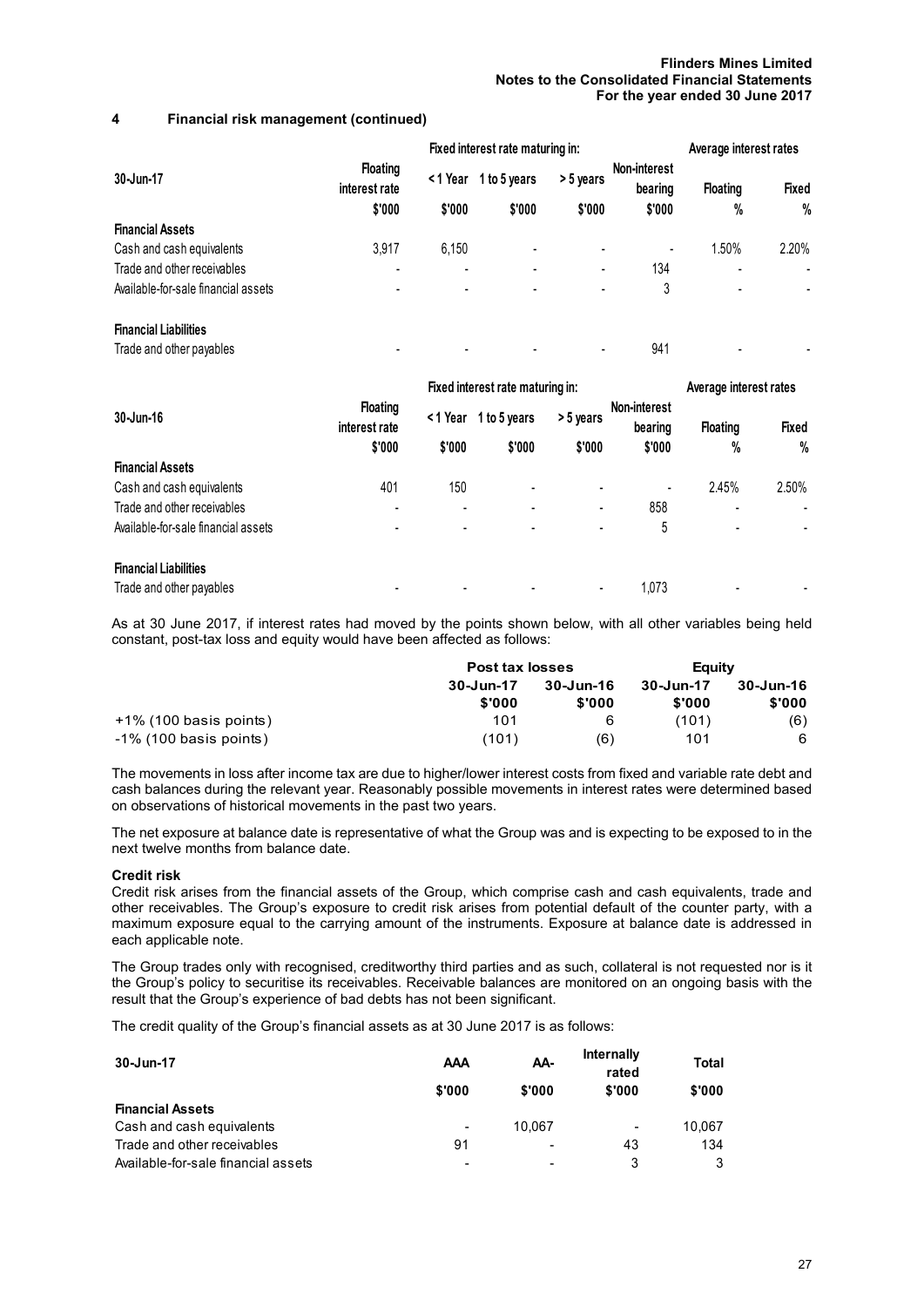# **4 Financial risk management (continued)**

| 30-Jun-16                           | AAA                      | AA-                          | <b>Internally</b><br>rated | Total  |
|-------------------------------------|--------------------------|------------------------------|----------------------------|--------|
|                                     | \$'000                   | \$'000                       | \$'000                     | \$'000 |
| <b>Financial Assets</b>             |                          |                              |                            |        |
| Cash and cash equivalents           | $\overline{\phantom{0}}$ | 551                          | $\overline{\phantom{0}}$   | 551    |
| Trade and other receivables         | 851                      | $\qquad \qquad \blacksquare$ |                            | 858    |
| Available-for-sale financial assets | -                        | $\overline{\phantom{0}}$     | 5                          | 5      |

The equivalent S&P and Moody's rating of the financial assets represents the rating of the counterparty with whom the financial asset is held rather than the rating of the financial asset itself.

Internally rated, no default customers are customers with who the Group has traded before and have no history of default.

# **Liquidity risk**

The Group's objective is to ensure sufficient liquid funds are available to meet the Group's financial commitments in a timely and cost effective manner.

The Group's treasury function continually reviews the Group's liquidity position including cash flow forecasts to determine the forecast liquidity position and maintain appropriate liquidity levels. Sensitivity analysis is conducted to ensure that the Group has the ability to meet commitments.

| 30-Jun-17                           | $<$ 1 year $<$ 1 to 5 years |        | Total        |  |
|-------------------------------------|-----------------------------|--------|--------------|--|
|                                     | \$'000                      | \$'000 | \$'000       |  |
| <b>Financial Assets</b>             |                             |        |              |  |
| Cash and cash equivalents           | 10,067                      |        | 10,067       |  |
| Trade and other receivables         | 127                         | 7      | 134          |  |
| Available-for-sale financial assets |                             | 3      | 3            |  |
| <b>Financial Liabilities</b>        |                             |        |              |  |
| Trade and other payables            | (941)                       |        | (941)        |  |
| Net inflow/(outflow)                | 9,253                       | 10     | 9,263        |  |
| 30-Jun-16                           | $<$ 1 year $<$ 1 to 5 years |        | <b>Total</b> |  |
|                                     | \$'000                      | \$'000 | \$'000       |  |
| <b>Financial Assets</b>             |                             |        |              |  |
| Cash and cash equivalents           | 551                         |        | 551          |  |
| Trade and other receivables         | 851                         | 7      | 858          |  |
| Available-for-sale financial assets |                             | 5      | 5            |  |
| <b>Financial Liabilities</b>        |                             |        |              |  |
| Trade and other payables            | (1,073)                     |        | (1,073)      |  |
| Net inflow/(outflow)                | 329                         | 12     | 341          |  |

#### **Fair value measurements**

The fair value of financial assets and financial liabilities is the amount at which the asset could be exchanged or liability settled in a current transaction between willing parties after allowing for transaction costs. The fair value of financial assets and liabilities approximate their carrying values, unless otherwise specified.

The Group does hold available-for-sale financial assets of which it is required to disclose its measurement by level of the following fair value measurement hierarchy:

- quoted prices (unadjusted) in active markets for identical assets or liabilities (level 1)
- inputs other than quoted prices included within level 1 that are observable for the asset or liability, either directly (as prices) or indirectly (derived from prices) (level 2), and
- inputs for the asset or liability that are not based on observable market data (unobservable inputs) (level 3)

The fair value of financial instruments traded in active markets (such as available-for-sale securities) is based on quoted market prices at the end of the reporting period. The quoted market price used for financial assets held by the Group is the current bid price. These instruments are included in Level 1.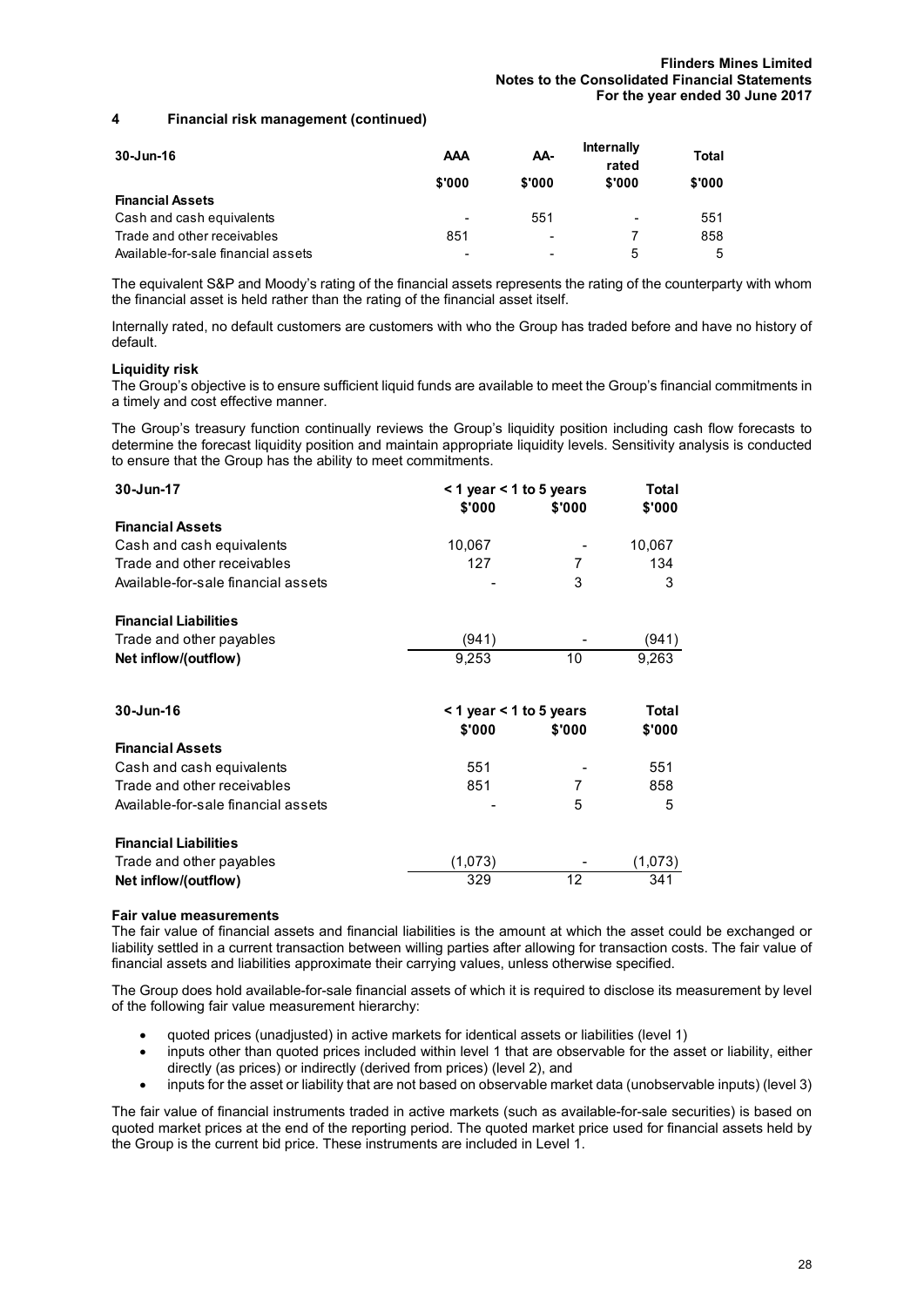### **5 Segment information**

## **Identification of reportable segments**

Management has determined the operating segments based on the reports reviewed and used by the Board of Directors (the chief operating decision maker) that are used to make strategic decisions. The Group is managed primarily on the basis of geographical area of interest, since the diversification of Group operations inherently has notably different risk profiles and performance assessment criteria. Operating segments are therefore determined on the same basis.

Reportable segments disclosed are based on aggregating operating segments where the segments are considered to have similar economic characteristics and are also similar with respect to the following:

- external regulatory requirements
- geographical and geological styles

# **Operations**

The Group has exploration operations in two styles of iron mineralisation, gold and base metals. The costs associated with these operations are reported on in this segment.

# **Accounting policies developed**

Unless stated otherwise, all amounts reported to the Board of Directors as chief decision maker with respect to operating segments are determined in accordance with accounting policies that are consistent to those adopted in the Consolidated Financial Statements of the Group.

| 30-Jun-17                        | Pilbara Iron<br><b>Ore</b> | Canegrass<br><b>Magnetite</b> | <b>Other Minerals</b> | <b>Total</b> |
|----------------------------------|----------------------------|-------------------------------|-----------------------|--------------|
|                                  | \$'000                     | \$'000                        | \$'000                | \$'000       |
| Segment result / Adjusted EBITDA | -                          | $\overline{\phantom{a}}$      | (165)                 | (165)        |
| Impairment of assets             |                            | $\blacksquare$                | (165)                 | (165)        |
| Capital expenditure              | 2.302                      | 70                            | 165                   | 2,537        |
| Total segment assets             | 48.820                     | 70                            |                       | 48,890       |
| Total segment liabilities        | 498                        |                               |                       | 503          |

| 30-Jun-16                        | Pilbara Iron<br><b>Ore</b> | <b>Canegrass</b><br><b>Magnetite</b> | <b>Other Minerals</b> | <b>Total</b> |
|----------------------------------|----------------------------|--------------------------------------|-----------------------|--------------|
|                                  | \$'000                     | \$'000                               | \$'000                | \$'000       |
| Segment result / Adjusted EBITDA |                            | (360)                                | (150)                 | (510)        |
| Impairment of assets             | $\blacksquare$             | (360)                                | (150)                 | (510)        |
| Capital expenditure              | 1.518                      | 86                                   | 150                   | 1.754        |
| Total segment assets             | 46.518                     | $\overline{\phantom{0}}$             |                       | 46.518       |
| Total segment liabilities        | 6                          | 11                                   |                       | 17           |

#### **Other segment information**

Segment revenue reconciles to total revenue from continuing operations as follows:

|                              | 30-Jun-17<br>\$'000      | 30-Jun-16<br>\$'000 |
|------------------------------|--------------------------|---------------------|
| <b>Total segment revenue</b> |                          | -                   |
| Interest revenue             | 43                       | 52                  |
| Other revenue                | $\overline{\phantom{0}}$ | 33                  |
| Total revenue (note 6)       | 43                       | 85                  |

A reconciliation of adjusted EBITDA to operating profit/loss before income tax is provided as follows:

|                                        | 30-Jun-17 | 30-Jun-16     |  |
|----------------------------------------|-----------|---------------|--|
|                                        | \$'000    | \$'000        |  |
| <b>Adjusted EBITDA</b>                 | (165)     | (510)         |  |
| Other revenue from ordinary activities | 43        | 85            |  |
| Loss on disposal of assets             |           | $\mathcal{P}$ |  |
| Administrative expenses                | (2,070)   | (3,996)       |  |
| Impairment of financial assets         | (2)       | (382)         |  |
| Finance costs                          | (27)      | (5)           |  |
| Profit/loss before income tax          | (2.221)   | (4,806)       |  |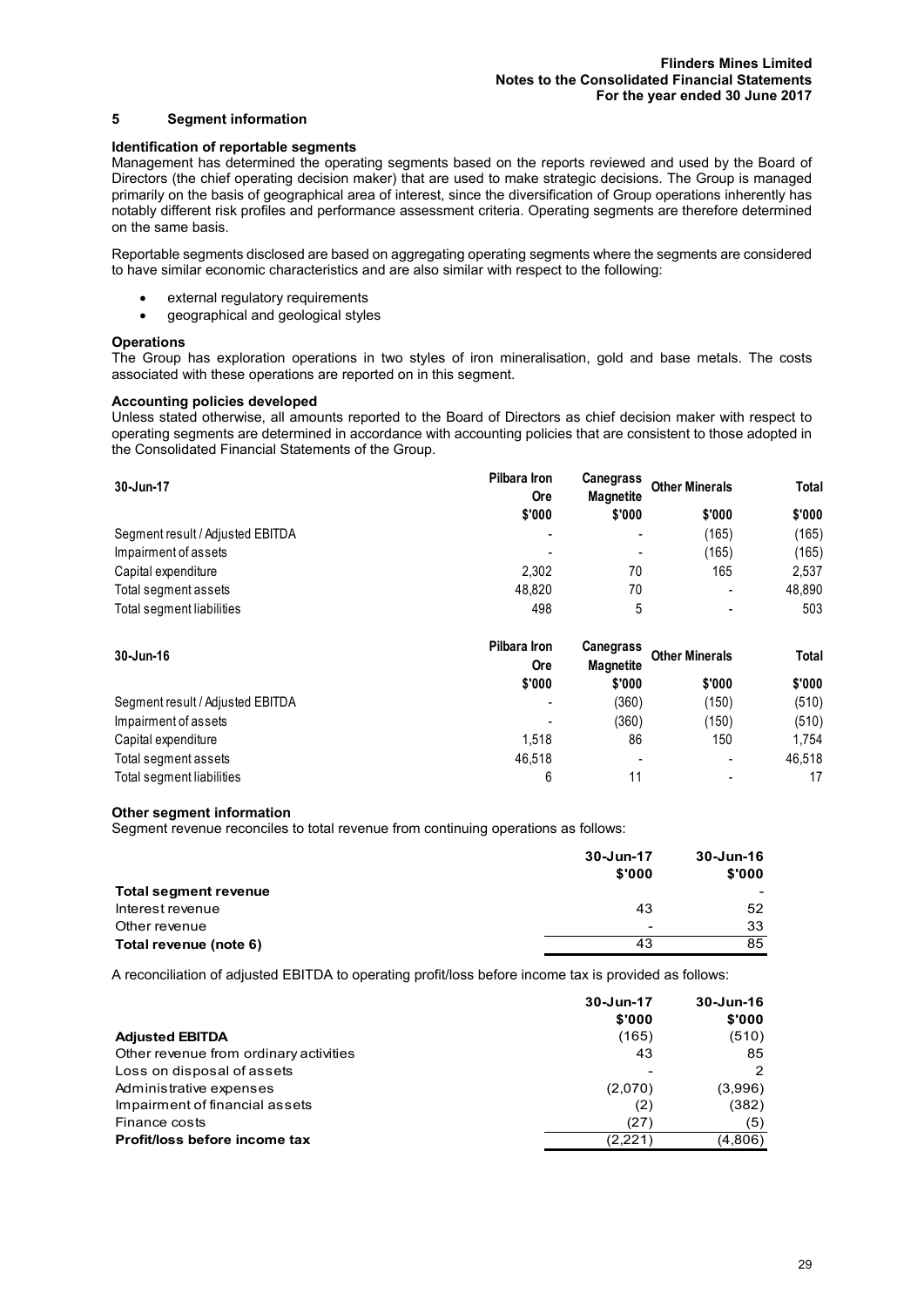# **5 Segment information (continued)**

Reportable segments' assets are reconciled to total assets as follows:

|                                                                         | 30-Jun-17<br>\$'000 | $30 - Jun-16$<br>\$'000 |
|-------------------------------------------------------------------------|---------------------|-------------------------|
| <b>Segment assets</b>                                                   | 48,890              | 46,518                  |
| Unallocated:                                                            |                     |                         |
| Cash and cash equivalents                                               | 10.067              | 551                     |
| Trade and other receivables                                             | 127                 | 851                     |
| Other current assets                                                    | 467                 | 297                     |
| Available-for-sale financial assets                                     | 3                   | 5                       |
| Plant and equipment                                                     | 72                  | 217                     |
| Other non-current assets                                                |                     |                         |
| Total assets as per the consolidated statement of financial<br>position | 59,633              | 48,446                  |

Reportable segments' liabilities are reconciled to total liabilities as follows:

|                                                                              | 30-Jun-17<br>\$'000 | 30-Jun-16<br>\$'000 |
|------------------------------------------------------------------------------|---------------------|---------------------|
| <b>Segment liabilities</b>                                                   | 503                 | 17                  |
| Unallocated:                                                                 |                     |                     |
| Trade and other payables                                                     | 438                 | 1.056               |
| Provisions                                                                   | -                   | 37                  |
| Total liabilities as per the consolidated statement of financial<br>position | 941                 | 1.110               |

# **6 Income and expenses**

|                                | 30-Jun-17           | 30-Jun-16               |
|--------------------------------|---------------------|-------------------------|
|                                | \$'000              | \$'000                  |
| <b>Other revenue</b>           |                     |                         |
| Interest received              | 43                  | 52                      |
| Other revenue                  |                     | 33                      |
|                                | 43                  | 85                      |
|                                | 30-Jun-17<br>\$'000 | $30 - Jun-16$<br>\$'000 |
| Other income                   |                     |                         |
| Profit on sale of asset        |                     | 2                       |
|                                | 30-Jun-17<br>\$'000 | 30-Jun-16<br>\$'000     |
| <b>Administrative expenses</b> |                     |                         |
| Compliance                     | 252                 | 37                      |
| Depreciation                   | 33                  | 82                      |
| Administration costs           | 650                 | 935                     |
| Salary and wages               | 839                 | 974                     |
| Share based payments           |                     | 155                     |
| Legal fees                     | 113                 | 206                     |
| Occupancy costs                | 183                 | 155                     |
| Marketing and promotion        |                     | 1,452                   |
|                                | 2,070               | 3,996                   |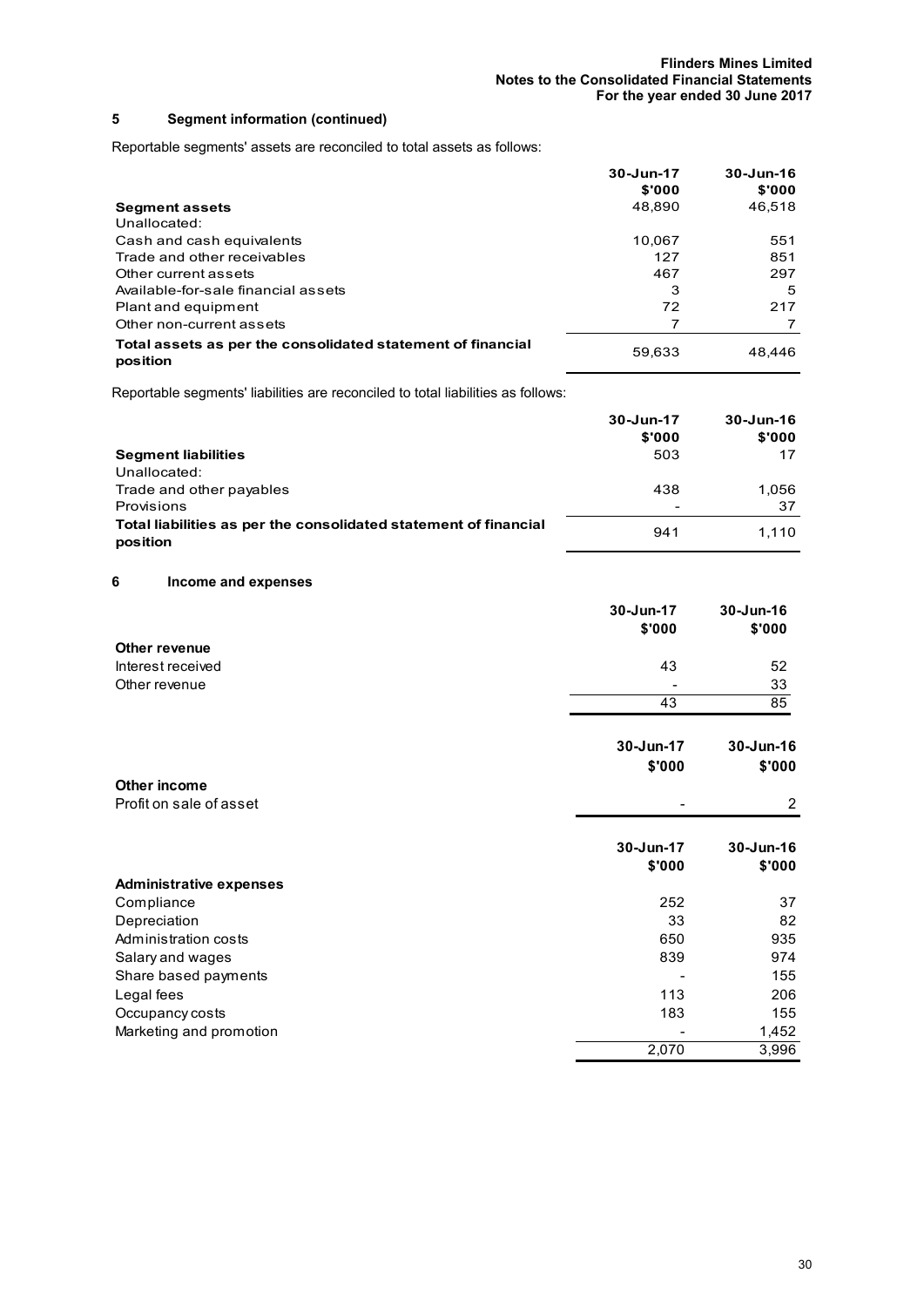#### **6 Income and expenses (continued)**

|                                     | 30-Jun-17<br>\$'000 | 30-Jun-16<br>\$'000 |
|-------------------------------------|---------------------|---------------------|
| Other expense                       |                     |                     |
| Exploration expenditure written off | 165                 | 117                 |
| Impairment of exploration assets    |                     | 393                 |
| Impairment of financial assets      | 2                   | 382                 |
|                                     | 167                 | 892                 |
|                                     | 30-Jun-17<br>\$'000 | 30-Jun-16<br>\$'000 |
| <b>Finance costs</b>                |                     |                     |
| Interest expense                    | 24                  |                     |
| Bank fees                           | 3                   | 5                   |
|                                     | 27                  | 5                   |

# **7 Income tax expense**

The prima facie income tax expense on pre-tax accounting losses from continuing operations reconciles to the income tax expense in the financial statements as follows:

|                                                                                            | 30-Jun-17<br>\$'000 | 30-Jun-16<br>\$'000 |
|--------------------------------------------------------------------------------------------|---------------------|---------------------|
| Loss from continuing operations before income tax expense                                  | (2,221)             | (4,806)             |
| Tax at the Australian tax rate of 30% (2016: 30%)                                          | (666)               | (1, 442)            |
| Tax effect of amounts which are not deductible (taxable) in calculating<br>taxable income: |                     |                     |
| Other non-allowable items                                                                  |                     | 47                  |

| Tax losses not brought to account                            | 707 | 1.307 |
|--------------------------------------------------------------|-----|-------|
| Transfer of available for sale reserve to impairment expense |     | 88    |
| Adjustment for Research and Development tax offset           |     | '749) |
| Income tax expense/(benefit)                                 | 43  | (749) |

The tax rate used in the above reconciliation is the corporate tax rate of 30% payable by Australian corporate entities on taxable profits under Australian Tax Law. There has been no change in this tax rate since the previous reporting period.

A deferred tax asset ("DTA") on the timing differences has not been recognised as they do not meet the recognition criteria as outlined in Note 3(e) of the financial statements. A DTA has not been recognised in respect of tax losses either as realisation of the benefit is not regarded as probable.

The taxation benefits will only be obtained if:

- a) the Consolidated Entity derives future assessable income of a nature and of an amount sufficient to enable the benefit from the deduction for the loss to be realised;
- b) the Consolidated Entity continues to comply with the conditions for deductibility imposed by law; and
- c) no changes in tax legislation adversely affect the consolidated entity in realising the benefits from the deductions for the loss.

The Consolidated Entity's ability to realise and recognise the deferred tax asset in the future is dependent on the Consolidated Entity satisfying the "Continuity of Ownership" or "Same Business" tests. FMS has assessed that Continuity of Ownership testing has been failed as at 30 June 2016 and the Same Business test will be required to be passed in order for the Group's tax losses to remain available. At present, the Company is of the opinion that the Same Business Test will be met.

The Group has net DTAs arising in Australia of \$23.337m (2016: \$22.611m) that are available for offset indefinitely against future taxable profits of the companies in which the losses arose.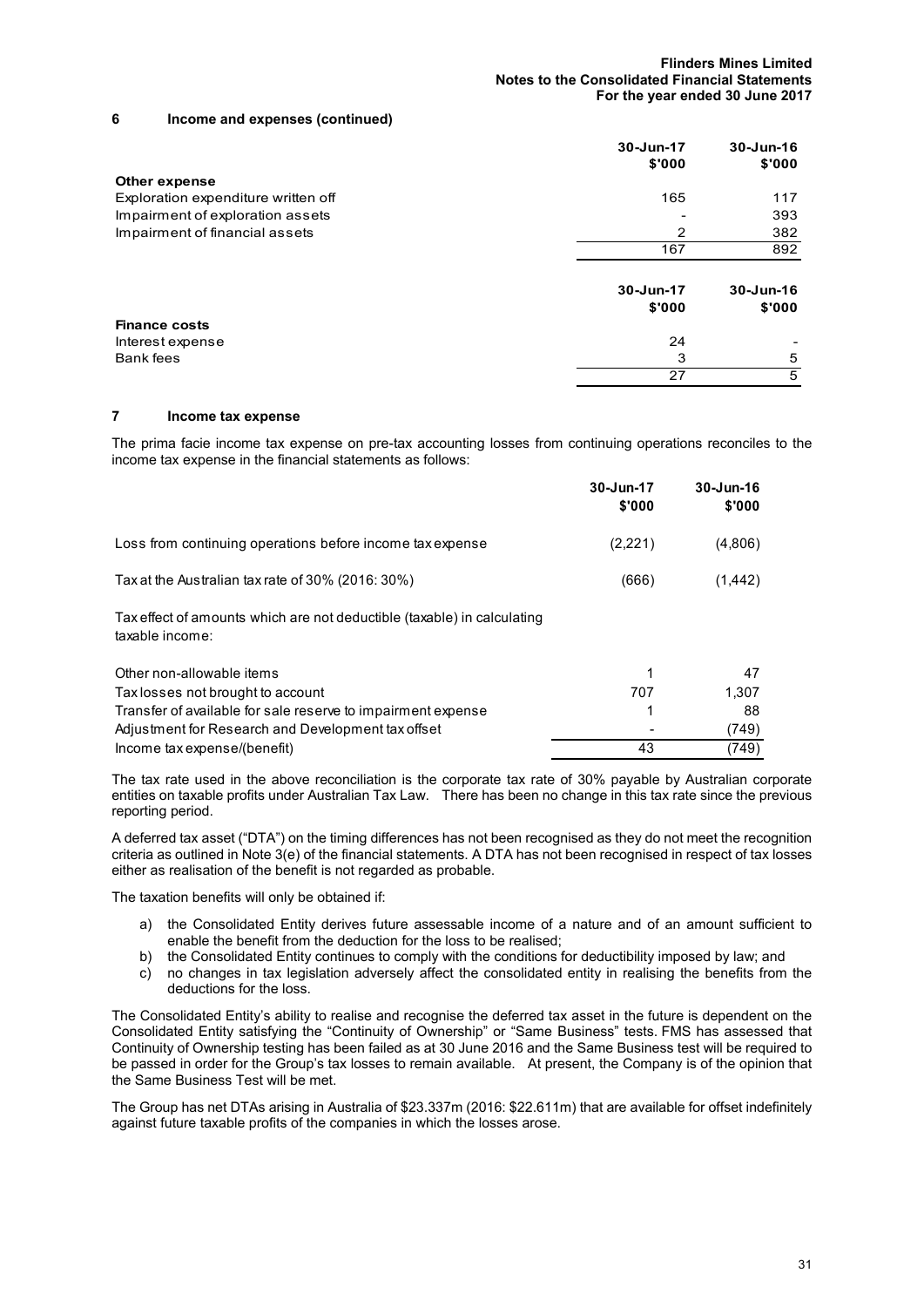#### **8 Cash and cash equivalents**

|                          | 30-Jun-17 | 30-Jun-16 |
|--------------------------|-----------|-----------|
|                          | \$'000    | \$'000    |
| Cash at bank and in hand | 3.917     | 401       |
| Term deposits            | 6.150     | 150       |
|                          | 10.067    | 551       |

# **9 Trade and other receivables**

|                        | 30-Jun-17<br>\$'000 | 30-Jun-16<br>\$'000 |
|------------------------|---------------------|---------------------|
| <b>Current</b>         |                     |                     |
| Trade receivables      |                     | 7                   |
| Other receivables      | 127                 | 95                  |
| Income tax receivables |                     | 749                 |
|                        | 127                 | 851                 |
| <b>Non Current</b>     |                     |                     |
| Security bond          |                     |                     |

All current receivables are due within 30 days (2016: 30 days). There are no past due or impaired receivables.

# **10 Available-for-sale financial assets**

|                            | 30-Jun-17 | 30-Jun-16 |
|----------------------------|-----------|-----------|
|                            | \$'000    | \$'000    |
| Shares in listed companies |           | 5         |

Available-for-sale financial assets comprise investments in the ordinary capital of PNX Metals Limited formerly (Phoenix Copper Limited). There are no fixed returns or fixed maturity dates attached to these investments. On occasion, the Company acquires shares in listed entities through consideration for commercial transactions. The shares are held as available for sale and their value is marked to market at financial year end.

# **11 Exploration and evaluation expenditure**

|                      | 30-Jun-17 | 30-Jun-16 |
|----------------------|-----------|-----------|
|                      | \$'000    | \$'000    |
| Opening balance      | 46.518    | 45.274    |
| Expenditure incurred | 2.537     | 1.754     |
| Impairment loss      | (165)     | (510)     |
| Closing balance      | 48.890    | 46.518    |

The ultimate recoupment of costs carried forward for areas of interest in the exploration and evaluation phases is dependent upon the successful development and commercial exploitation, or sale, of the respective areas of interest. For areas which do not meet the criteria of the accounting policy per Note 3(t), those amounts are charged to the Consolidated Statement of Comprehensive Income.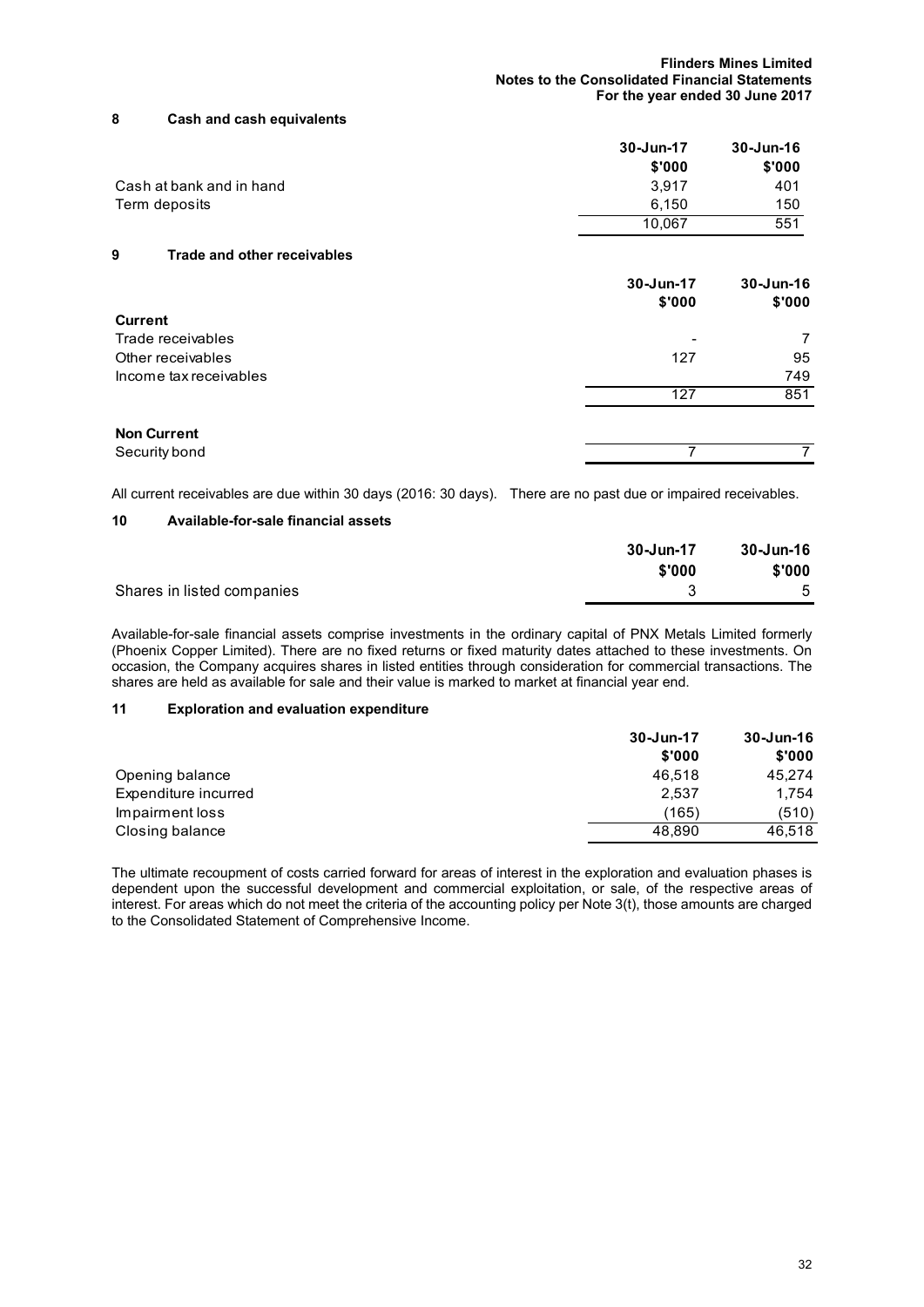# **Flinders Mines Limited Notes to the Consolidated Financial Statements For the year ended 30 June 2017**

# **12 Property, plant and equipment**

|                          | <b>Plant and</b><br>equipment<br>\$'000 | fittings and<br>\$'000 | Furniture, Machinery and<br>vehicles<br>\$'000 | Computer<br>software<br>\$'000 | Computer<br>hardware<br>\$'000 | Total<br>\$'000 |
|--------------------------|-----------------------------------------|------------------------|------------------------------------------------|--------------------------------|--------------------------------|-----------------|
| Year ended 30 Jun 2017   |                                         |                        |                                                |                                |                                |                 |
| Opening net book amount  | 161                                     | 23                     | 26                                             | 5                              | 2                              | 217             |
| Depreciation charge      | (112)                                   | (8)                    | (18)                                           | (5)                            | (2)                            | (145)           |
| Closing net book amount  | 49                                      | 15                     | 8                                              |                                |                                | 72              |
| At 30 Jun 2017           |                                         |                        |                                                |                                |                                |                 |
| Cost                     | 972                                     | 172                    | 383                                            | 539                            | 460                            | 2,526           |
| Accumulated depreciation | (923)                                   | (157)                  | (375)                                          | (539)                          | (460)                          | (2, 454)        |
| Net book amount          | 49                                      | 15                     | 8                                              | ۰                              |                                | 72              |

|                          | <b>Plant and</b><br>equipment | Furniture,<br>fittings and<br>equipment | <b>Machinery and</b><br>vehicles | Computer<br>software | Computer<br>hardware | Total   |
|--------------------------|-------------------------------|-----------------------------------------|----------------------------------|----------------------|----------------------|---------|
|                          | \$'000                        | \$'000                                  | \$'000                           | \$'000               | \$'000               | \$'000  |
| Year ended 30 Jun 2016   |                               |                                         |                                  |                      |                      |         |
| Opening net book amount  | 280                           | 38                                      | 71                               | 21                   | 9                    | 419     |
| Disposals                | $\blacksquare$                | (2)                                     | $\blacksquare$                   |                      | (1)                  | (3)     |
| Depreciation charge      | (119)                         | (13)                                    | (45)                             | (16)                 | (6)                  | (199)   |
| Closing net book amount  | 161                           | 23                                      | 26                               | 5                    | $\overline{2}$       | 217     |
| At 30 Jun 2016           |                               |                                         |                                  |                      |                      |         |
| Cost or fair value       | 972                           | 172                                     | 383                              | 539                  | 460                  | 2,526   |
| Accumulated depreciation | (811)                         | (149)                                   | (357)                            | (534)                | (458)                | (2,309) |
| Net book amount          | 161                           | 23                                      | 26                               | 5                    | 2                    | 217     |

During the year \$112k (2016: \$117k) of depreciation was included in the amount capitalised as exploration and evaluation.

# **13 Trade and other payables**

|                | 30-Jun-17 | 30-Jun-16 |
|----------------|-----------|-----------|
|                | \$'000    | \$'000    |
| Trade payables | 491       | 389       |
| Other payables | 450       | 684       |
|                | 941       | 1.073     |

Trade and other payables are non-interest bearing and usually settled within 30 days.

# **14 Provisions**

|                                             | 30-Jun-17<br>\$'000          | 30-Jun-16<br>\$'000      |
|---------------------------------------------|------------------------------|--------------------------|
| <b>Current</b><br>Employee entitlements     | $\overline{\phantom{0}}$     | 37                       |
| <b>Non Current</b><br>Employee entitlements | $\qquad \qquad \blacksquare$ | $\overline{\phantom{0}}$ |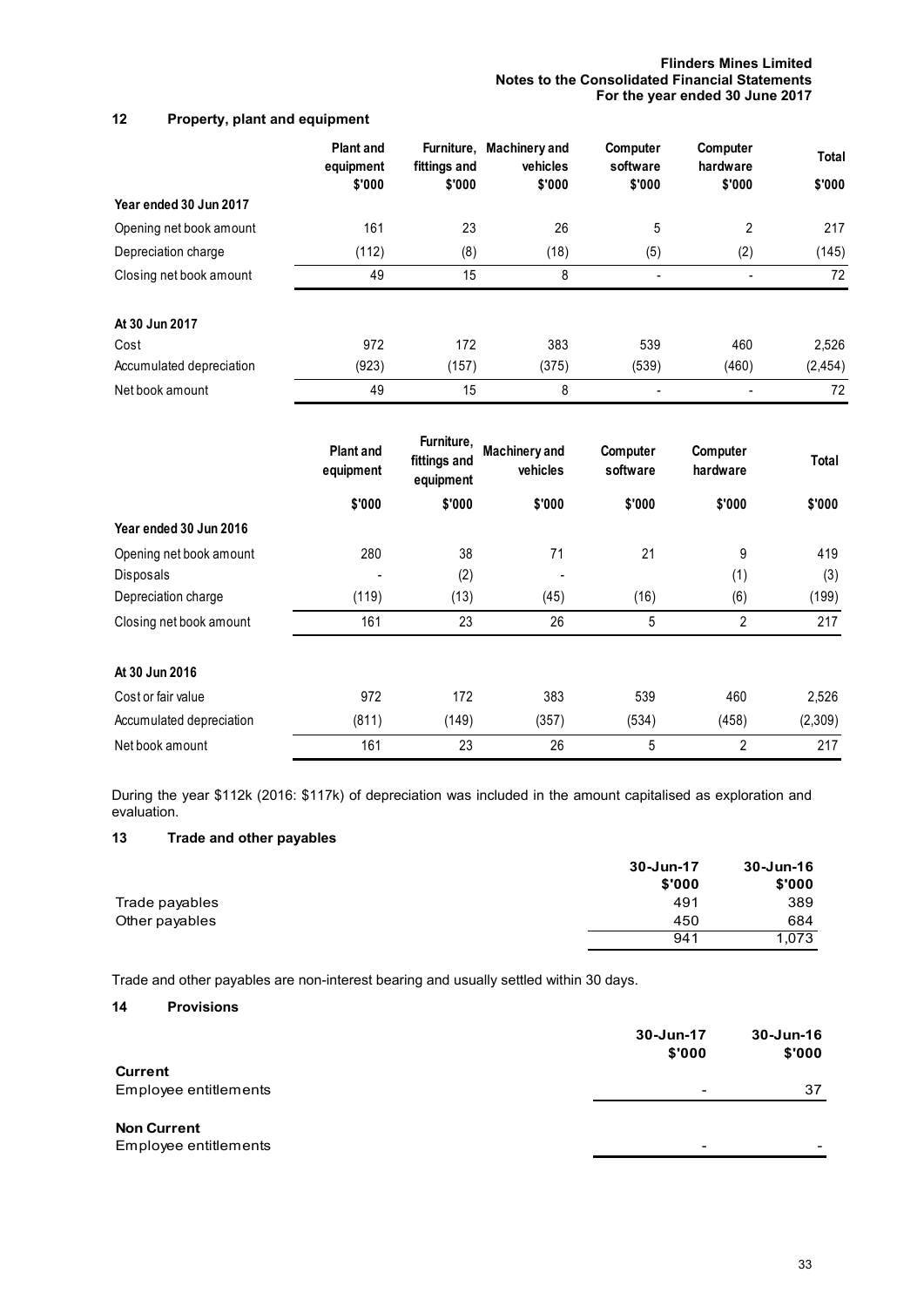#### **15 Contributed equity**

|                                                                | 30-Jun-17<br>\$'000 | 30-Jun-16<br>\$'000 |
|----------------------------------------------------------------|---------------------|---------------------|
| 3,366,951,446 (2016: 2,947,152,568) ordinary fully paid shares |                     |                     |
|                                                                | No. of Shares       | \$'000              |
| <b>Issued shares:</b>                                          |                     |                     |
| At 1 July 2015                                                 | 2,762,995,689       | 124,414             |
| Conversion of employee rights                                  | 19,156,879          |                     |
| Share placement                                                | 165,000,000         | 825                 |
| Share issue costs                                              |                     |                     |
| As at 30 June 2016                                             | 2,947,152,568       | 125,239             |
| At 1 July 2016                                                 | 2,947,152,568       | 125,239             |
| Shares issued pursuant to non-renounceable rights issues       | 419,798,878         | 13,717              |
| Share issue costs                                              |                     | (97)                |
| As at 30 June 2017                                             | 3,366,951,446       | 138,859             |
|                                                                |                     |                     |

#### **Ordinary shares**

Ordinary shares entitle the holder to participate in dividends and the proceeds on winding up of the Company in proportion to the number of and amounts paid on the shares held.

On a show of hands every holder of ordinary shares present at a meeting in person or by proxy, is entitled to one vote, and upon a poll each share is entitled to one vote.

Ordinary shares have no par value and the Company does not have a limited amount of authorised capital.

#### **Options and Rights**

Information relating to the Flinders Mines Limited Employee Option and Incentive Rights Plans, including details of options and rights issued, exercised and lapsed during the financial year and options and rights outstanding at the end of the financial year, is set out in Note 26.

#### **Capital risk management**

The Group's debt and capital includes ordinary share capital supported by financial assets. There are no externally imposed capital requirements.

Management effectively manages the Group's capital by assessing the Group's financial risks and adjusting its capital structure in response to changes in these risks and in the market. These responses include the management of debt levels, distributions to shareholders and share issues.

There have been no changes in the strategy adopted by management to control the capital of the Group since the prior year. This strategy is to ensure that the Group has no debt.

# **16 Reserves**

#### **Nature and purpose of reserves**

#### *Available for sale financial assets*

Changes in the fair value of instruments, such as equities, classified as available-for-sale financial assets, are recognised in other comprehensive income as described in Note 1(j) and accumulated in a separate reserve within equity. Amounts are reclassified to profit or loss when the associated assets are sold or impaired.

#### *Share-based payments reserve*

The share-based payments reserve records items recognised as expenses on valuation of employee options, employee rights and options issued to external parties in consideration for goods and services rendered.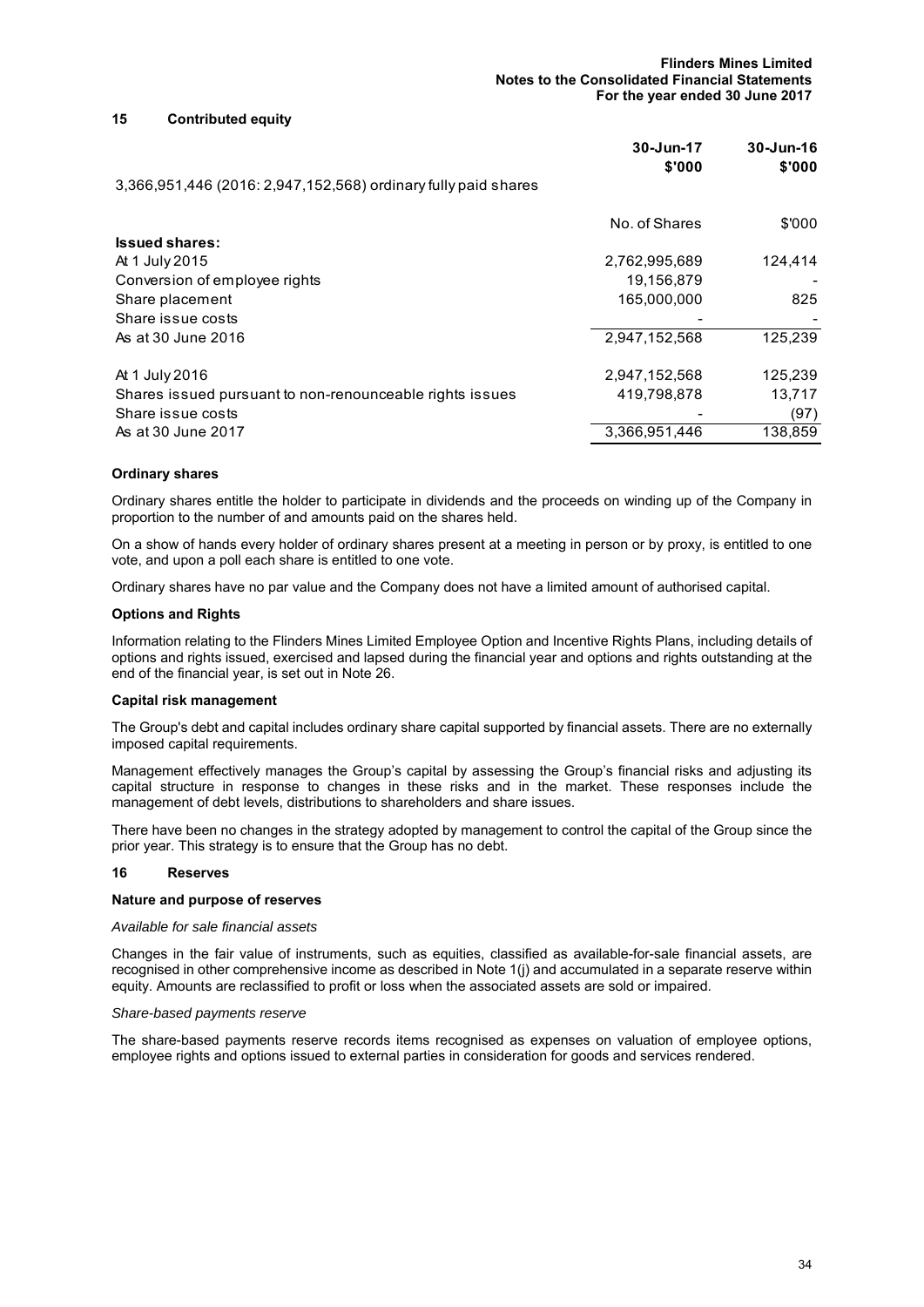# **17 Key management personnel disclosures**

### **Details of key management personnel**

The names and positions of the KMP of the Company and the Group during the financial year were:

| Neil Warburton   | Independent Non-Executive Chairman     | Appointed 19 October 2016 |
|------------------|----------------------------------------|---------------------------|
| David McAdam     | Interim Executive Director             | Appointed 19 October 2016 |
| Robert Kennedy   | Independent Non-Executive Director     |                           |
| Michael Wolley   | Non-Independent Non-Executive Director | Appointed 19 October 2016 |
| Evan Davies      | Non-Independent Non-Executive Director | Appointed 19 October 2016 |
| Kevin Malaxos    | Independent Non-Executive Director     | Resigned 19 October 2016  |
| Ewan Vickery     | Independent Non-Executive Director     | Resigned 19 October 2016  |
| Nicholas Smart   | Alternate Director to R Kennedy        | Resigned 5 June 2017      |
| Jim Panagopoulos | <b>Chief Financial Officer</b>         | Redundant 29 April 2017   |
|                  |                                        |                           |

#### **Compensation of key management personnel**

|                              | 30-Jun-17 | $30 - Jun-16$ |
|------------------------------|-----------|---------------|
|                              | S         |               |
| Short-term employee benefits | 907,136   | 899,875       |
| Post-employment benefits     | 31.452    | 88.176        |
| Termination payments         | 79.463    | 426.719       |
| Share-based payments         |           | 109.498       |
|                              | 1,018,051 | 1,524,268     |

# **18 Remuneration of auditors**

During the year the following fees were paid or payable for services provided by the auditor of the parent entity, its related practices and non-related audit firms:

|                                             | 30-Jun-17 | 30-Jun-16 |
|---------------------------------------------|-----------|-----------|
|                                             |           |           |
| Amounts paid or payable to the auditors:    |           |           |
| Auditing and reviewing of financial reports | 44.482    | 32.500    |
|                                             |           |           |

# **19 Contingent assets and liabilities**

The Group had no contingent assets or liabilities at 30 June 2017 (2016: nil).

#### **20 Commitments**

#### **Non-cancellable operating lease**

On 1 July 2014 the Group leased one office under a non-cancellable operating lease. This lease expired on 29 April 2017.

|                                                                                                                   | 30-Jun-17<br>\$'000 | $30 - Jun-16$<br>\$'000 |
|-------------------------------------------------------------------------------------------------------------------|---------------------|-------------------------|
| Commitments for minimum lease payments in relation to non-<br>cancellable operating lease are payable as follows: |                     |                         |
| Within one year                                                                                                   |                     | 117                     |
| Later than one year but not later than five years                                                                 |                     |                         |
|                                                                                                                   |                     | 117                     |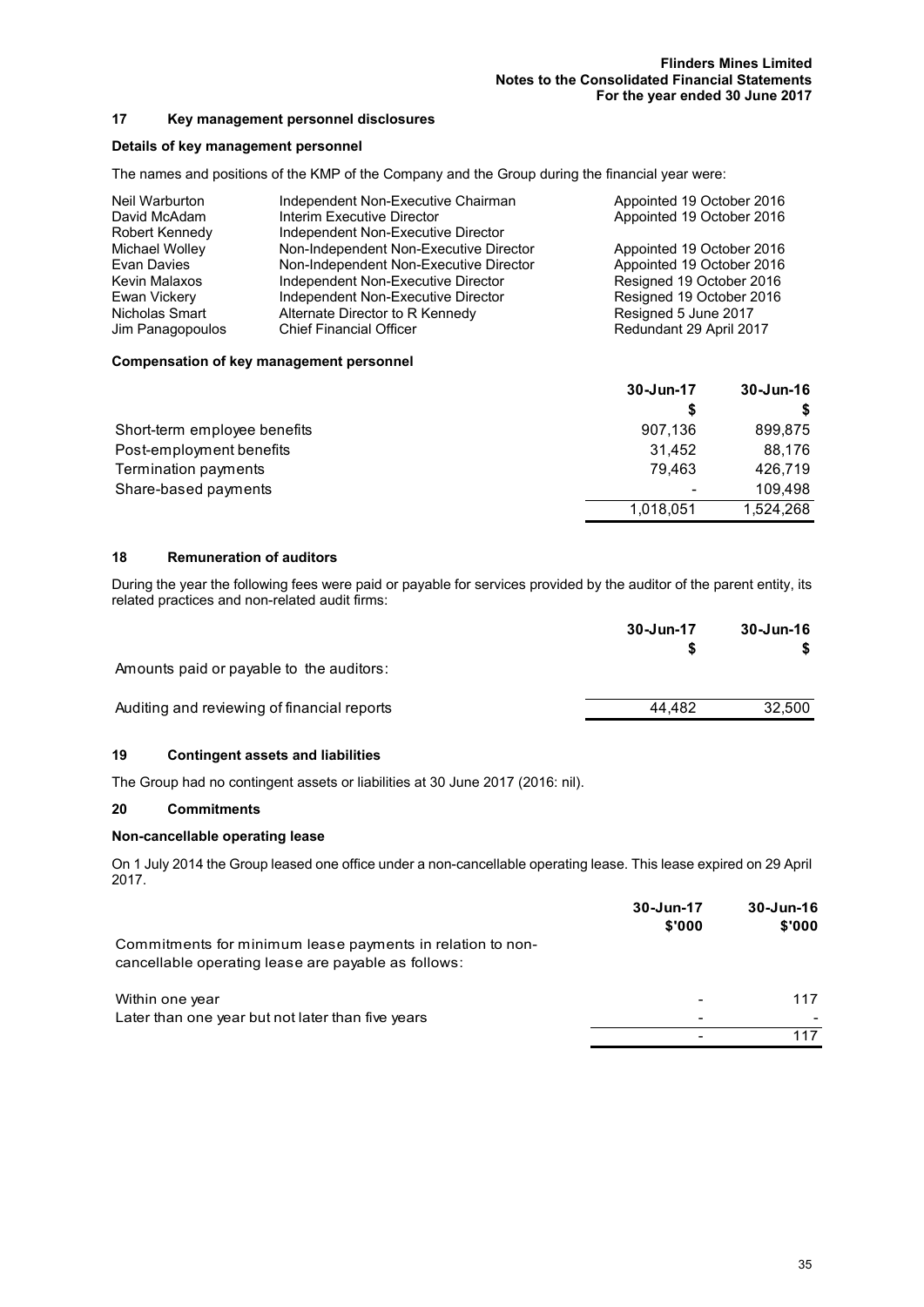# **20 Commitments (continued)**

#### **Exploration and evaluation expenditure commitments**

In order to maintain current rights of tenure to exploration tenements, the Group is required to meet the minimum expenditure requirements specified by various State and Territory Governments. These obligations are subject to renegotiation when application for a mining lease is made and at other times. These obligations are not provided for in this financial report.

The minimum level of exploration commitment expected in the year ending 30 June 2018 for the Group is approximately \$1.400m. These obligations are expected to be fulfilled in the normal course of operations.

Subject to funding, the Group expects to spend in excess of \$10.000m on the PIOP and Canegrass project in the year ending 30 June 2018.

#### **21 Related party transactions**

#### **Parent entity**

The Parent Entity within the Group is Flinders Mines Limited.

#### **Loans to subsidiaries**

Loans between entities in the wholly owned Group are non-interest bearing, unsecured and are payable upon reasonable notice having regard to the financial situation of the entity.

#### **Other transactions with related parties**

During the year ended 30 June 2017, the Group utilised the tenement management services of BBI Group Pty Ltd, a subsidiary of its major shareholder. The total value of these services was \$59,488 (2016: nil).

During the year ended 30 June 2017, the Group paid Director Fees to TIO (NZ) Limited, its major shareholder, for Director services provided by Mr M Wolley and Mr E Davies. The total value of these services was \$98,920 (2016: nil).

#### **22 Subsidiaries**

The Consolidated Financial Statements include the financial statements of Flinders Mines Limited and the subsidiaries listed in the following table:

| Name of entity                          | Country of<br>incorporation | <b>Class of shares</b> | <b>Equity holding %</b> |      |
|-----------------------------------------|-----------------------------|------------------------|-------------------------|------|
|                                         |                             |                        | 2017                    | 2016 |
| <b>FME Exploration Services Pty Ltd</b> | Australia                   | Ordinary               | 100                     | 100  |
| <b>Flinders Canegrass Pty Ltd</b>       | Australia                   | Ordinary               | 100                     | 100  |
| Flinders Diamonds Pty Ltd               | Australia                   | Ordinary               | 100                     | 100  |
| Flinders Iron Pty Ltd                   | Australia                   | Ordinary               | 100                     | 100  |

## **23 Interests in joint venture operations**

The Group has the following interests in unincorporated joint venture operations:

|                                    | Percentage of interest held in joint<br>venture % |      |
|------------------------------------|---------------------------------------------------|------|
| <b>Participant/Joint Operation</b> | 2017                                              | 2016 |
| Copper Range Limited               | Nil                                               | 100% |
| PNX Metals <sup>1</sup>            | 100%                                              | 100% |
| Tarcowie Phosphate Ltd             | Nil                                               | 100% |
| Prenti Exploration Pty Ltd         | Nil                                               | 100% |

1 FMS maintains 100% of the rights to explore for and, if warranted, develop mining operations on PNX Metals Jamestown Project, EL 5557 tenement, located in South Australia, for diamonds, barium, talc and phosphate.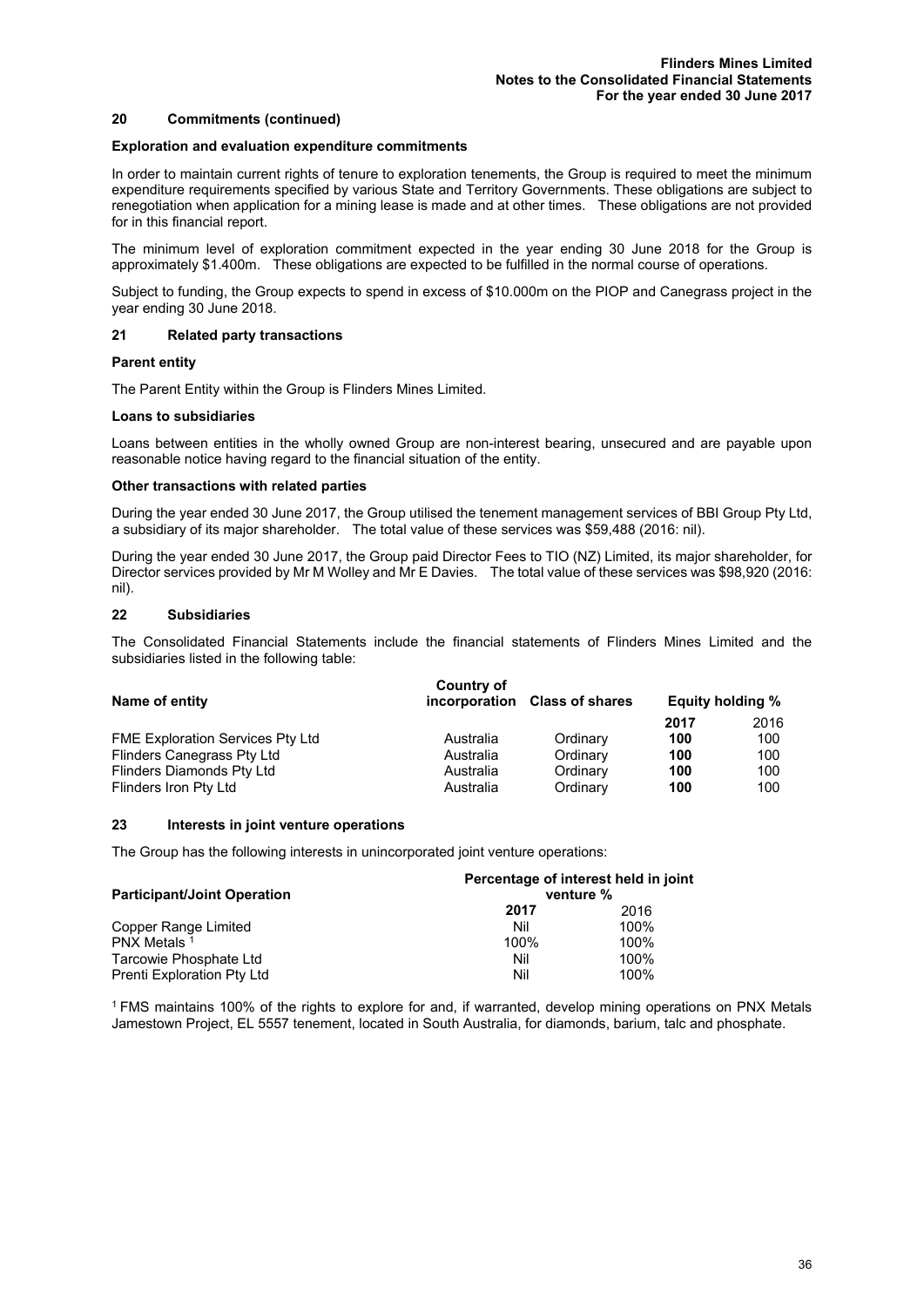#### **Flinders Mines Limited Notes to the Consolidated Financial Statements For the year ended 30 June 2017**

## **24 Reconciliation of loss for the year to net cash flows from operations**

|                                                                                         | 30-Jun-17<br>\$'000 | 30-Jun-16<br>\$'000 |
|-----------------------------------------------------------------------------------------|---------------------|---------------------|
| Loss for the year                                                                       | (2, 264)            | (4,057)             |
| Depreciation                                                                            | 33                  | 82                  |
| Exploration expenditure written off                                                     | 165                 | 117                 |
| Non-cash employee benefits expense (share-based payments)                               |                     | 155                 |
| Impairment of exploration                                                               |                     | 393                 |
| Impairment of financial assets                                                          | 2                   | 293                 |
| Net profit on disposal of non-current assets                                            |                     | (2)                 |
| Deferred income tax expense                                                             | 43                  |                     |
| Changes in operating assets and liabilities:                                            |                     |                     |
| Decrease/(increase) in trade and other receivables                                      | 672                 | (36)                |
| (Increase) in other assets                                                              | (310)               | (31)                |
| (Decrease)/increase in trade and other payables                                         | (672)               | 853                 |
| (Decrease) in provisions                                                                | (37)                | (218)               |
| Net cash flows from operating activities                                                | (2,368)             | (2, 451)            |
| Loss per share<br>25                                                                    |                     |                     |
|                                                                                         | 30-Jun-17<br>\$'000 | 30-Jun-16<br>\$'000 |
| Loss used in calculating basic and diluted loss per share                               | (2, 264)            | (4,057)             |
| Loss used in calculating basic and diluted loss per share from<br>continuing operations | (2, 264)            | (4,057)             |
|                                                                                         | 30-Jun-17<br>No.    | 30-Jun-16<br>No.    |

Weighted average number of ordinary shares used in the calculation of basic and diluted loss per share<br>of basic and diluted loss per share

#### **26 Share-based payments**

# **Employee Share Option Plan**

The Flinders Mines Limited Employee Share Option Plan enables the Board, at its discretion, to issue Options to employees of the Company or its associated companies. Each Option will have a life of five years and be exercisable at a price determined by the Board. This price will not be below the market price of a share at the time of issue. Any Option granted under the plan are un-listed and carry no voting or dividend rights.

There were no Options granted under the Employee Share Option Plan in 2017 or 2016 financial years.

#### **Employee Incentive Rights Plan**

The Flinders Mines Limited Employee Incentive Rights Plan enables the Board, at its discretion, to issue Rights to employees of the Company or its associated companies. The vesting periods of the Rights are set at the Board's discretion and all Rights have conditions that must be met before they vest. All Rights are un-listed and non-transferable. The Rights granted under the Employee Incentive Rights Plan carry no voting or dividend rights.

On 1 July 2014 22,796,000 rights were issued to nine Company employees under the Company's Employee Incentive Rights Plan. The unvested Rights expired on 30 June 2016.

There were no Rights issued in the 2017 financial year.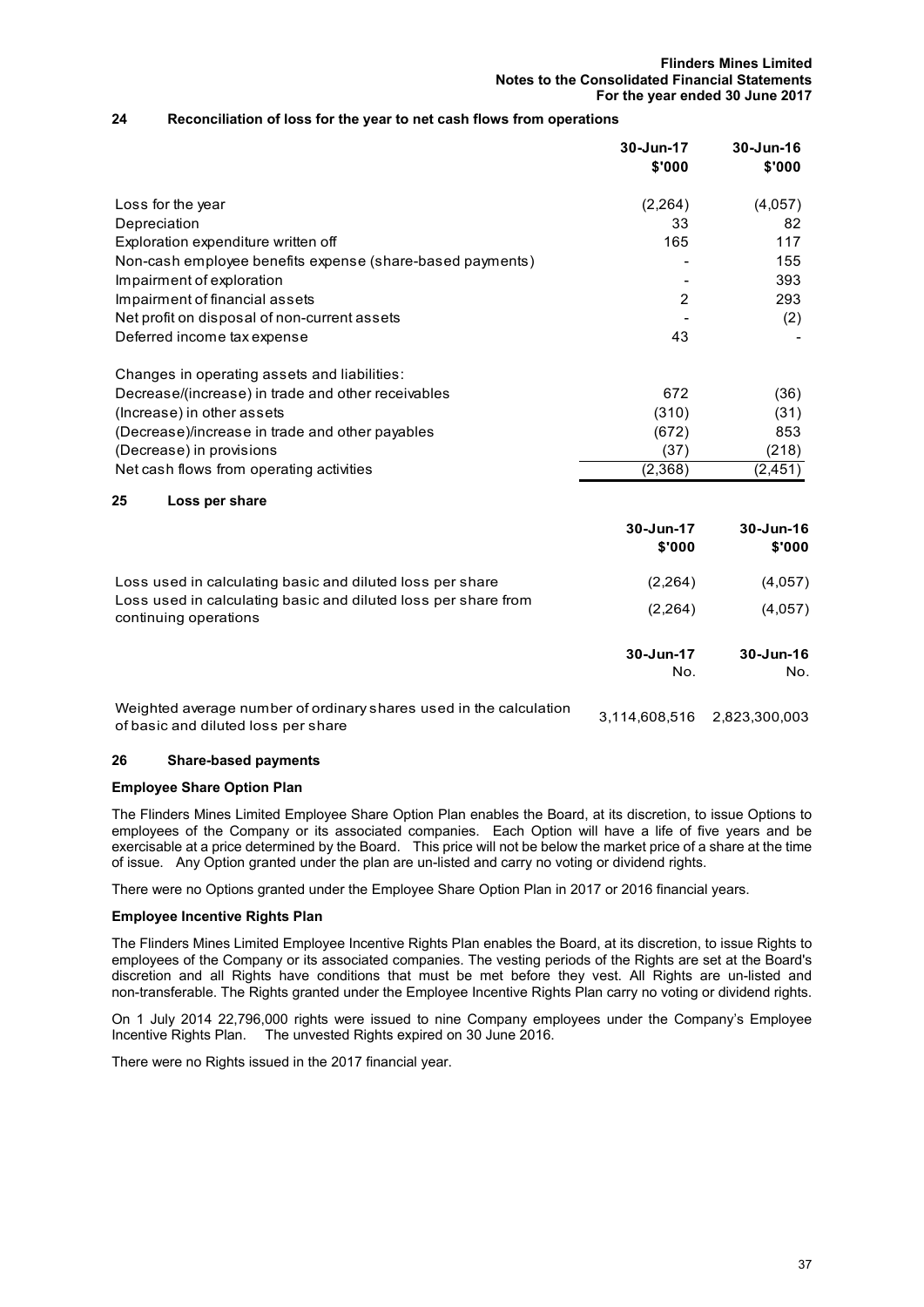# **27 Parent entity information**

|                                       | 30-Jun-17 | 30-Jun-16 |
|---------------------------------------|-----------|-----------|
|                                       | \$'000    | \$'000    |
| Current assets                        | 10,637    | 2,527     |
| Non-current assets                    | 48,960    | 46,148    |
| <b>Total assets</b>                   | 59,597    | 48,675    |
| <b>Current liabilities</b>            | 935       | 1,339     |
| <b>Total liabilities</b>              | 935       | 1,339     |
| Issued capital                        | 138,817   | 125,239   |
| Reserves                              |           |           |
| Accumulated losses                    | (80.154)  | (77,902)  |
|                                       | 58,663    | 47,337    |
| Loss for the year                     | (2,826)   | (4,057)   |
| Total comprehensive loss for the year | (2,826)   | (4,057)   |

The Company has no material contingent liabilities.

# **28 Events occurring after the reporting period**

There are no material events subsequent to balance date.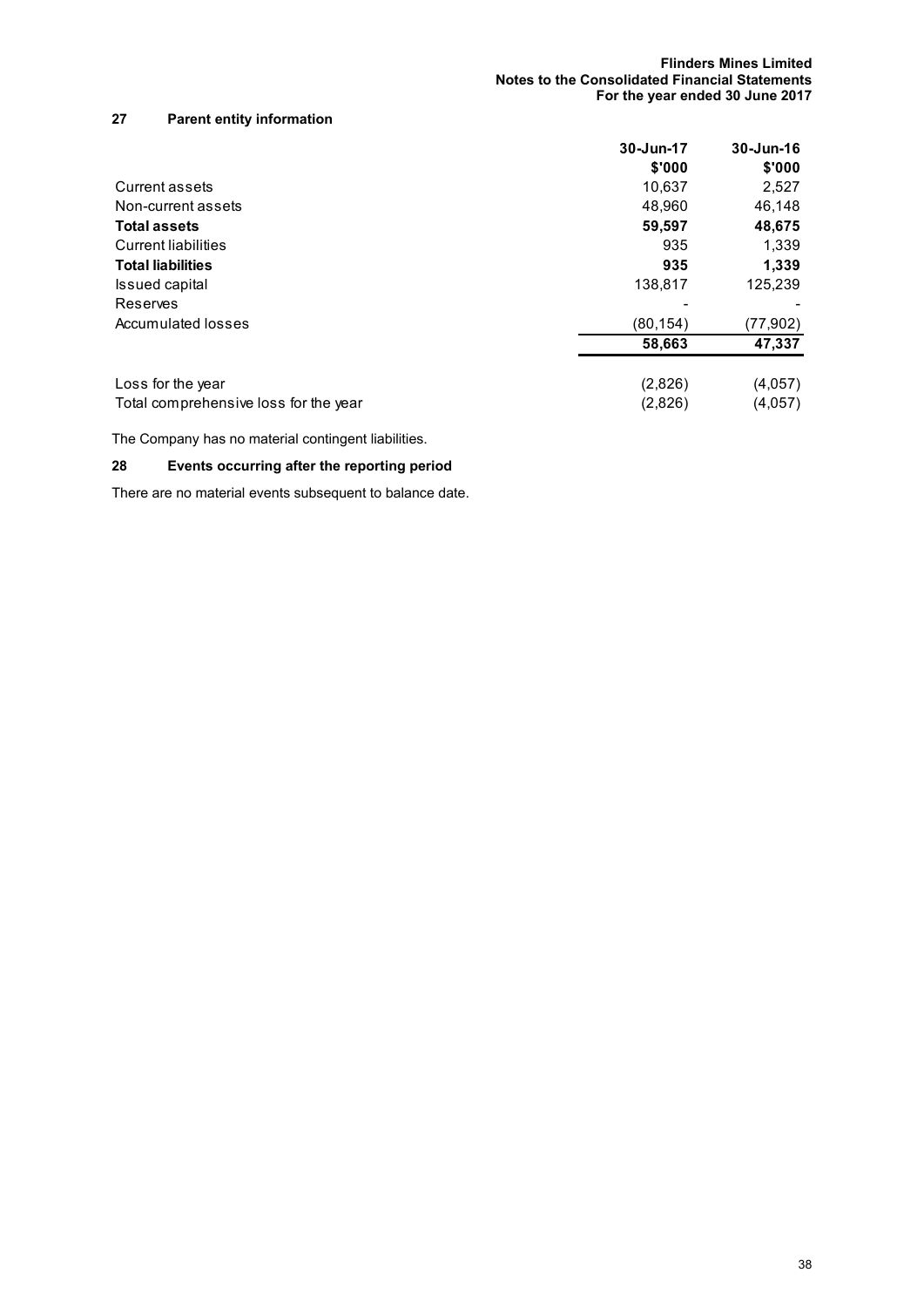In the Directors' opinion:

- (a) the Financial Statements and notes are in accordance with the *Corporations Act 2001*, including:
	- (i) complying with Accounting Standards, the *Corporations Regulations 2001* and other mandatory professional reporting requirements, and
	- (ii) giving a true and fair view of the Consolidated Entity's financial position as at 30 June 2017 and of its performance for the year ended on that date, and
- (b) there are reasonable grounds to believe that the Company will be able to pay its debts as and when they become due and payable, and
- (c) the financial statements and notes thereto are in accordance with the International Financial Reporting Standards issued by the International Accounting Standards Board.

The Directors have been given the declarations by the Chief Executive Officer and Chief Financial Officer required by section 295A of the *Corporations Act 2001*.

This declaration is made in accordance with a resolution of Directors.

Slo

David McAdam Interim Executive Director

Perth, Western Australia 14 September 2017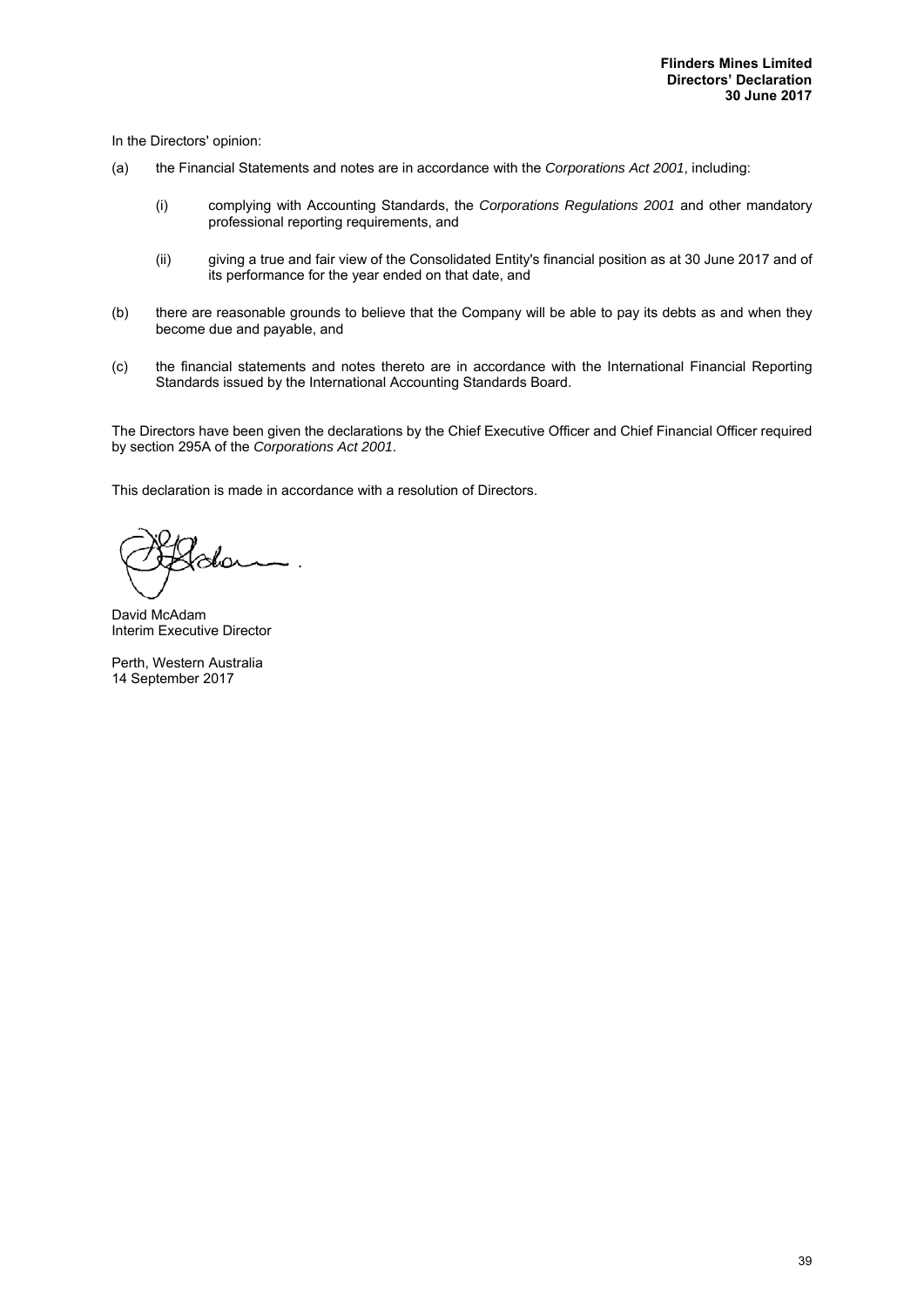

Grant Thornton House Level 3 170 Frome Street Adelaide, SA 5000 Correspondence to: GPO Box 1270 Adelaide SA 5001

**T** 61 8 8372 6666 **F** 61 8 8372 6677 **E** info.sa@au.gt.com **W** www.grantthornton.com.au

# Independent Auditor's Report to the Members of Flinders Mines Limited

# Report on the audit of the financial report

#### **Opinion**

We have audited the financial report of Flinders Mines Limited (the Company) and its subsidiaries (the Group), which comprises the consolidated statement of financial position as at 30 June 2017, the consolidated statement of profit or loss and other comprehensive income, consolidated statement of changes in equity and consolidated statement of cash flows for the year then ended, and notes to the consolidated financial statements, including a summary of significant accounting policies, and the directors' declaration.

In our opinion, the accompanying financial report of the Group, is in accordance with the *Corporations Act 2001*, including:

- a Giving a true and fair view of the Group's financial position as at 30 June 2017 and of its performance for the year ended on that date; and
- b Complying with Australian Accounting Standards and the *Corporations Regulations 2001*.

#### **Basis for Opinion**

We conducted our audit in accordance with Australian Auditing Standards. Our responsibilities under those standards are further described in the *Auditor's Responsibilities for the Audit of the Financial Report* section of our report. We are independent of the Group in accordance with the independence requirements of the *Corporations Act 2001* and the ethical requirements of the Accounting Professional and Ethical Standards Board's APES 110 *Code of Ethics for Professional Accountants* (the Code) that are relevant to our audit of the financial report in Australia. We have also fulfilled our other ethical responsibilities in accordance with the Code.

We believe that the audit evidence we have obtained is sufficient and appropriate to provide a basis for our opinion.

Grant Thornton Audit Pty Ltd ACN 130 913 594 a subsidiary or related entity of Grant Thornton Australia Ltd ABN 41 127 556 389

'Grant Thornton' refers to the brand under which the Grant Thornton member firms provide assurance, tax and advisory services to their clients and/or refers to one or more member firms, as the context requires. Grant Thornton Australia Ltd is a member firm of Grant Thornton International Ltd (GTIL). GTIL and the member firms are not a worldwide partnership. GTIL and each member firm is a separate legal entity. Services are delivered by the member firms. GTIL does not provide services to clients. GTIL and its member firms are not agents of, and do not obligate one another and are not liable for one another's acts or omissions. In provide services to clients. GTIL and its member firms ar the Australian context only, the use of the term 'Grant Thornton' may refer to Grant Thornton Australia Limited ABN 41 127 556 389 and its Australian subsidiaries<br>and related entities. GTIL is not an Australian related ent

Liability limited by a scheme approved under Professional Standards Legislation.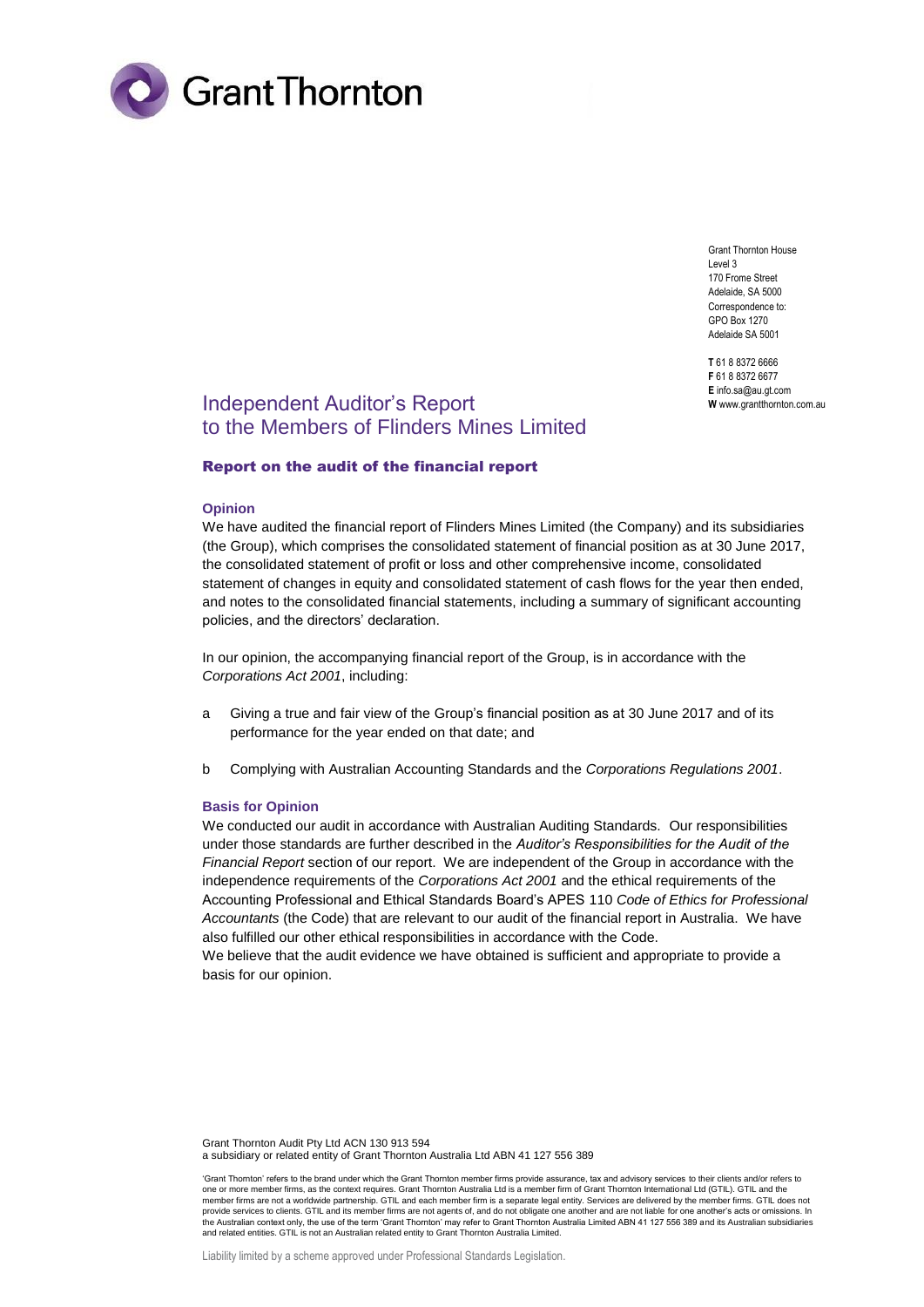

#### **Key Audit Matters**

Key audit matters are those matters that, in our professional judgement, were of most significance in our audit of the financial report of the current period. These matters were addressed in the context of our audit of the financial report as a whole, and in forming our opinion thereon, and we do not provide a separate opinion on these matters.

| <b>Key audit matter</b>                                                                                                                                                                                                                                                                                                                                                                                                                                                                                                                                                                                                                                                           | How our audit addressed the key audit matter                                                                                                                                                                                                                                                                                                                                                                                                                                                                                                                                                                                                                                                                                                                                                                                                                                                                                                                                                                                                                                                                                                  |
|-----------------------------------------------------------------------------------------------------------------------------------------------------------------------------------------------------------------------------------------------------------------------------------------------------------------------------------------------------------------------------------------------------------------------------------------------------------------------------------------------------------------------------------------------------------------------------------------------------------------------------------------------------------------------------------|-----------------------------------------------------------------------------------------------------------------------------------------------------------------------------------------------------------------------------------------------------------------------------------------------------------------------------------------------------------------------------------------------------------------------------------------------------------------------------------------------------------------------------------------------------------------------------------------------------------------------------------------------------------------------------------------------------------------------------------------------------------------------------------------------------------------------------------------------------------------------------------------------------------------------------------------------------------------------------------------------------------------------------------------------------------------------------------------------------------------------------------------------|
| <b>Exploration and Evaluation Assets - valuation</b><br>Note $3(p)$ and 11                                                                                                                                                                                                                                                                                                                                                                                                                                                                                                                                                                                                        |                                                                                                                                                                                                                                                                                                                                                                                                                                                                                                                                                                                                                                                                                                                                                                                                                                                                                                                                                                                                                                                                                                                                               |
| At 30 June 2017, the carrying value of Exploration<br>and Evaluation Assets was \$49 million.<br>In accordance with AASB 6 Exploration for and<br>Evaluation of Mineral Resources, the Company is<br>required to assess at each reporting date if there are<br>any triggers for impairment which may suggest the<br>carrying value is in excess of the recoverable value.<br>The process undertaken by management to assess<br>whether there are any impairment triggers in each<br>area of interest involves an element of management<br>judgement.<br>This area is a key audit matter due to the valuation of<br>exploration and evaluation assets being a significant<br>risk. | Our procedures included, amongst others:<br>Obtaining the management prepared reconciliation<br>of capitalised exploration and evaluation<br>expenditure and agreeing to the general ledger;<br>Reviewing management's area of interest<br>considerations against AASB 6;<br>Conducting a detailed review of management's<br>$\bullet$<br>assessment of trigger events prepared in<br>accordance with AASB 6 including;<br>Tracing projects to statutory registers to<br>determine whether a right of tenure existed;<br>Enquiry of management regarding their<br>intentions to carry out exploration and<br>evaluation activity in the relevant exploration<br>area, including review of managements'<br>budgeted expenditure;<br>Understanding whether any data exists to<br>suggest that the carrying value of these<br>exploration and evaluation assets are unlikely<br>to be recovered through development or sale;<br>• Assessing the accuracy of impairment recorded for<br>the year as it pertained to exploration interests;<br>and<br>Reviewing the appropriateness of the related<br>disclosures within the financial statements. |

#### **Information Other than the Financial Report and Auditor's Report Thereon**

The Directors are responsible for the other information. The other information comprises the information included in the Group's annual report for the year ended 30 June 2017, but does not include the financial report and our auditor's report thereon.

Our opinion on the financial report does not cover the other information and we do not express any form of assurance conclusion thereon.

In connection with our audit of the financial report, our responsibility is to read the other information and, in doing so, consider whether the other information is materially inconsistent with the financial report or our knowledge obtained in the audit or otherwise appears to be materially misstated.

If, based on the work we have performed, we conclude that there is a material misstatement of this other information, we are required to report that fact. We have nothing to report in this regard.

#### **Responsibilities of the Directors' for the Financial Report**

The Directors of the Company are responsible for the preparation of the financial report that gives a true and fair view in accordance with Australian Accounting Standards and the *Corporations Act 2001* and for such internal control as the Directors determine is necessary to enable the preparation of the financial report that gives a true and fair view and is free from material misstatement, whether due to fraud or error.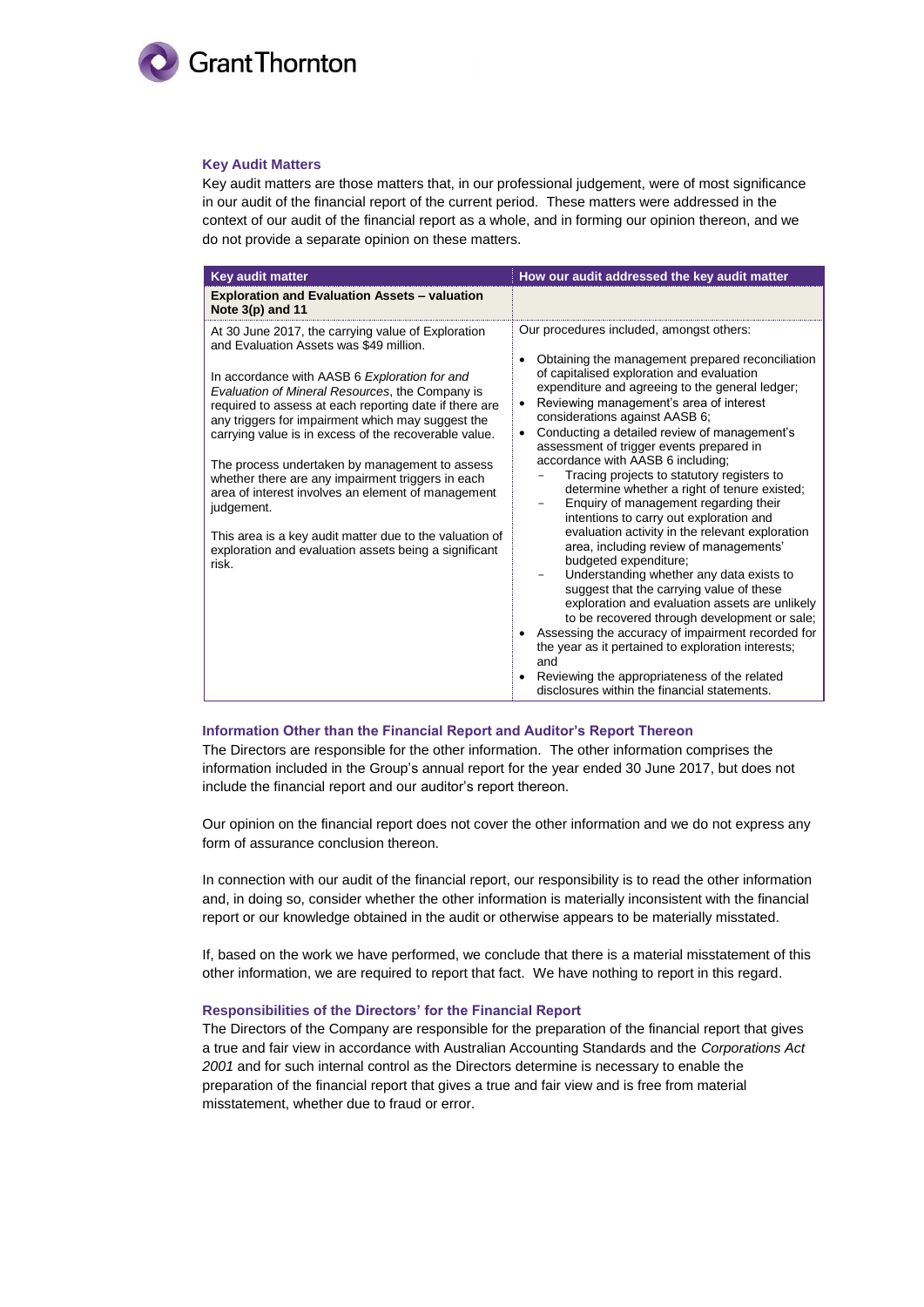

In preparing the financial report, the Directors are responsible for assessing the Group's ability to continue as a going concern, disclosing, as applicable, matters related to going concern and using the going concern basis of accounting unless the Directors either intend to liquidate the Group or to cease operations, or have no realistic alternative but to do so.

#### **Auditor's Responsibilities for the Audit of the Financial Report**

Our objectives are to obtain reasonable assurance about whether the financial report as a whole is free from material misstatement, whether due to fraud or error, and to issue an auditor's report that includes our opinion. Reasonable assurance is a high level of assurance, but is not a guarantee that an audit conducted in accordance with the Australian Auditing Standards will always detect a material misstatement when it exists. Misstatements can arise from fraud or error and are considered material if, individually or in the aggregate, they could reasonably be expected to influence the economic decisions of users taken on the basis of this financial report.

A further description of our responsibilities for the audit of the financial report is located at the Auditing and Assurance Standards Board website at:

[http://www.auasb.gov.au/auditors\\_responsibilities/ar1.pdf.](http://www.auasb.gov.au/auditors_responsibilities/ar1.pdf) This description forms part of our auditor's report.

# Report on the Remuneration Report

#### **Opinion on the Remuneration Report**

We have audited the Remuneration Report included in pages 9 to 13 of the directors' report for the year ended 30 June 2017.

In our opinion, the Remuneration Report of Flinders Mines Limited, for the year ended 30 June 2017, complies with section 300A of the *Corporations Act 2001*.

#### **Responsibilities**

The Directors of the Company are responsible for the preparation and presentation of the Remuneration Report in accordance with section 300A of the *Corporations Act 2001*. Our responsibility is to express an opinion on the Remuneration Report, based on our audit conducted in accordance with Australian Auditing Standards.

Frant Thornton,

GRANT THORNTON AUDIT PTY LTD

Chartered Accountants

J L Humphrey Partner - Audit & Assurance

Adelaide, 14 September 2017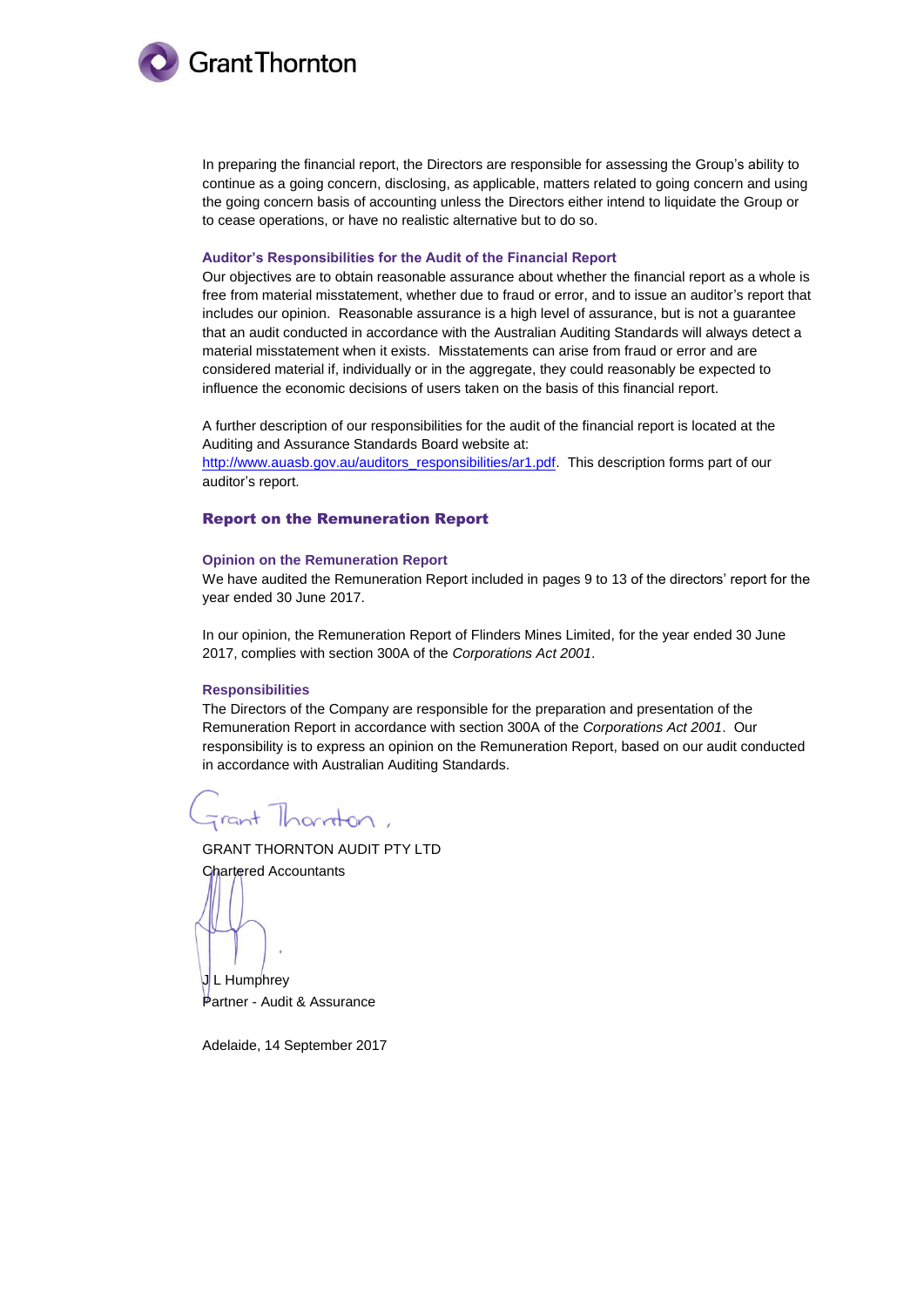Additional information required by the Australian Securities Exchange Limited and not shown elsewhere in this report is as follows: The information is current as at 4 September 2017.

# **Issued Equity Capital**

|                   | <b>Ordinary Shares</b> | Options |
|-------------------|------------------------|---------|
| Number of holders | 4.492                  | Nil     |
| Number on issue   | 3,366,951,446          | Nil     |

# **Voting Rights**

Voting rights, on a show of hands, are one vote for every registered holder of Ordinary Shares and on a poll, are one vote for each share held by registered holders of Ordinary Shares. Options do not carry any voting rights.

# **Distribution of Holdings of Equity Securities**

| <b>Holding ranges</b> | <b>Number of Equity Security Holders</b> |               |  |  |
|-----------------------|------------------------------------------|---------------|--|--|
|                       | <b>Ordinary Shares</b>                   | <b>Units</b>  |  |  |
| $1 - 1,000$           | 351                                      | 35,709        |  |  |
| $1,001 - 5,000$       | 490                                      | 1,806,480     |  |  |
| $5,001 - 10,000$      | 703                                      | 5,766,327     |  |  |
| $10,001 - 100,000$    | 2,056                                    | 77,049,628    |  |  |
| 100,001 and over      | 892                                      | 3,282,293,302 |  |  |
| <b>Total</b>          | 4,492                                    | 3,366,951,446 |  |  |

# **Unmarketable Parcels**

The number of shareholders holding less than a marketable parcel (which as at 4 September 2017 was 9,091 Shares) was 1,246.

# **Substantial Shareholders**

|                                    | <b>Number of Ordinary</b><br><b>Shares</b> | Percentage (%) |
|------------------------------------|--------------------------------------------|----------------|
| TIO (NZ) Limited                   | 1,861,779,287                              | 55.30          |
| OCJ Investment (Australia) Pty Ltd | 686,000,000                                | 20.37          |

# **On Market Buy Back**

There is no current on-market buy-back.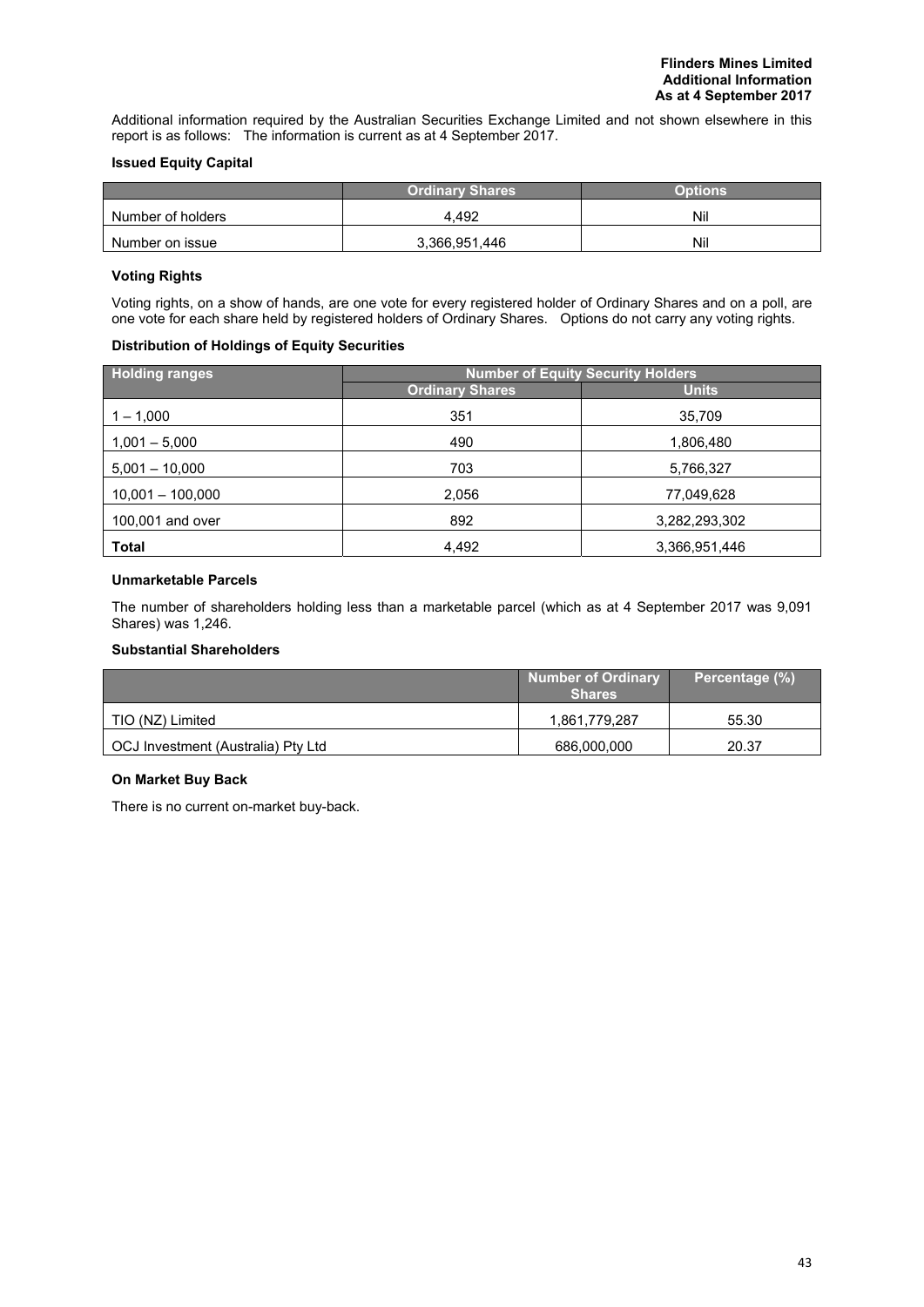# **Top 20 Shareholders**

| <b>Rank</b>    | <b>Name</b>                                                                                   | <b>Number of</b><br><b>Ordinary</b><br><b>Shares</b> | Percentage (%) |
|----------------|-----------------------------------------------------------------------------------------------|------------------------------------------------------|----------------|
| 1              | TIO (NZ) LIMITED                                                                              | 1,861,779,287                                        | 55.30          |
| $\overline{c}$ | OCJ INVESTMENT (AUSTRALIA) PTY LTD                                                            | 686,000,000                                          | 20.37          |
| 3              | MR KENNETH MARTIN KEANE                                                                       | 61,188,251                                           | 1.82           |
| 4              | CITICORP NOMINEES PTY LIMITED                                                                 | 46,073,466                                           | 1.37           |
| 5              | J P MORGAN NOMINEES AUSTRALIA LIMITED                                                         | 34,438,507                                           | 1.02           |
| 6              | <b>MISS SHUOHANG WANG</b>                                                                     | 21,610,162                                           | 0.64           |
| 7              | MR CHUNLEI OUYANG                                                                             | 21,450,000                                           | 0.64           |
| 8              | MR IAN DRUMMOND + MRS JANICE DRUMMOND<br><instil a="" c="" enterprises="" f="" s=""></instil> | 17,100,000                                           | 0.51           |
| 9              | MR KENNETH MARTIN KEANE + MS SALLY MORTON<br>ROBERTS < KEANE SUPER FUND A/C>                  | 14,819,868                                           | 0.44           |
| 10             | MR GRANT RUSSELL MCGARRY                                                                      | 10,000,001                                           | 0.30           |
| 11             | MR SAMUEL GWYNNE WALKER                                                                       | 9,863,270                                            | 0.29           |
| 12             | MR ASHLEY MARTIN NEWLAND                                                                      | 8,792,564                                            | 0.26           |
| 13             | MR BRENDON TONY DUNSTAN                                                                       | 8,559,913                                            | 0.25           |
| 14             | MR BOBBY PAPADOPOULOS                                                                         | 8.000.000                                            | 0.24           |
| 15             | FORSYTH BARR CUSTODIANS LTD <forsyth barr<br="">LTD-NOMINEE A/C&gt;</forsyth>                 | 7,578,231                                            | 0.23           |
| 16             | MR SANOJ XAVIER & MRS MARIA XAVIER                                                            | 6,770,147                                            | 0.20           |
| 17             | MS NICOLE MAXIME BRUCE                                                                        | 6,330,700                                            | 0.19           |
| 18             | MR WAYNE RAYMOND KEARNEY + MRS ROBYN<br>KEARNEY < KEARNEY SUPER A/C>                          | 5,861,207                                            | 0.17           |
| 19             | MR WAYNE RAYMOND KEARNEY < W & R KEARNEY<br><b>FAMILY A/C&gt;</b>                             | 5,848,236                                            | 0.17           |
| 20             | MR ALEXANDER ILIEVSKI                                                                         | 5,303,731                                            | 0.16           |
|                | <b>TOTAL</b>                                                                                  | 2,847,367,541                                        | 84.57          |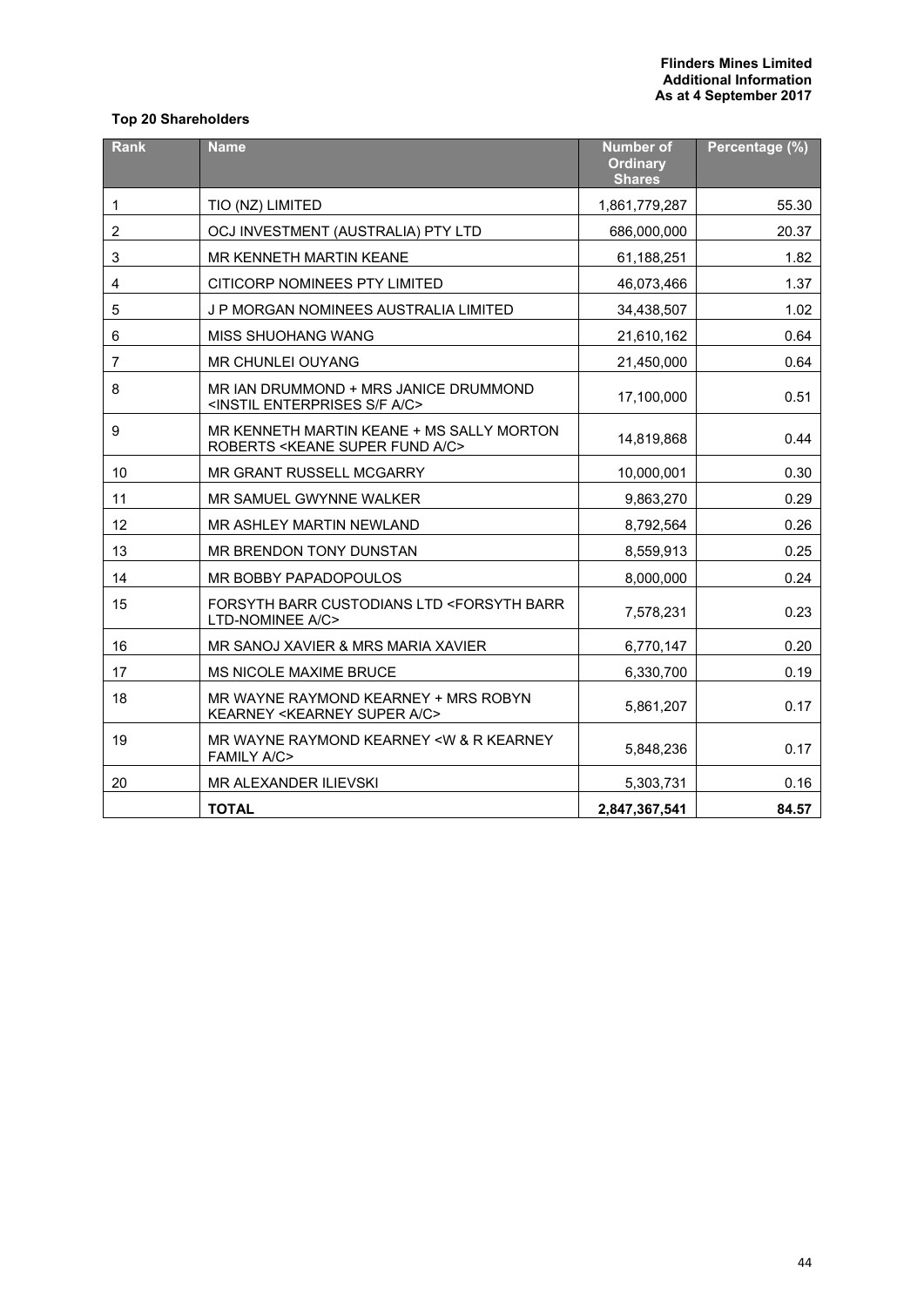The Board of Flinders Mines Limited has adopted the spirit and intent of the 3<sup>rd</sup> Edition of the Corporate Governance Principles and Recommendations of the ASX Corporate Governance Council.

The Company's 2017 Corporate Governance Statement is available for in the Corporate Governance section of the Company's website: http://www.flindersmines.com/Corporate/Governance.

This document is reviewed regularly to address any changes in governance practices and the law.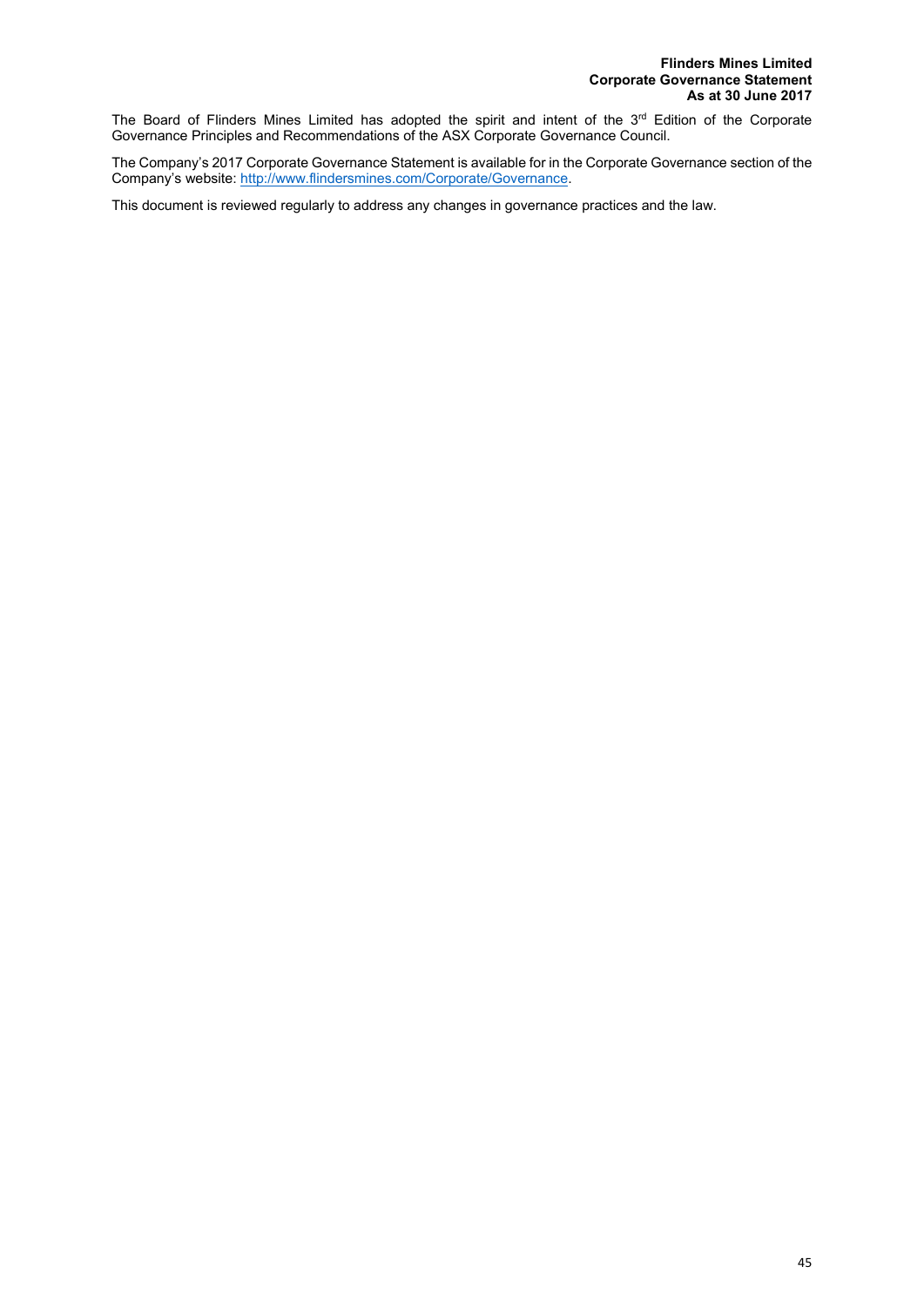# **Flinders Mines Limited Interest in Mining Tenements As at 30 June 2017**

The below table details the Group's interest in mining tenements as at 30 June 2017.

| Tenement | <b>Location</b>   | <b>Status</b> | <b>Registered Holder</b>       | Interest at 30 June<br>2017 |
|----------|-------------------|---------------|--------------------------------|-----------------------------|
| E47/1560 | Western Australia | Granted       | Flinders Mines Limited         | 100%                        |
| E58/0232 | Western Australia | Granted       | Flinders Canegrass Pty Ltd     | 100%                        |
| E58/0236 | Western Australia | Granted       | Flinders Canegrass Pty Ltd     | 100%                        |
| E58/0282 | Western Australia | Granted       | Flinders Canegrass Pty Ltd     | 100%                        |
| L47/0728 | Western Australia | Granted       | <b>Flinders Mines Limited</b>  | 100%                        |
| L47/0730 | Western Australia | Granted       | <b>Flinders Mines I imited</b> | 100%                        |
| L47/0734 | Western Australia | Granted       | <b>Flinders Mines Limited</b>  | 100%                        |
| M47/1451 | Western Australia | Granted       | Flinders Mines I imited        | 100%                        |
| L47/0731 | Western Australia | Pendina       | Flinders Mines I imited        | 100%                        |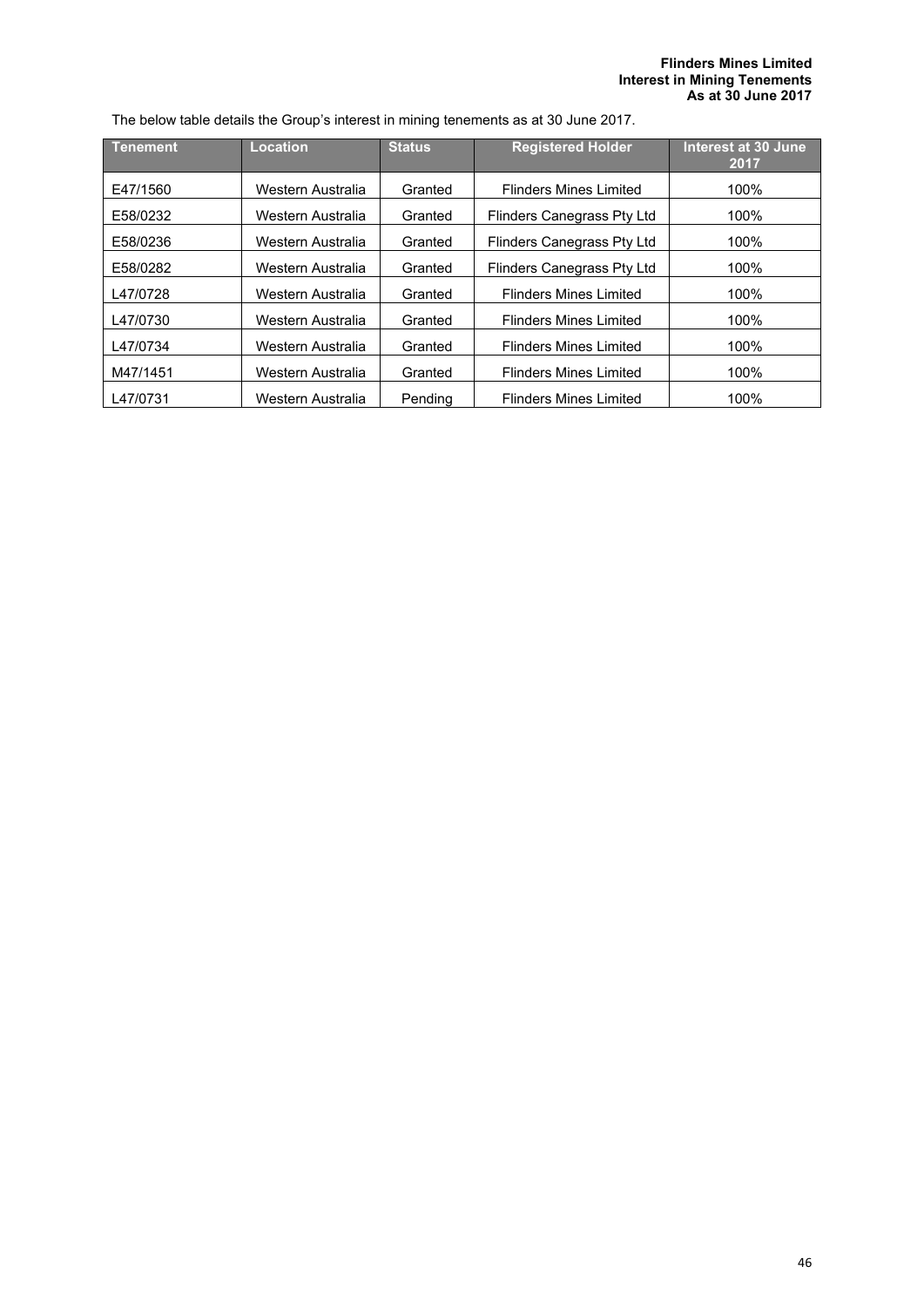# **Total Mineral Resource Inventory as at 30 June 2017**

# **M47/1451 – Blacksmith 1**

| <b>JORC</b><br><b>Classification</b> | Tonnes Mt | Fe%   | SiO <sub>2</sub> % | AL <sub>2</sub> O <sub>3</sub> % | P%   | LOI% |
|--------------------------------------|-----------|-------|--------------------|----------------------------------|------|------|
| Inferred                             | 62.00     | 55.40 | 10.00              | 4.80                             | 0.06 | 5.10 |
| Indicated                            | 792.20    | 55.70 | 8.90               | 4.50                             | 0.07 | 6.00 |
| Measured                             | 105.30    | 56.40 | 10.50              | 5.10                             | 0.05 | 2.80 |
| <b>Total</b>                         | 959.50    | 55.80 | 9.20               | 4.60                             | 0.07 | 5.60 |

# **E47/1560 - Anvil 2**

| <b>JORC</b><br><b>Classification</b> | <b>Tonnes Mt</b> | Fe%            | SiO <sub>2</sub> % | AL <sub>2</sub> O <sub>3</sub> % | P%   | LOI% |
|--------------------------------------|------------------|----------------|--------------------|----------------------------------|------|------|
| Inferred                             | 82.40            | 53.60          | 11.40              | 5.80                             | 0.05 | 4.90 |
| Indicated                            | $\qquad \qquad$  | $\blacksquare$ | $\blacksquare$     | $\overline{\phantom{a}}$         |      |      |
| Measured                             | -                | $\,$           | $\qquad \qquad$    | $\blacksquare$                   | -    | $\,$ |
| <b>Total</b>                         | 82.40            | 53.60          | 11.40              | 5.80                             | 0.05 | 4.90 |

# **Pilbara Iron Ore Project - Total**

| <b>JORC</b><br><b>Classification</b> | Tonnes Mt <sup>1</sup> | Fe%   | SiO <sub>2</sub> % | AL <sub>2</sub> O <sub>3</sub> % | $P\%$ | LOI% |
|--------------------------------------|------------------------|-------|--------------------|----------------------------------|-------|------|
| Inferred                             | 144.40                 | 54.40 | 10.80              | 5.30                             | 0.06  | 5.00 |
| Indicated                            | 792.20                 | 55.70 | 8.90               | 4.50                             | 0.07  | 6.00 |
| Measured                             | 105.30                 | 56.40 | 10.50              | 5.10                             | 0.05  | 2.80 |
| <b>Total</b>                         | 1.042.00               | 55.60 | 9.30               | 4.70                             | 0.07  | 5.50 |

# **Canegrass V205 >0.5% 3**

| <b>JORC</b><br><b>Classification</b> | Tonnes Mt | Fe%             | Tio <sub>2</sub> %       | V <sub>2</sub> O <sub>5</sub> % | SiO <sub>2</sub> % | AL <sub>2</sub> O <sub>3</sub> % | P%                       |
|--------------------------------------|-----------|-----------------|--------------------------|---------------------------------|--------------------|----------------------------------|--------------------------|
| Inferred                             | 107       | 0.62            | 5.80                     | 29.00                           | 24.50              | 12.60                            | 0.006                    |
| Indicated                            | -         | $\blacksquare$  | $\overline{\phantom{a}}$ | $\overline{\phantom{0}}$        | -                  | $\overline{\phantom{0}}$         | ۰                        |
| Measured                             | -         | $\qquad \qquad$ | $\,$                     | $\overline{\phantom{0}}$        |                    |                                  | $\overline{\phantom{0}}$ |
| <b>Total</b>                         | 107       | 0.62            | 5.80                     | 29.00                           | 24.50              | 12.60                            | 0.006                    |

# **Canegrass Fe >20% 3**

| <b>JORC</b><br><b>Classification</b> | <b>Tonnes Mt</b> | Fe%                      | Tio <sub>2</sub> %       | V <sub>2</sub> O <sub>5</sub> % | SiO <sub>2</sub> % | AL <sub>2</sub> O <sub>3</sub> % | $P\%$                    |
|--------------------------------------|------------------|--------------------------|--------------------------|---------------------------------|--------------------|----------------------------------|--------------------------|
| Inferred                             | 216              | 25.40                    | 5.00                     | 0.52                            | 28.10              | 14.00                            | 0.007                    |
| Indicated                            |                  | $\overline{\phantom{0}}$ | $\blacksquare$           |                                 |                    |                                  | $\,$                     |
| Measured                             |                  | -                        | $\overline{\phantom{a}}$ |                                 | -                  |                                  | $\overline{\phantom{a}}$ |
| Total                                | 216              | 25.40                    | 5.00                     | 0.52                            | 28.10              | 14.00                            | 0.007                    |

Note: Tonnage figures have been rounded and as a result may not add up to the totals quoted.

1 The Blacksmith Mineral Resource includes the Ajax, Badger, Blackjack, Champion, Delta, Eagle and Paragon deposits. All the estimates making up the Blacksmith Mineral Resource are reported to JORC 2012 standards.

 $^2$  The Anvil Mineral Resource includes the Area F, Area G, Area H and Area J deposits.  $\,$  This Mineral Resource is currently reported to JORC 2004 standards and will be updated to meet JORC 2012 standards according to development priorities.